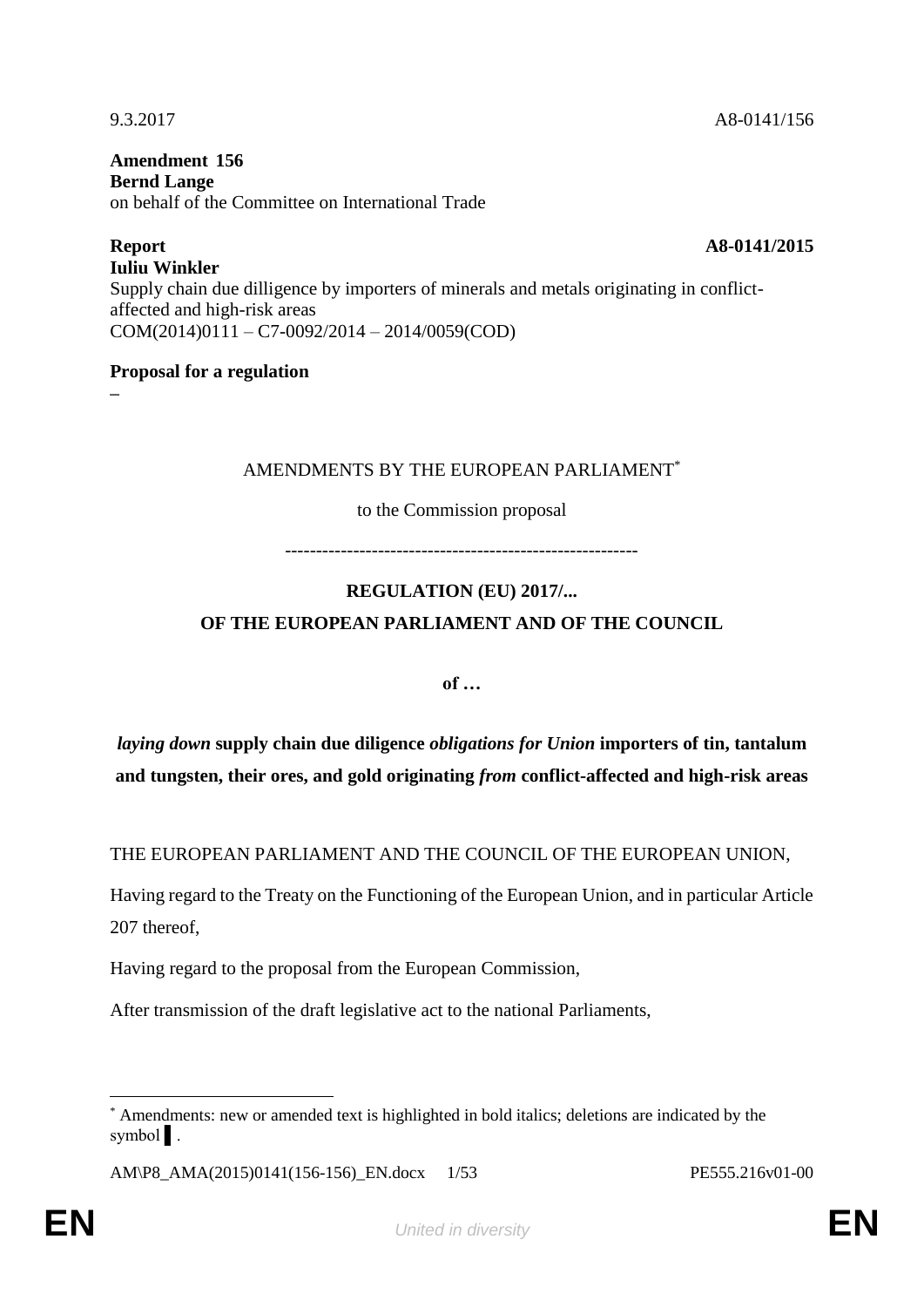Acting in accordance with the ordinary legislative procedure<sup>1</sup>,

 $\overline{1}$ Position of the European Parliament of ... (not yet published in the Official Journal) and decision of the Council of .....

AM\P8\_AMA(2015)0141(156-156)\_EN.docx 2/53 PE555.216v01-00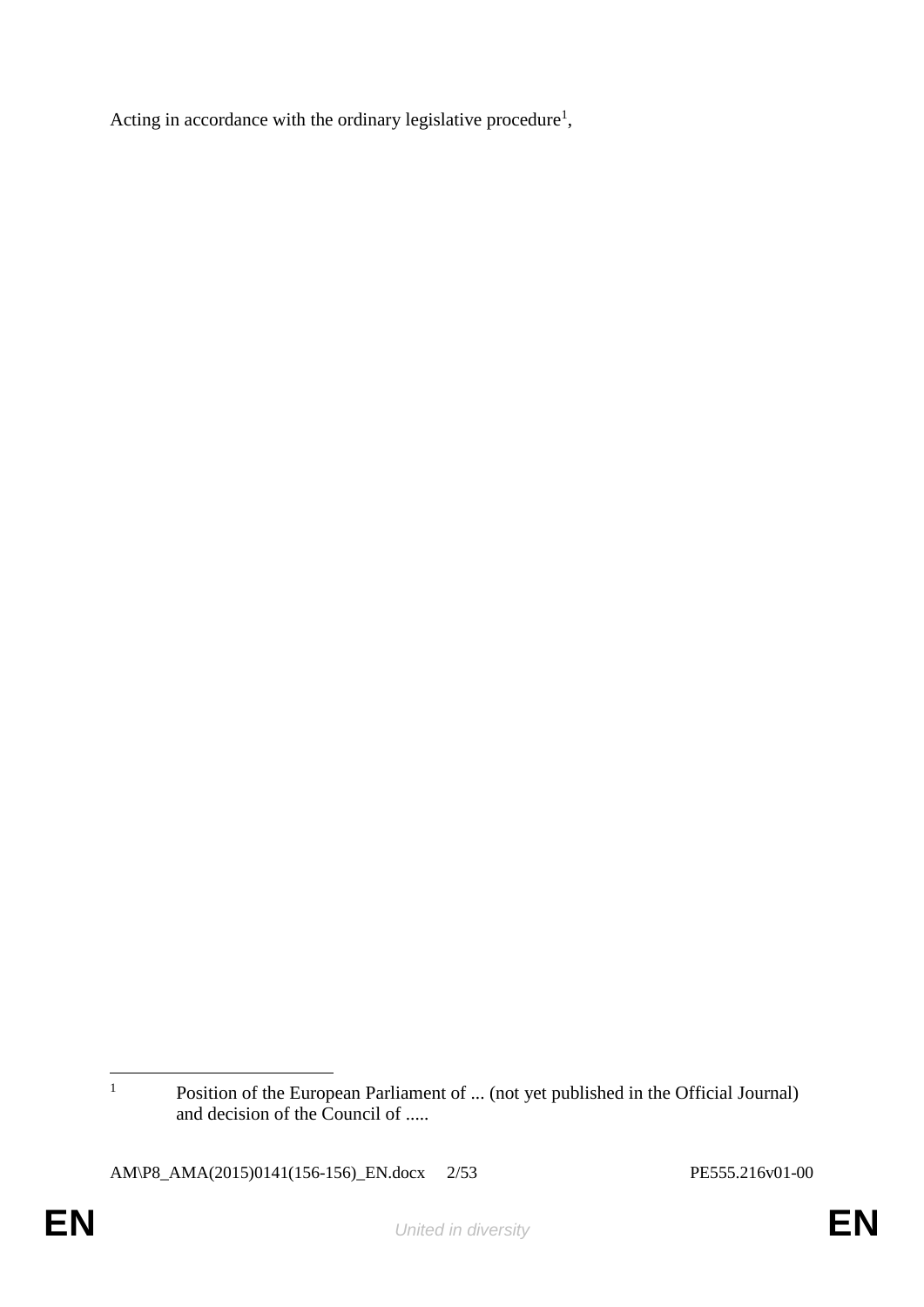#### Whereas:

- (1) Although they hold great potential for development, natural mineral resources can, in conflict-affected or high-risk areas, be a cause of dispute where their revenues fuel the outbreak or continuation of violent conflict, undermining ▌ endeavours towards development, good governance and the rule of law. In those areas, breaking the nexus between conflict and illegal exploitation of minerals is *a* critical *element in guaranteeing* peace*, development* and stability.
- (2) The challenge posed by the desire to *prevent* the financing of armed groups and security forces in resource-rich *areas* has been taken up by governments and international organisations together with economic operators and civil society organisations*, including women's organisations that are to the forefront of drawing attention to the exploitative conditions imposed by these groups and forces, as well as to rape and violence used to control local populations*.
- *(3) Human rights abuses are common in resource-rich conflict-affected and high-risk areas and may include child labour, sexual violence, the disappearance of people, forced resettlement and the destruction of ritually or culturally significant sites.*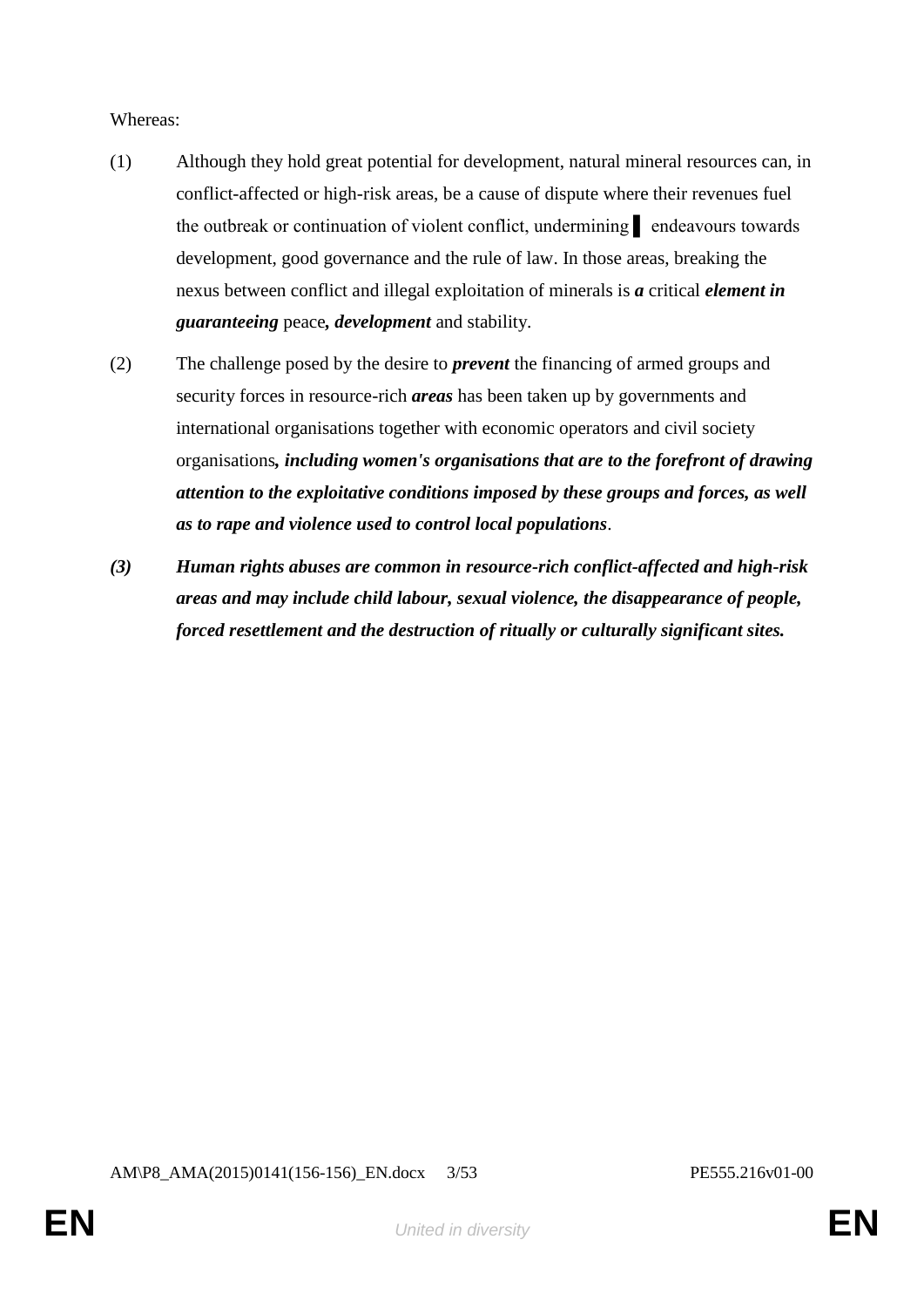- (4) The Union has been actively engaged in an Organisation for Economic Co-operation and Development (OECD) initiative to advance the responsible sourcing of minerals from conflict *areas*, which has resulted in a government-backed multi-stakeholder process leading to the adoption of the OECD Due Diligence Guidance for Responsible Supply Chains of Minerals from Conflict-Affected and High-Risk Areas ('OECD Due Diligence Guidance') including all its Annexes and Supplements. In May 2011, the OECD Ministerial Council recommended the active promotion of the observance of that Guidance.
- (5) The concept of responsible sourcing is referred to in the updated OECD Guidelines for Multinational Enterprises<sup>1</sup> and is in line with the UN Guiding Principles on Business and Human Rights<sup>2</sup>. These documents aim at advancing supply chain due diligence practices when businesses source from *areas* affected by conflict and instability. At the highest international level, UN Security Council Resolution 1952 (2010) specifically targeted the Democratic Republic of Congo (the DRC) and its neighbours in Central Africa calling for supply chain due diligence to be observed. Following up on that Resolution, the UN Group of Experts on the DRC, also advocated compliance with the OECD Due Diligence Guidance.

AM\P8\_AMA(2015)0141(156-156)\_EN.docx 4/53 PE555.216v01-00

 $\mathbf{1}$  $\frac{1}{2}$  OECD Guidelines for Multinational Enterprises, OECD 2011 edition.

<sup>2</sup> Guiding Principles on Business and Human Rights: Implementing the United Nations 'Protect, Respect and Remedy' Framework, endorsed by the UN Human Rights Council in its resolution 17/4 of 6 July 2011 (A/HRC/RES/17/4).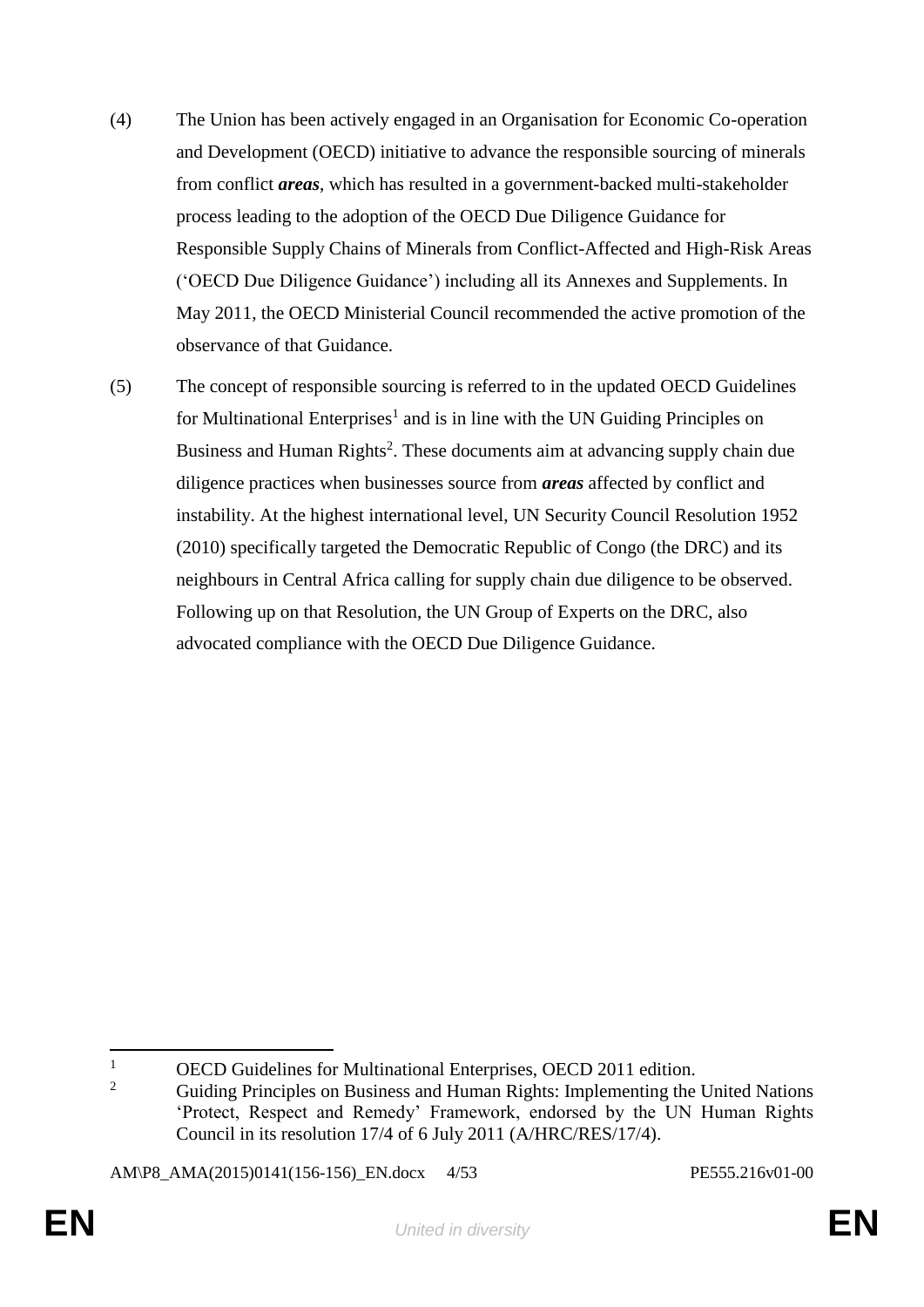- (6) In addition to multilateral initiatives, on 15 December 2010, the Heads of State and Government of the African Great Lakes Region took a political commitment in Lusaka to fight the illegal exploitation of natural resources in the region and approved inter alia a regional certification mechanism based on the OECD Due Diligence Guidance.
- *(7) This Regulation, by controlling trade in minerals from conflict areas, is one of the ways of eliminating the financing of armed groups . The Union's foreign and development policy action also contributes to fighting local corruption, to the strengthening of borders and to providing training for local populations and their representatives in order to help them highlight abuses.*
- (8) In its Communication of 4 November 2008 'The raw materials initiative meeting our critical needs for growth and jobs in Europe', the Commission recognised that securing reliable and undistorted access to raw materials is an important factor for the Union's competitiveness. The raw materials initiative contained in that Commission communication is an integrated strategy aimed at responding to different challenges related to access to non-energy non-agriculture raw materials. That initiative recognises and promotes financial as well as supply chain transparency, and the application of corporate social responsibility standards.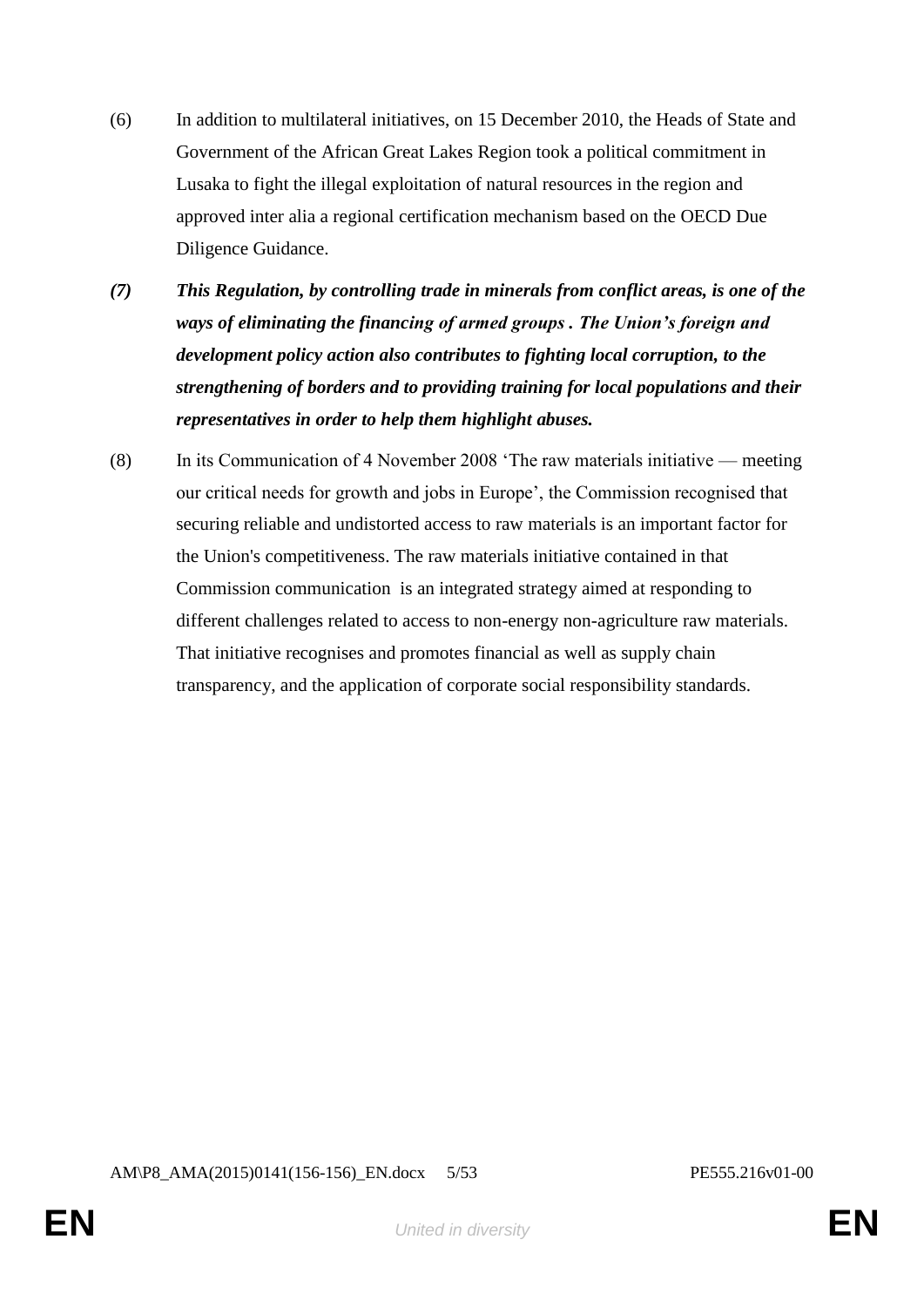- (9) *In its resolutions of* 7 October 2010, *of 8 March 2011, of 5 July 2011 and of 26 February 2014,* the European Parliament *called* for the Union to legislate along the lines of the US law on conflict minerals, Section 1502 of the *Dodd-Frank Wall Street Reform and Consumer Protection Act.* In its Communications of 2 February 2011 'Tackling the challenges in commodity markets and on raw materials' and of 27 January 2012 'Trade, growth and development – Tailoring trade and investment policy for those countries most in need', the Commission announced its intention to explore ways of improving transparency throughout the supply chain, including aspects of due diligence. In the latter communication and in line with the commitment made by it at the May 2011 OECD Ministerial Council, the Commission also advocated greater support for and use of the OECD Guidelines for Multinational Enterprises, and of the OECD Due Diligence Guidance, even outside the OECD membership.
- (10) Union citizens and civil society actors have raised awareness with respect to Union economic operators not being held accountable for their potential connection to the illicit extraction of and trade in minerals from conflict *areas*. Such minerals, potentially present in consumer products, link consumers to conflicts outside the Union. *As such, consumers are indirectly linked to conflicts that have severe impacts on human rights, in particular the rights of women, as armed groups often use mass rape as a deliberate strategy to intimidate and control local populations in order to preserve their interests.* For this reason, Union citizens have requested, in particular through petitions, that the Commission propose legislation to the European Parliament and to the Council to hold economic operators accountable under the relevant Guidelines as established by the UN and OECD.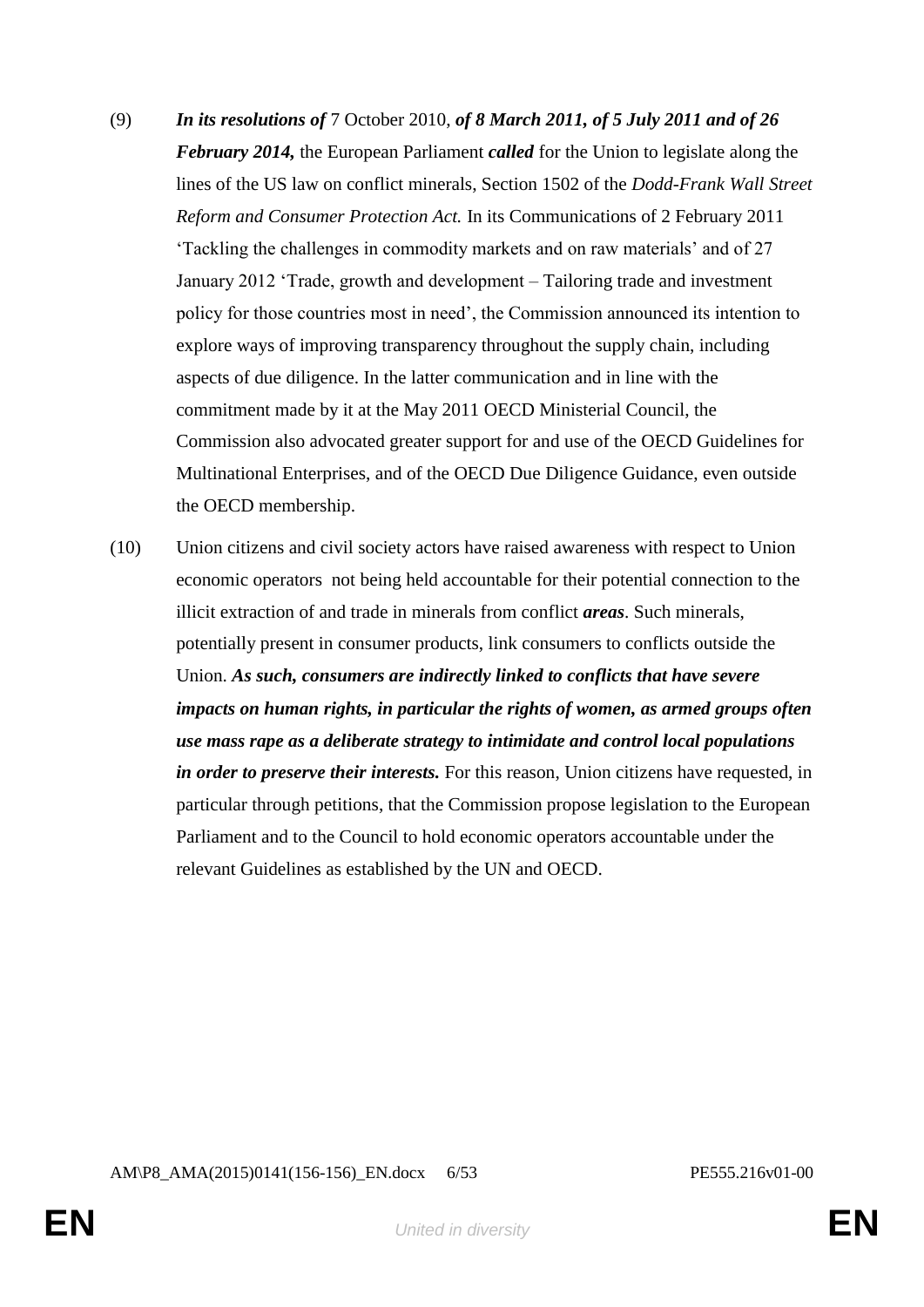- (11) In the context of this Regulation, *and as set out in the OECD Due Diligence*  Guidance, supply chain due diligence is an ongoing, proactive and reactive process through which *economic* operators monitor and administer their purchases and sales with a view to ensuring that they do not contribute to conflict or the adverse impacts thereof.
- (12) Third-party auditing of an economic operator's supply chain due diligence practices ensures credibility for the benefit of downstream economic operators and contributes to the improvement of upstream due diligence practices.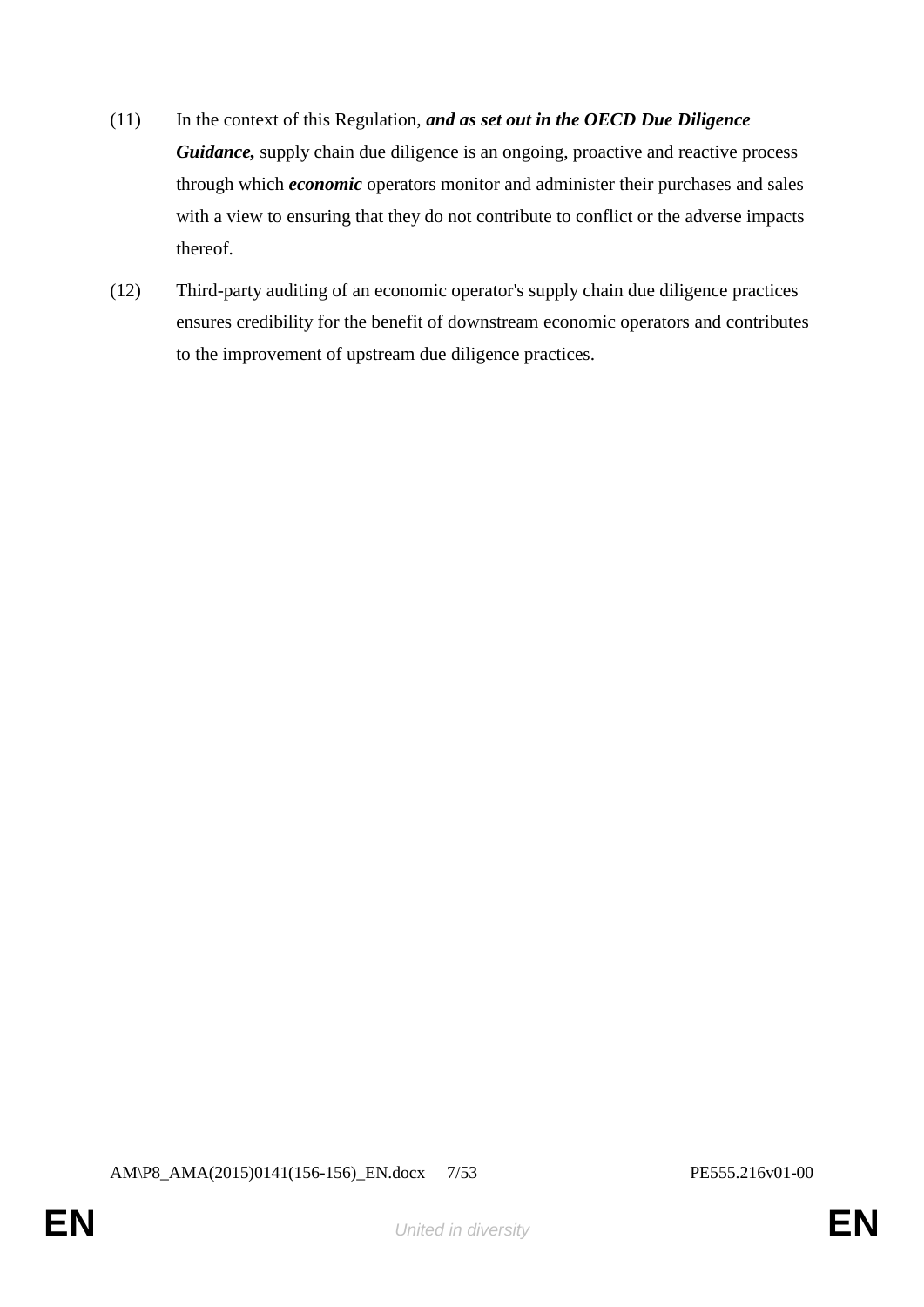- (13) Public reporting by an economic operator on its supply chain due diligence policies and practices provides the necessary transparency to generate public confidence in the measures economic operators are taking.
- (*14) Union importers retain an individual responsibility to comply with the due diligence obligations set out in this Regulation. However, many existing and future supply chain due diligence schemes ('due diligence schemes') could contribute to achieving the aims of this Regulation. Due diligence schemes already exist that are aimed at breaking the link between conflict and the sourcing of tin, tantalum, tungsten and gold. Such schemes use independent third-party audits to certify smelters and refiners that have systems in place to ensure the responsible sourcing of minerals. It should be possible to recognise those schemes in the Union system for supply chain due diligence ('Union system'). The methodology and criteria for such schemes to be recognised as equivalent to the requirements of this Regulation should be established in a delegated act to allow for compliance with this Regulation by individual economic operators that are members of those schemes and to avoid double auditing. Such schemes should incorporate the overarching due diligence principles, ensure that requirements are aligned to the specific recommendations of the OECD Due Diligence Guidance and meet the procedural requirements such as stakeholders' engagement, grievance mechanisms and responsiveness.*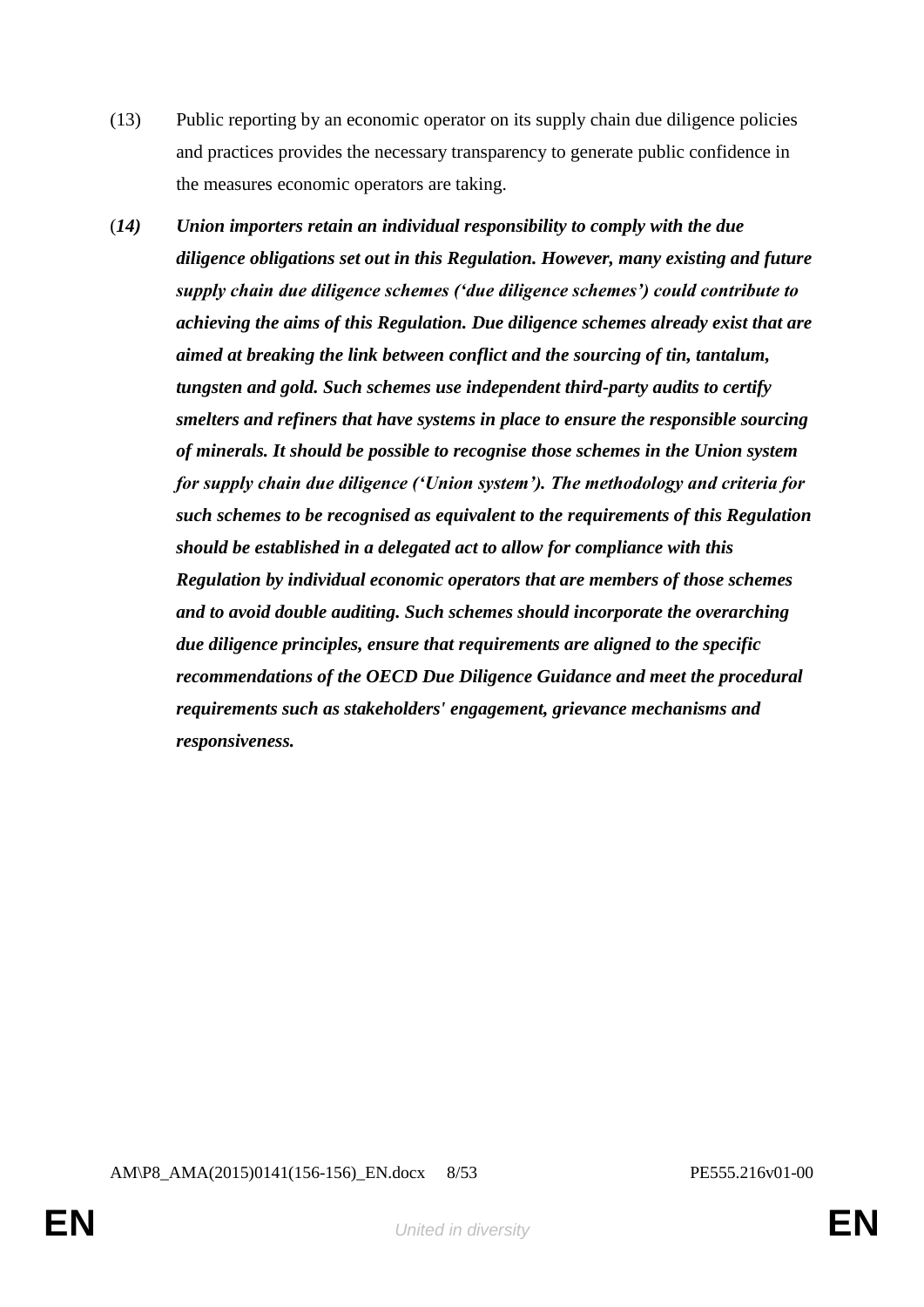(15) Union economic operators have, through public consulations, expressed their interest in the responsible sourcing of minerals and reported on current due diligence schemes designed to pursue their corporate social responsibility objectives, customer requests, or the security of their supplies. However, Union economic operators have also reported countless difficulties *and practical challenges* in the exercise of supply chain due diligence because of lengthy and complex global supply chains involving a high number of economic operators that are often insufficiently aware or ethically unconcerned. The Commission should review the cost of responsible sourcing *and of third party auditing, the administrative consequences of such sourcing and auditing* and their potential impact on competitiveness, in particular that of small and medium-sized enterprises (SMEs), *and should report its findings* to the European Parliament and to the Council. *The Commission should ensure that micro, small and medium-sized enterprises benefit from adequate technical assistance and should facilitate the exchange of information in order to implement this Regulation. Micro, small and medium-sized enterprises established in the Union which import minerals and metals should therefore benefit from the COSME programme established by Regulation* (EU) No 1287/2013 of the European Parliament and of the Council*<sup>1</sup> .*

 $\mathbf{1}$ Regulation (EU) No 1287/2013 of the European Parliament and of the Council of 11 December 2013 establishing a Programme for the Competitiveness of Enterprises and small and medium-sized enterprises (COSME) (2014 - 2020) and repealing Decision No 1639/2006/EC (OJ L 347, 20.12.2013, p. 33).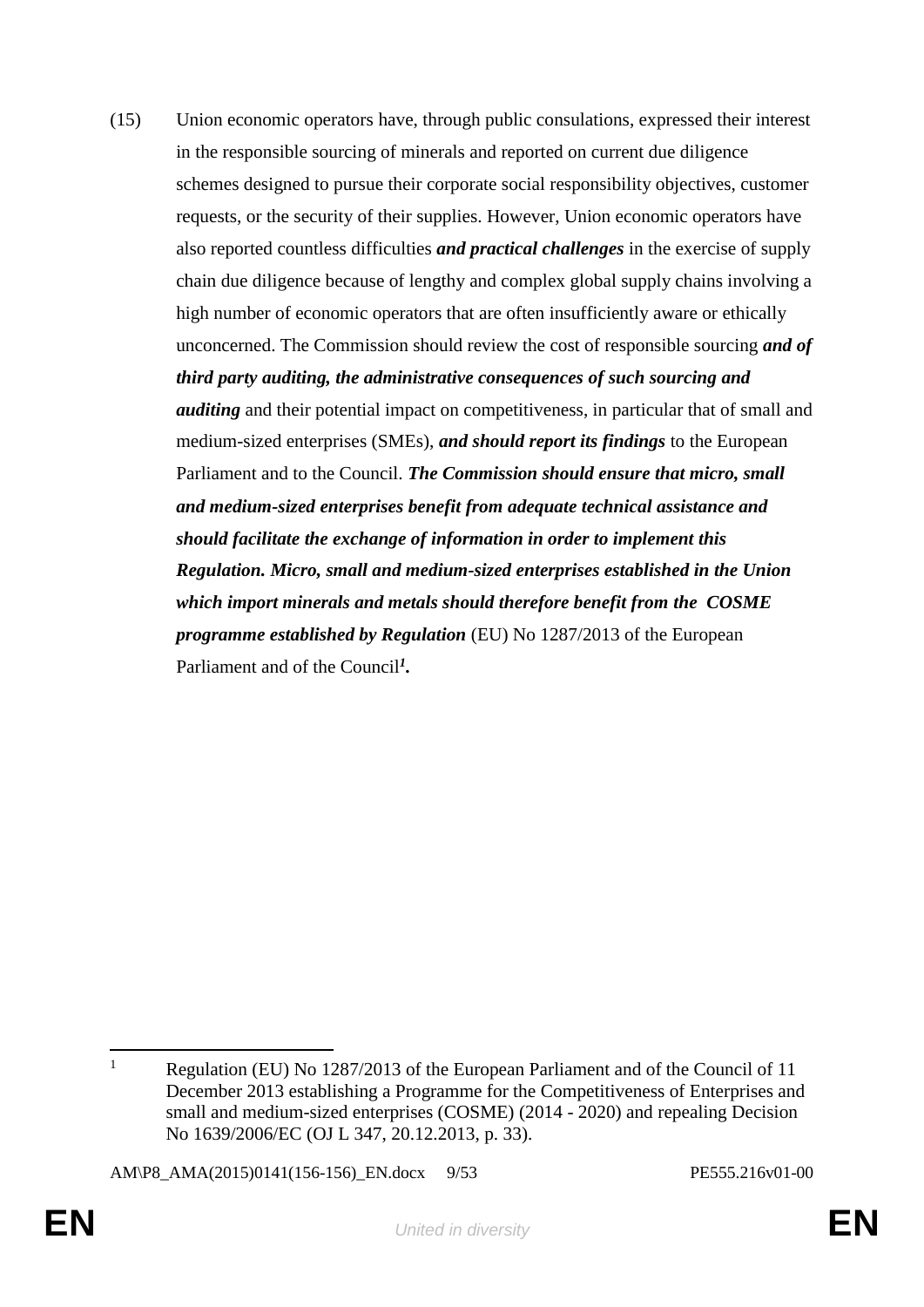- (16) Smelters and refiners are an important stage in global mineral supply chains as they are typically the last stage in which due diligence can effectively be assured by collecting, disclosing and verifying information on the mineral's origin and chain of custody. After this stage of transformation, it is often considered unfeasible to trace back the origins of minerals. *The same applies to recycled metals, which have undergone even further steps in the transformation process.* A Union list of *global* responsible smelters and refiners could therefore provide transparency and certainty to downstream economic operators as regards supply chain due diligence practices. *In accordance with the OECD Due Diligence Guidance, upstream economic operators such as smelters and refiners should undergo an independent third-party audit of their supply chain due diligence practices, with a view to also being included in the list of global responsible smelters and refiners.*
- *(17) It is essential that Union importers of minerals and metals who fall within the scope of this Regulation comply with its provisions, including Union smelters and refiners which import and process minerals and concentrates thereof.*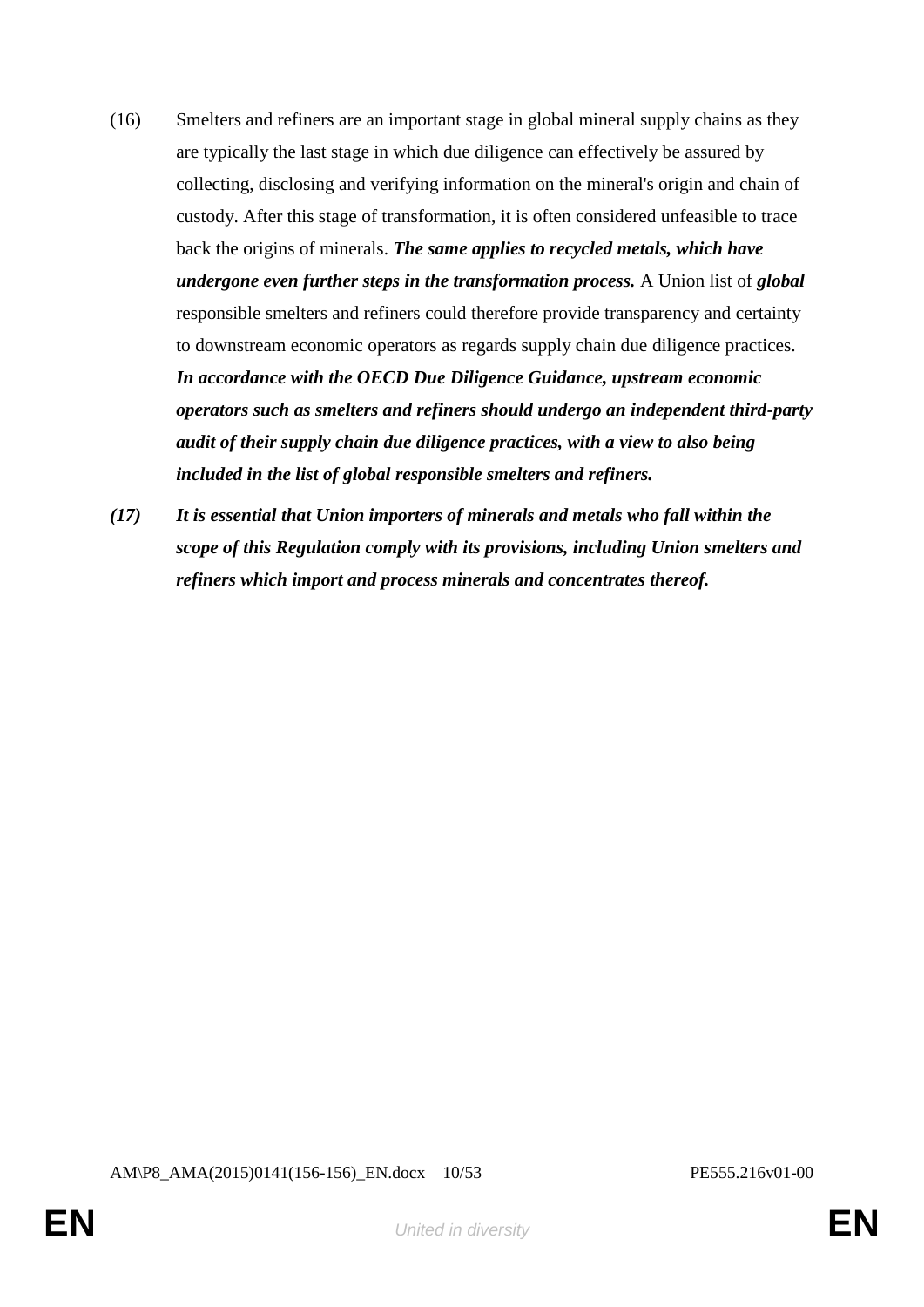- *(18) To ensure the proper functioning of the Union system while guaranteeing that the vast majority of minerals and metals falling within the scope of this Regulation and imported into the Union are subject to its requirements, this Regulation should not apply in situations where the Union importers' annual import volumes of each mineral or metal concerned are below the volume thresholds listed in Annex I to this Regulation.*
- *(19) In order to ensure the proper functioning of the Union system and to facilitate the assessment of due diligence schemes that might be recognised under this Regulation, the power to adopt acts in accordance with Article 290 of the Treaty on the Functioning of the European Union should be delegated to the Commission in respect of amending Annex I to this Regulation by establishing and amending the volume thresholds of minerals and metals and in respect of setting out the methodology and criteria to be followed for that assessment acknowledging, in this regard, the work of the OECD. It is of particular importance that the Commission carry out appropriate consultations during its preparatory work, including at expert level, and that those consultations be conducted in accordance with the principles laid down in the Interinstitutional Agreement of 13 April 2016 on Better Law-Making<sup>1</sup> . In particular, to ensure equal participation in the preparation of delegated acts, the European Parliament and the Council receive all documents at the same time as Member States' experts, and their experts systematically have access to meetings of Commission expert groups dealing with the preparation of delegated acts.*
- (20) Member State competent authorities should be responsible for ensuring the uniform compliance of *Union* importers of minerals or metals who fall within the scope of this Regulation by carrying out appropriate *ex-post* checks. Records of such checks should be kept for at least five years. Member States should be required to establish the rules applicable to infringements of this Regulation.

 $\overline{a}$ 

<sup>&</sup>lt;sup>1</sup> OJ L 123, 12.5.2016, p. 1.

AM\P8\_AMA(2015)0141(156-156)\_EN.docx 11/53 PE555.216v01-00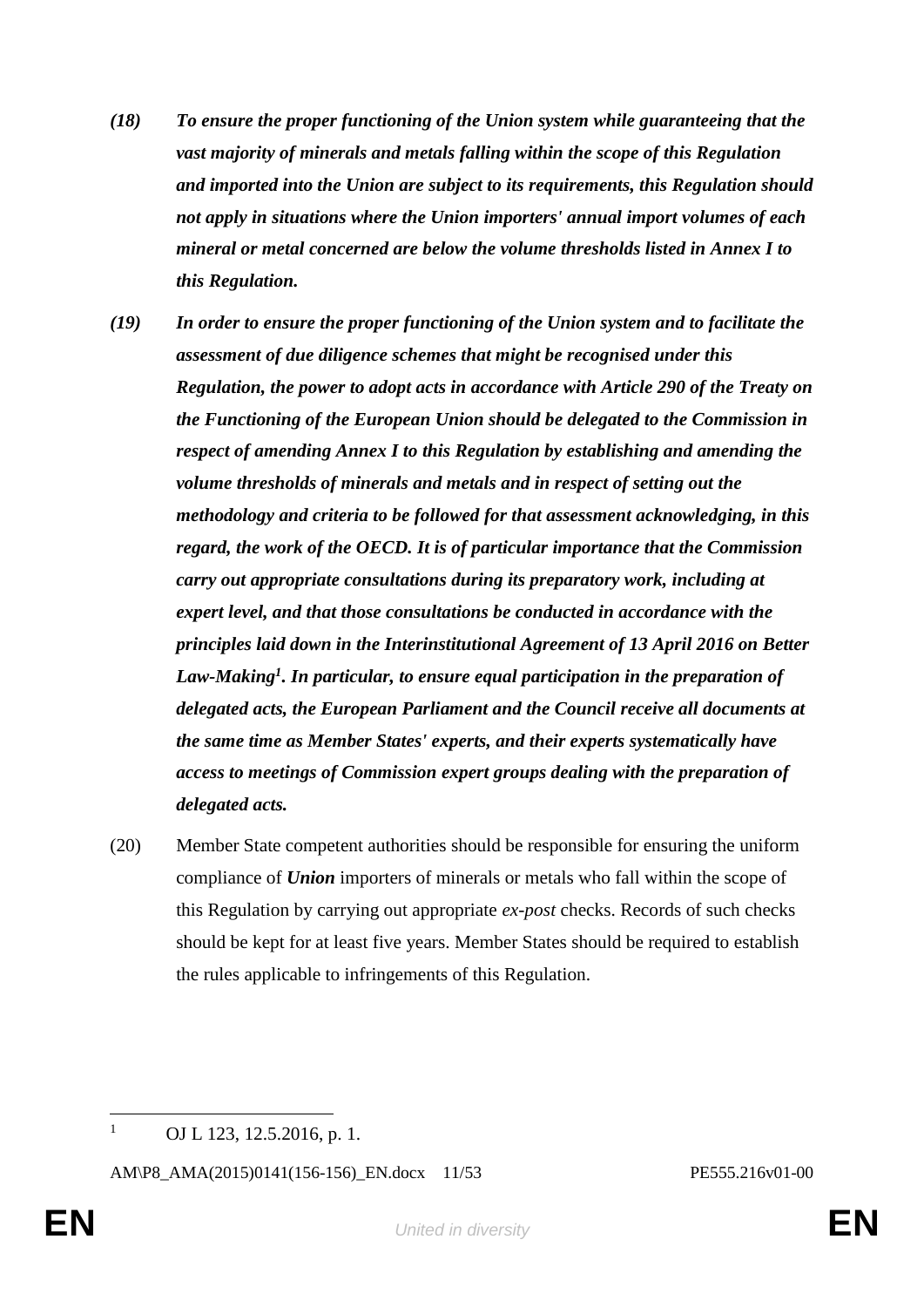- (21) In order to ensure uniform conditions for the implementation of this Regulation, implementing powers should be conferred on the Commission. The implementing powers relating to *the recognition of due diligence schemes as equivalent, the withdrawl of equivalence in the case of deficiencies, as well as the establishment of* the list of global responsible smelters and refiners ▌ should be exercised in accordance with Regulation (EU) No 182/2011 of the European Parliament and of the Council<sup>1</sup>. In view of the nature of those implementing acts, given the limited discretionary powers of the Commission, whereby those acts should be based on the methodology and criteria to be adopted by means of a delegated act for the recognition of due diligence schemes by the Commission, *the advisory procedure is considered to be the appropriate procedure for the adoption of those implementing acts.*
- *(22) In order to guarantee the efficient implementation of this Regulation, provision should be made for a transitional period to allow for, inter alia, the establishment of Member States' competent authorities, for the Commission to recognise due diligence schemes and for economic operators to become familiar with their obligations under this Regulation.*

AM\P8\_AMA(2015)0141(156-156)\_EN.docx 12/53 PE555.216v01-00

 $\mathbf{1}$ Regulation (EU) No 182/2011 of the European Parliament and of the Council of 16 February 2011 laying down the rules and general principles concerning mechanisms for control by Member States of the Commission's exercise of implementing powers (OJ L 55, 28.2.2011, p. 13).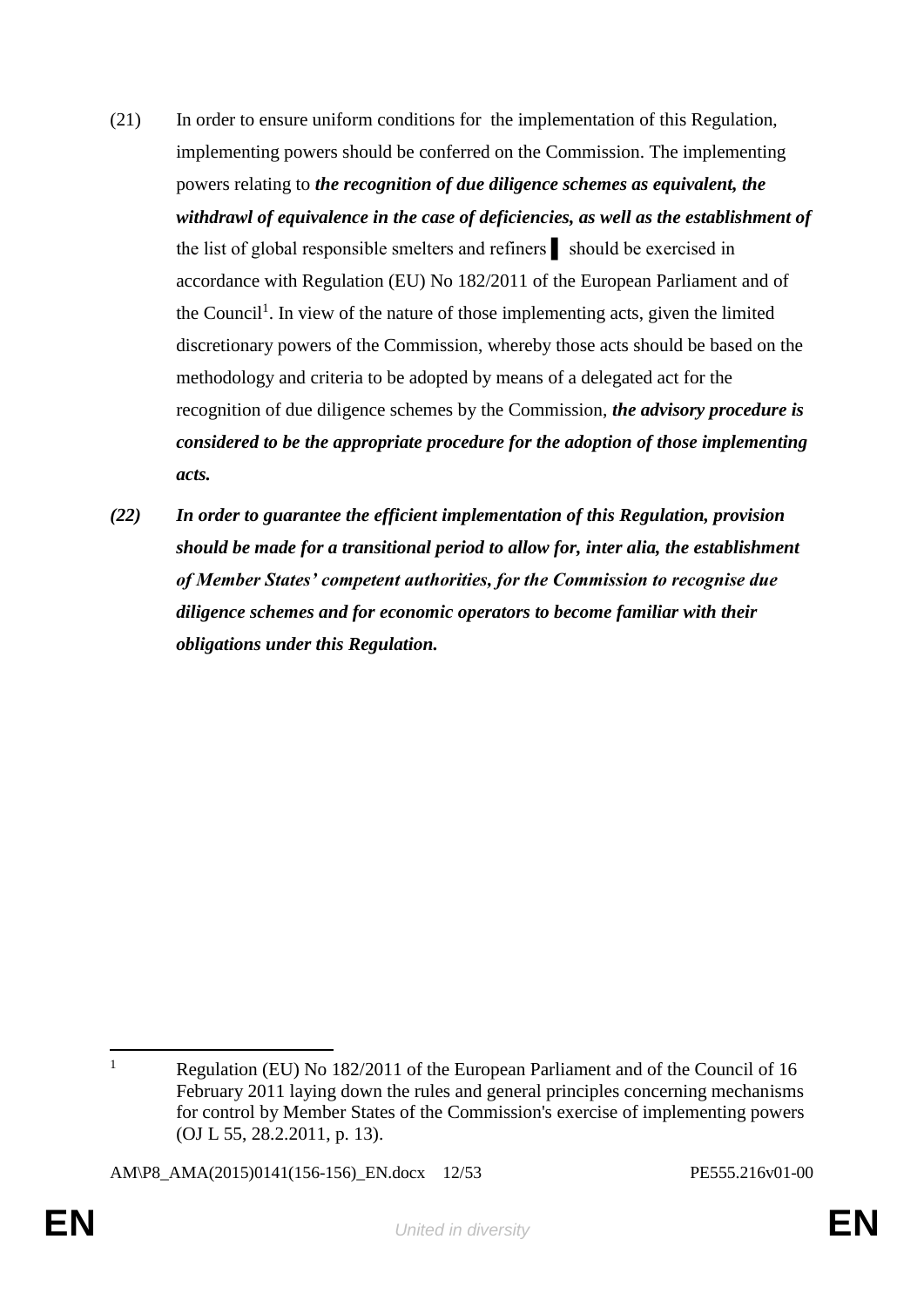- *(23) The Commission and the High Representative of the Union for Foreign Affairs and Security Policy should regularly review their financial assistance to and political commitments with regard to conflict-affected and high-risk areas where tin, tantalum, tungsten and gold are mined, in particular in the African Great Lakes Region, in order to ensure policy coherence, and in order to incentivise and strengthen the respect for good governance, the rule of law and ethical mining.*
- (24) The Commission should report regularly to the European Parliament *and to the Council* on the effects of the Union system laid down by this Regulation. *By 1 January 2023* and every *three* years thereafter, the Commission should review the functioning and the effectiveness of *the Union system*, *and its impact on the ground* as regards the promotion of responsible sourcing of the minerals falling within the scope of this Regulation from conflict-affected and high-risk areas *and on Union economic operators including SMEs and report to the European Parliament and to the Council*. Those reports may be accompanied, if necessary, by appropriate legislative proposals, which may include *further* mandatory measures.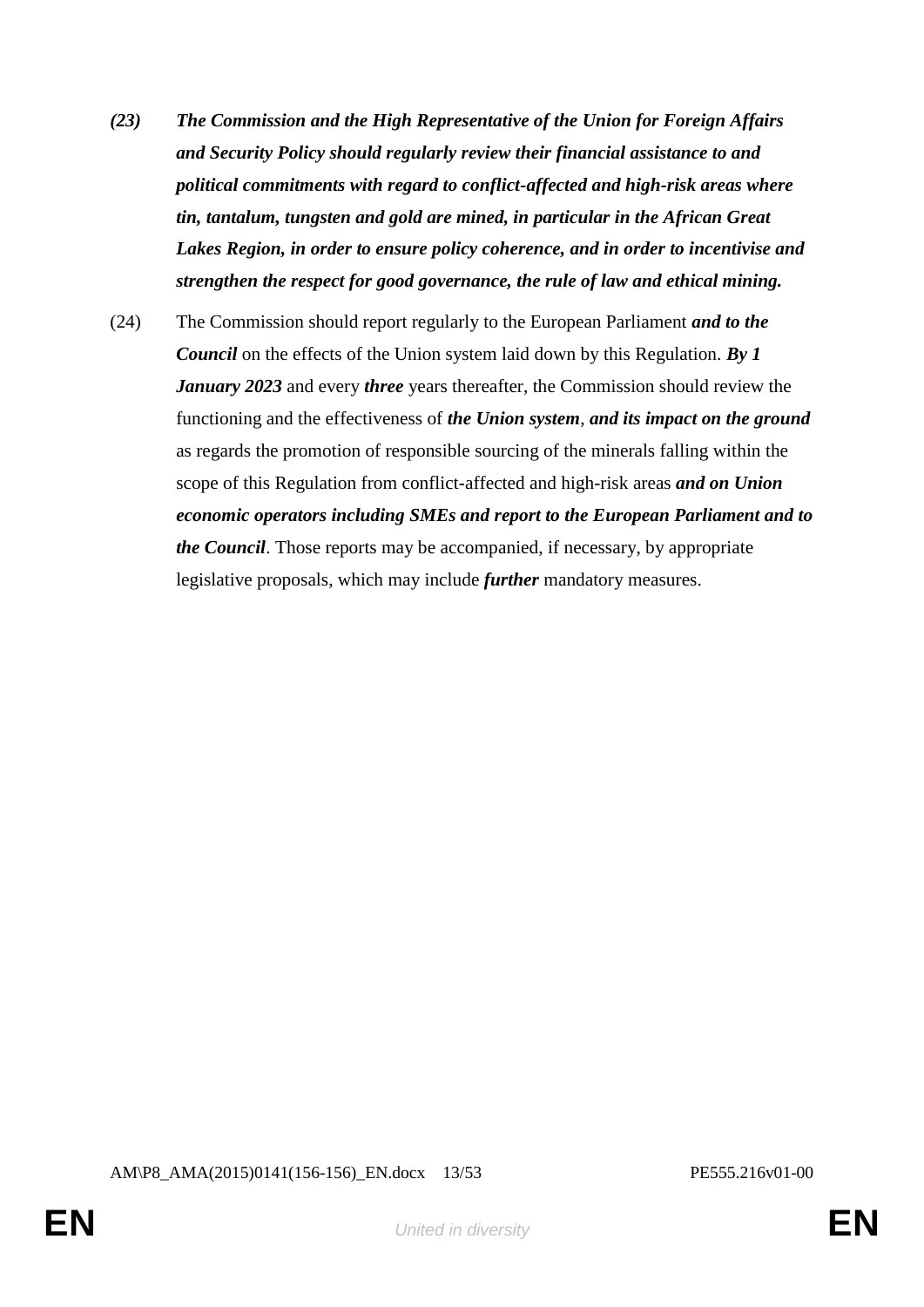- *(25) In their Joint Communication of 5 March 2014 'Responsible sourcing of minerals originating in conflict-affected and high-risk areas: Towards an integrated EU approach' (the 'Joint Communication of 5 March 2014'), the Commission and the High Representative of the Union for Foreign Affairs and Security Policy committed to the implementation of accompanying measures leading to an integrated Union approach to responsible sourcing in parallel with this Regulation, with the aim not only of reaching a high level of participation by economic operators in the Union system provided for in this Regulation but also ensuring that a global, coherent and comprehensive approach is taken to promote responsible sourcing from conflict-affected and high-risk areas.*
- *(26) Preventing the profits from the trade in minerals and metals being used to fund armed conflict through due diligence and transparency will promote good governance and sustainable economic development. Therefore, this Regulation incidentally covers areas falling within the Union policy in the field of development cooperation in addition to the predominant area covered which falls under the common commercial policy of the Union,*

HAVE ADOPTED THIS REGULATION:

AM\P8\_AMA(2015)0141(156-156)\_EN.docx 14/53 PE555.216v01-00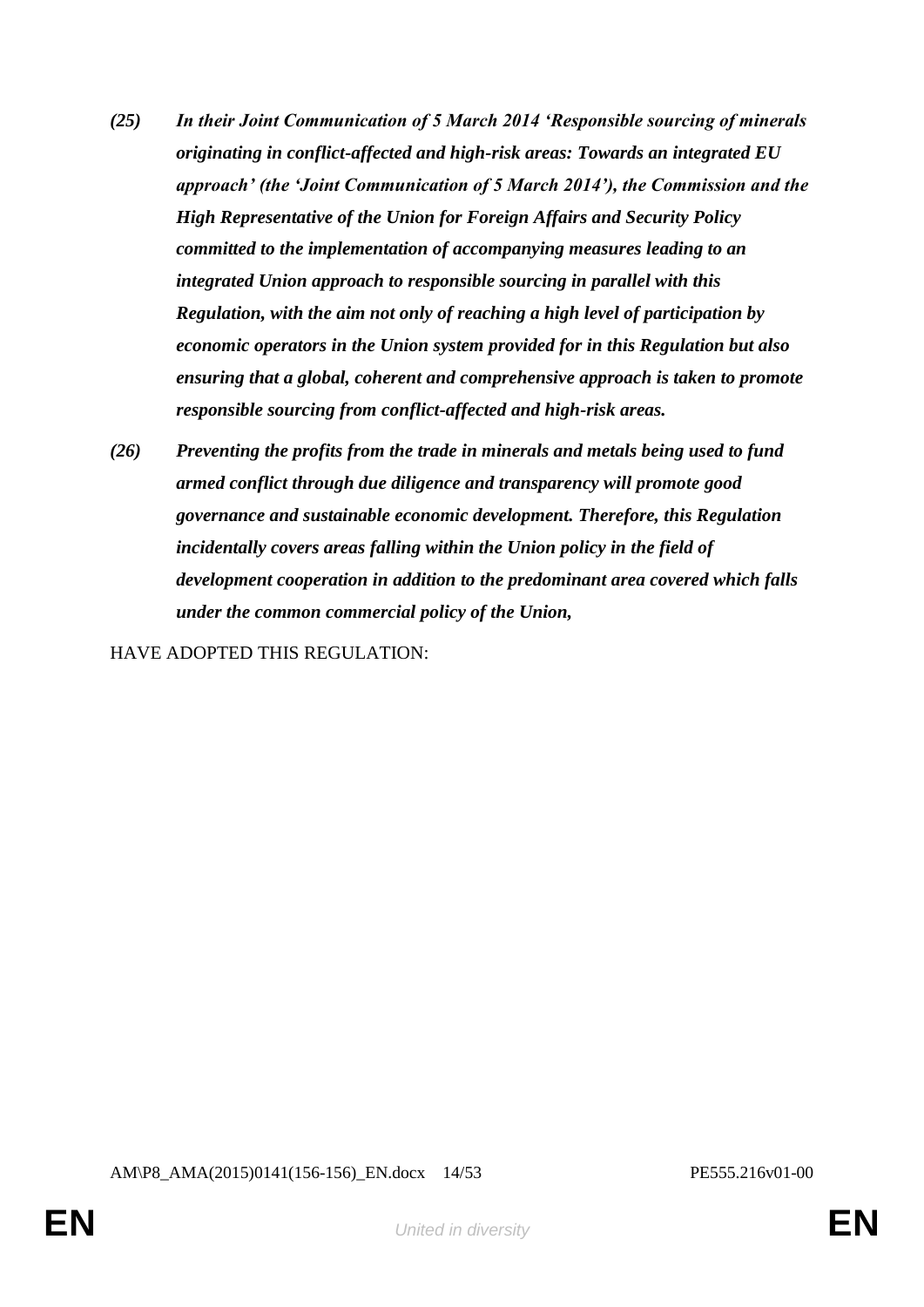## *Subject matter and scope*

- 1. This Regulation establishes a Union system for supply chain due diligence ▌ ('Union system') in order to curtail opportunities for armed groups and security forces to trade in tin, tantalum and tungsten, their ores, and gold. This Regulation is designed to provide transparency and certainty as regards the supply practices of Union importers, and of smelters and refiners sourcing from conflict-affected and high-risk areas.
- 2. This Regulation lays down the supply chain due diligence obligations of Union importers of minerals or metals containing or consisting of tin, tantalum, tungsten or gold, as set out in Annex I.
- *3. This Regulation shall not apply to Union importers of minerals or metals, where their annual import volume of each of the minerals or metals concerned is below the volume thresholds set out in Annex I.*

*All volume thresholds are set at a level that ensures that the vast majority, but no less than 95 %, of the total volumes imported into the Union of each mineral and metal under the Combined Nomenclature code is subject to the obligations of Union importers set out in this Regulation.*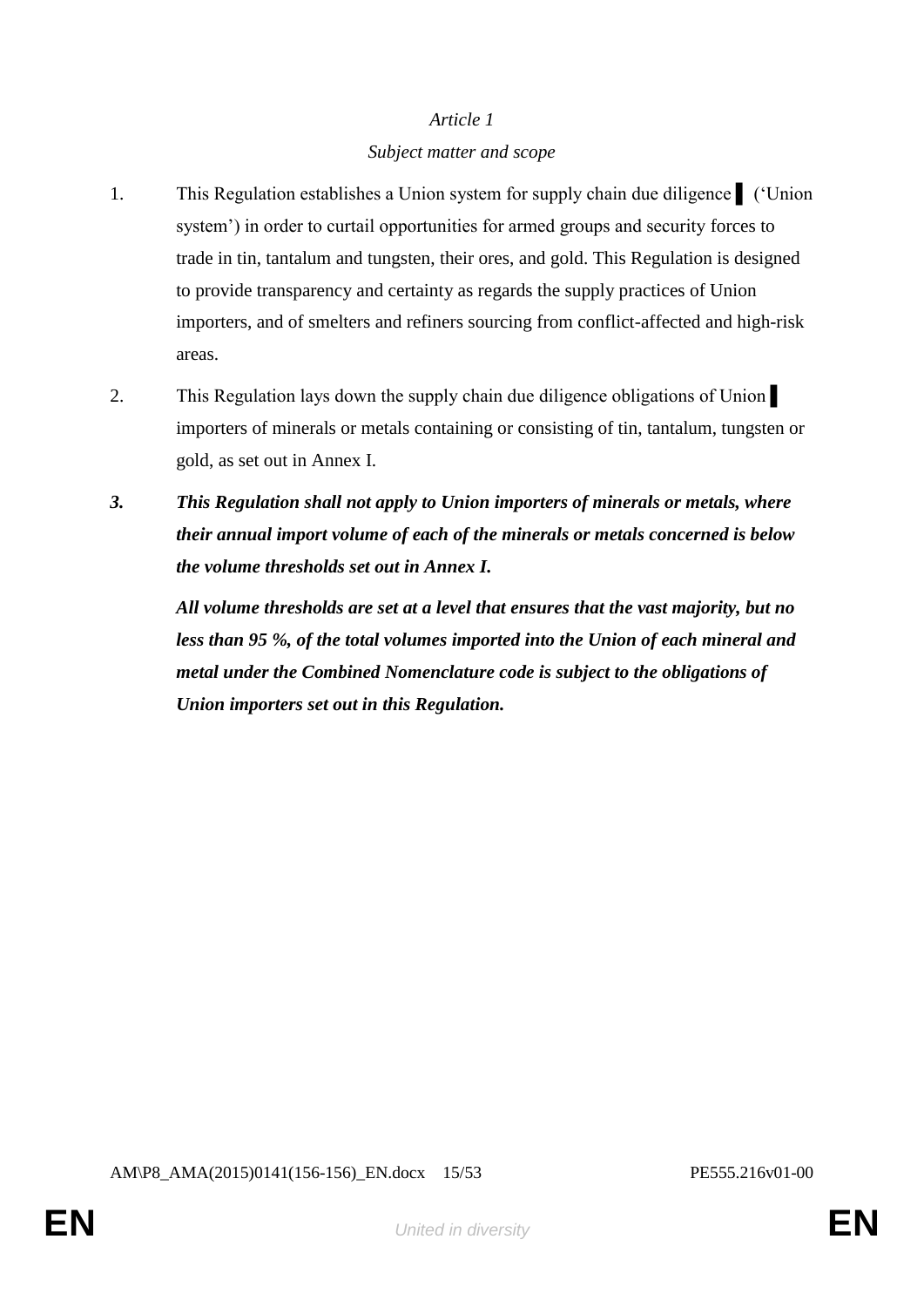- *4. The Commission shall adopt a delegated act, in accordance with Articles 18 and 19, if feasible by 1 April 2020 but no later than 1 July 2020, to amend Annex I by establishing the volume thresholds for tantalum or niobium ores and concentrates, gold ores and concentrates, tin oxides and hydroxides, tantalates and carbides of tantalum.*
- *5. The Commission is empowered to adopt delegated acts in accordance with Articles 18 and 19 to amend the existing thresholds listed in Annex I every three years after 1 January 2021.*
- *6. With the exception of Article 7(4), this Regulation shall not apply to recycled metals.*
- *7. This Regulation shall not apply to stocks where a Union importer demonstrates that those stocks were created in the current form on a verifiable date prior to 1 February 2013.*
- *8. This Regulation shall apply to minerals and metals set out in Annex I that are obtained as by-products as defined in Article 2(t).*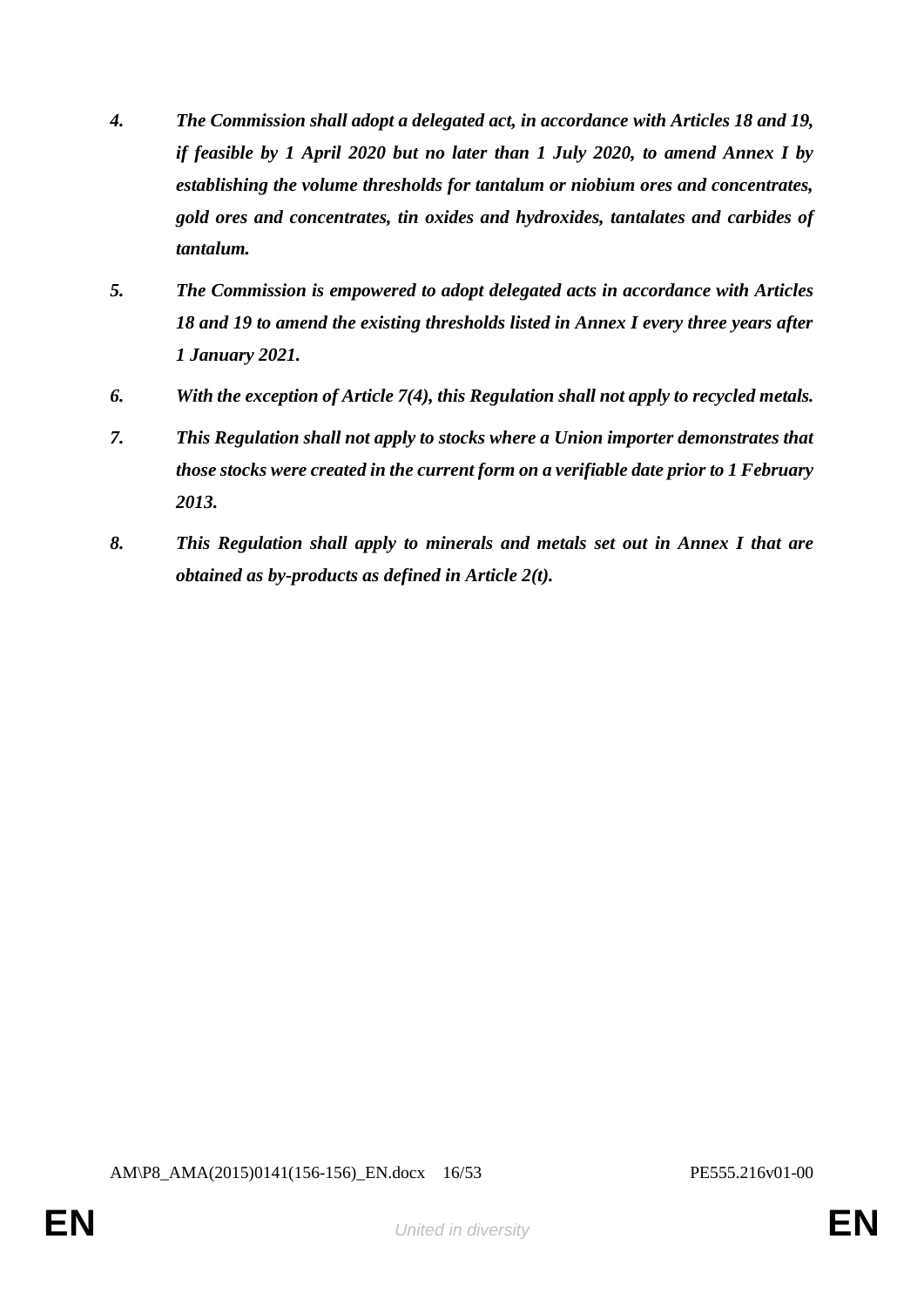### *Definitions*

For the purpose of this Regulation, the following definitions apply:

- (a) 'minerals' means the following as listed in *Part A of* Annex I: – ores and concentrates containing tin, tantalum or tungsten, and – gold;
- (b) 'metals' means metals containing or consisting of tin, tantalum, tungsten or gold as listed in *Part B of* Annex I;
- (c) 'mineral supply chain' means the system of activities, organisations, actors, technology, information, resources and services involved in moving and processing the minerals from the extraction site to their incorporation in the final product;
- (d) 'supply chain due diligence' means the obligations of *Union* importers of tin, tantalum and tungsten, their ores, and gold in relation to their management systems, risk management, independent third-party audits and disclosure of information with a view to identifying and addressing actual and potential risks linked to conflictaffected and high-risk-areas to prevent or mitigate adverse impacts associated with their sourcing activities;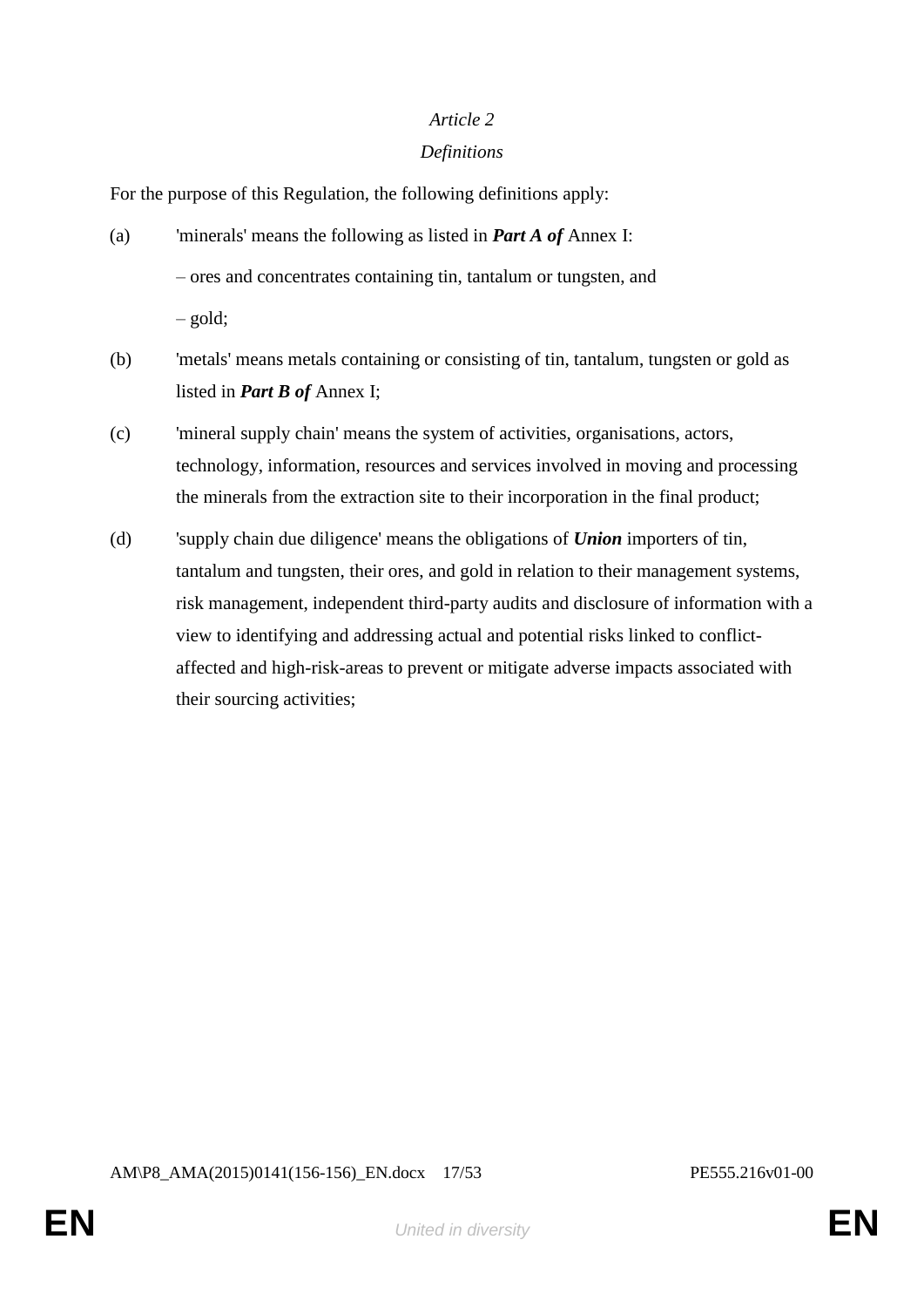- (e) 'chain of custody or supply chain traceability system' means a record of the sequence of economic operators which have custody of minerals and metals as they move through a supply chain;
- (f) 'conflict-affected and high-risk areas' means areas in a state of armed conflict or fragile post-conflict as well as areas witnessing weak or non-existent governance and security, such as failed states, and widespread and systematic violations of international law, including human rights abuses;
- *(g) 'armed groups and security forces' means groups referred to in Annex II to the OECD Due Diligence Guidance;*
- (h) '*smelter* and *refiner*' *means any natural or legal person performing* forms of extractive metallurgy involving processing steps with the aim to produce a metal from *a mineral*;
- (i) 'global responsible smelters and refiners' means smelters and refiners *located inside or outside* the *Union that are deemed to fulfil the requirements of this Regulation*;
- (j) 'upstream' means the mineral supply chain from the extraction sites to the smelters and refiners, inclusive;
- (k) 'downstream' means the metal supply chain from the stage following the smelters and refiners to the final product;
- (l) *'Union* importer' means any natural or legal person declaring minerals or metals for release for free circulation within the meaning of Article *201 of Regulation (EU) No 952/2013 of the European Parliament and of the Council<sup>1</sup> or any natural or legal person on whose behalf such declaration is made, as indicated in data elements 3/15 and 3/16 in accordance with Annex B of Commission Delegated Regulation (EU) 2015/2446<sup>2</sup>* ;

AM\P8\_AMA(2015)0141(156-156)\_EN.docx 18/53 PE555.216v01-00

 $\mathbf{1}$ <sup>1</sup> *Regulation (EU) No 952/2013 of the European Parliament and of the Council of 9 October 2013 laying down the Union Customs Code (OJ L 269, 10.10.2013, p. 1).*

<sup>2</sup> *Commission Delegated Regulation (EU) 2015/2446 of 28 July 2015 supplementing Regulation (EU) No 952/2013 of the European Parliament and of the Council as*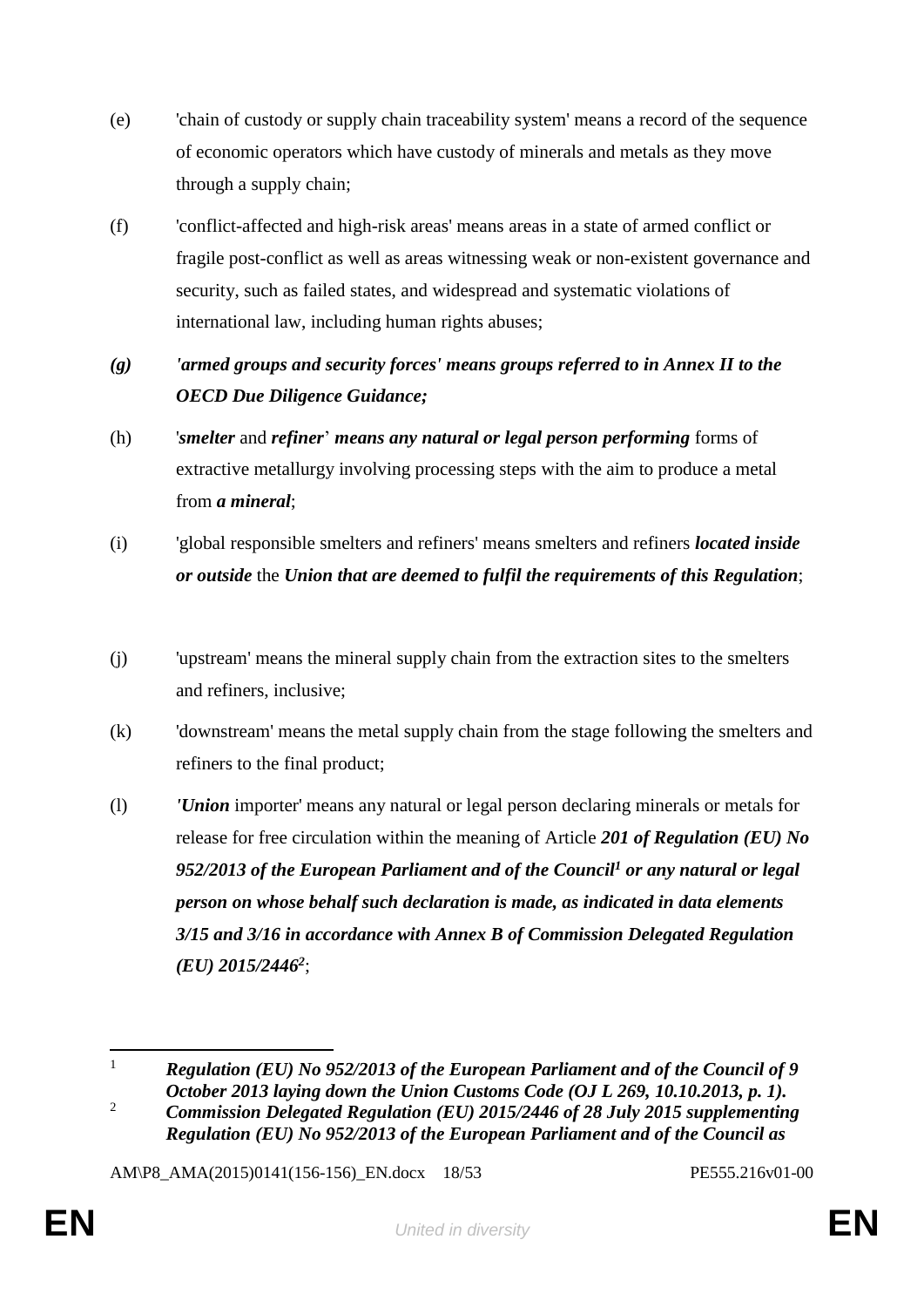# ▌

- *(m) 'supply chain due diligence scheme' or 'due diligence scheme' means a combination of voluntary supply chain due diligence procedures, tools and mechanisms, including independent third-party audits, developed and overseen by governments, industry associations or groupings of interested organisations;*
- (n) 'Member State competent authorities' means authorities designated by Member States in accordance with Article 10 with ▌ expertise as regards raw materials, industrial processes *and auditing*;
- *(o) 'OECD Due Diligence Guidance' means the OECD Due Diligence Guidance for Responsible Supply Chains of Minerals from Conflict-Affected and High-Risk Areas (Second Edition, OECD 2013), including all its Annexes and Supplements;*
- (p) 'grievance mechanism' means an early-warning risk awareness mechanism allowing any interested party, including whistle-blowers, to voice concerns regarding the circumstances of extraction, trade and handling of minerals in and export of minerals from conflict-affected and high-risk areas;
- (q) 'model supply chain policy' means a supply chain policy that conforms to Annex II to the OECD Due Diligence Guidance outlining the risks of significant adverse impacts which may be associated with the extraction, trade, and handling of minerals in and export of minerals from conflict-affected and high-risk areas;
- (r) 'risk management plan' means the written response of a Union importer to the identified supply chain risks based on Annex III to the OECD Due Diligence Guidance;
- *(s) 'recycled metals' means reclaimed end-user or post-consumer products, or scrap processed metals created during product manufacturing, including excess, obsolete, defective, and scrap metal materials which contain refined or processed metals that are appropriate for recycling in the production of tin, tantalum,*

AM\P8\_AMA(2015)0141(156-156)\_EN.docx 19/53 PE555.216v01-00

 $\overline{a}$ 

*regards detailed rules concerning certain provisions of the Union Customs Code (OJ L 343, 29.12.2015, p. 1).*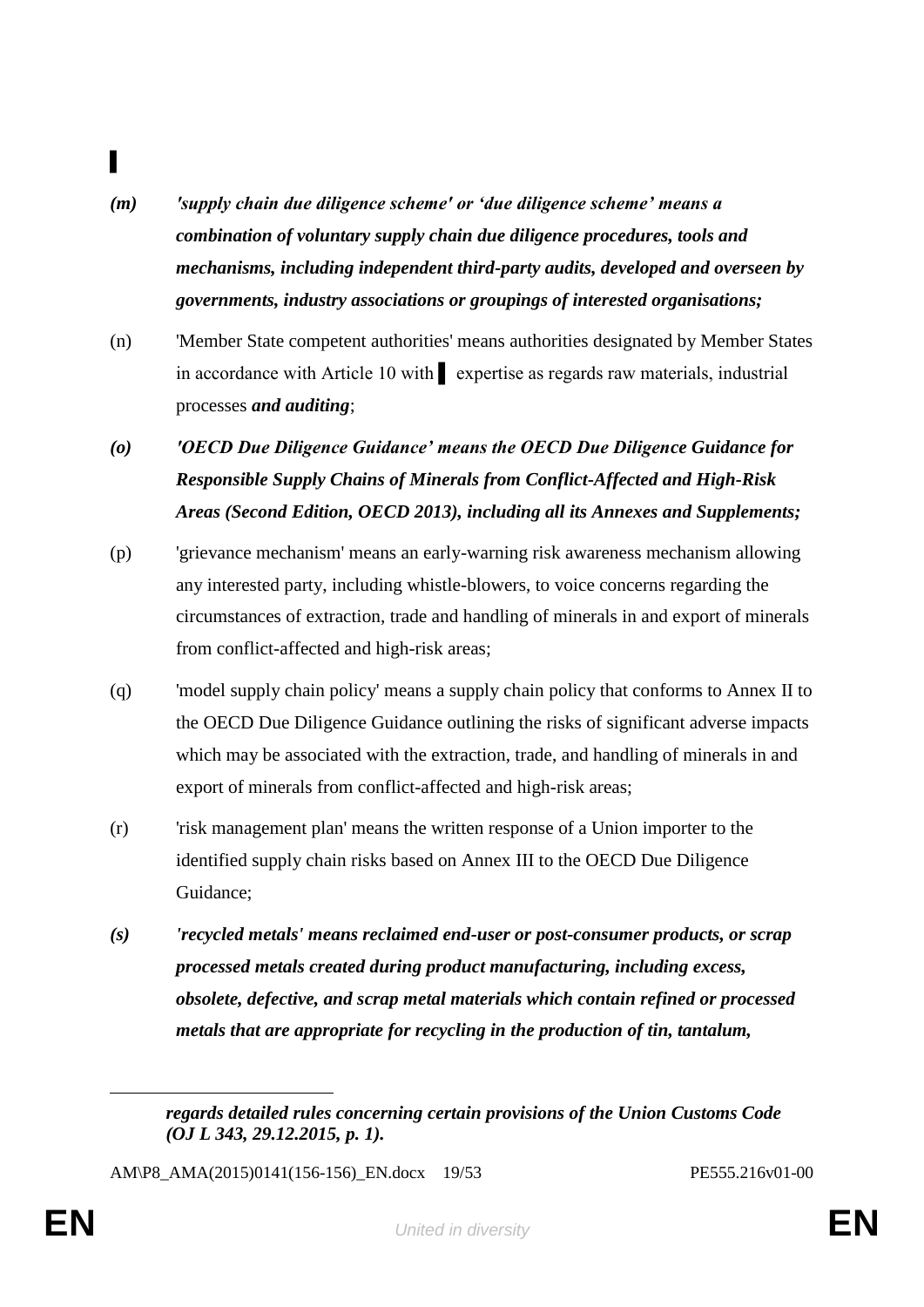*tungsten or gold. For the purposes of this definition, minerals partially processed, unprocessed or a by-product from another ore are not considered to be recycled metals;*

- *(t) 'by-product' means a mineral or metal falling within the scope of this Regulation that has been obtained from the processing of a mineral or metal falling outside the scope of this Regulation, and which would not have been obtained without the processing of the primary mineral or metal falling outside the scope of this Regulation;*
- *(u) 'verifiable date' means a date which can be verified by the inspection of physical date stamps on products or of inventory lists.*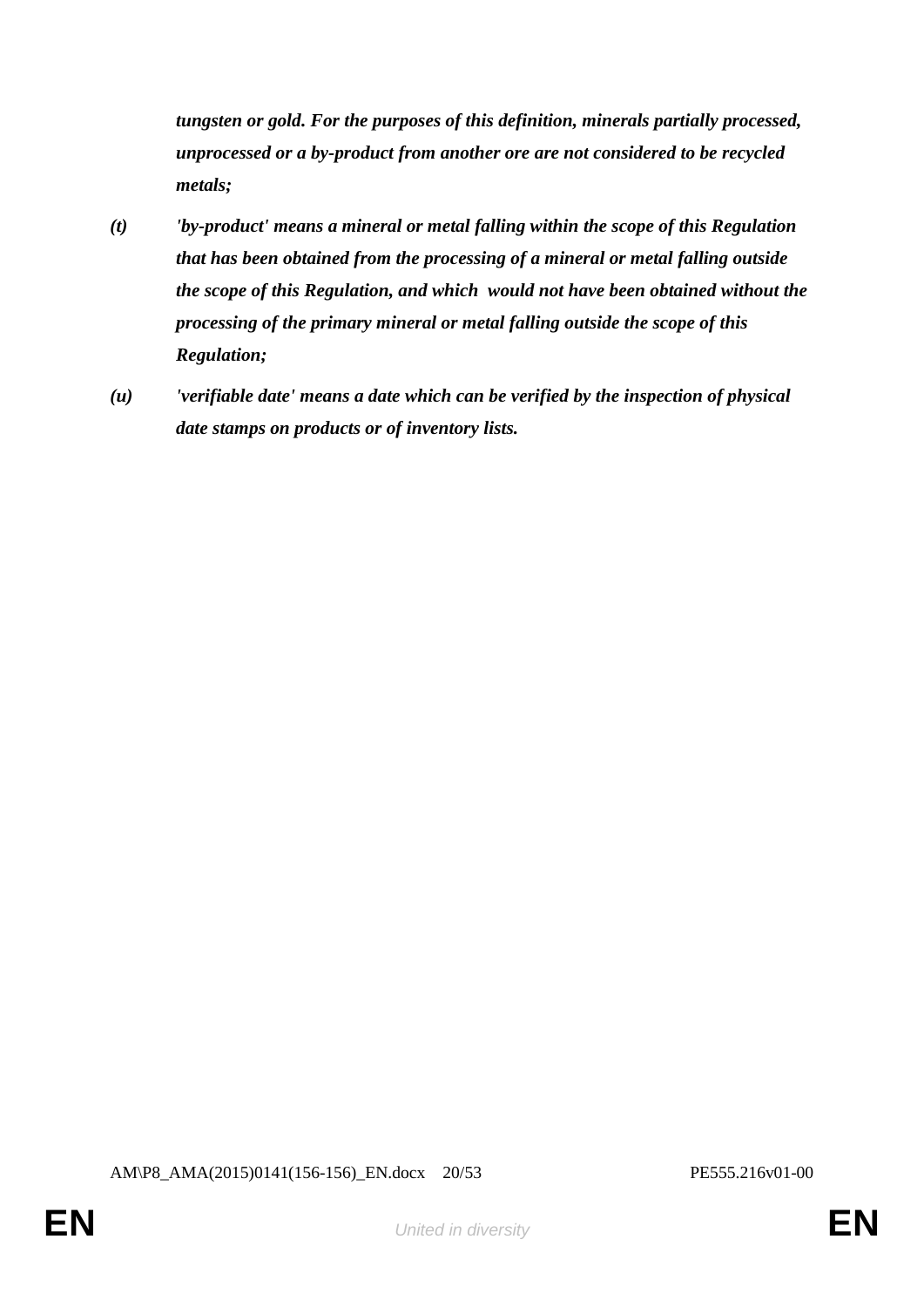#### *Compliance of Union importers with supply chain due diligence obligations*

- 1. *Union* importers of minerals or metals *shall comply with* the supply chain due diligence obligations set out in this Regulation *and shall keep* documentation *demonstrating* their respective *compliance with* those obligations, including *the* results of the independent third-party audits ▌.
- 2. The Member State competent authorities shall *be responsible for carrying* out appropriate *ex-post* checks *pursuant to Article 11.*
- *3. Pursuant to Article 8(1), interested parties may submit supply chain due diligence schemes for recognition by the Commission with a view to facilitating the compliance of Union importers with the relevant requirements set out in Articles 4 to 7.*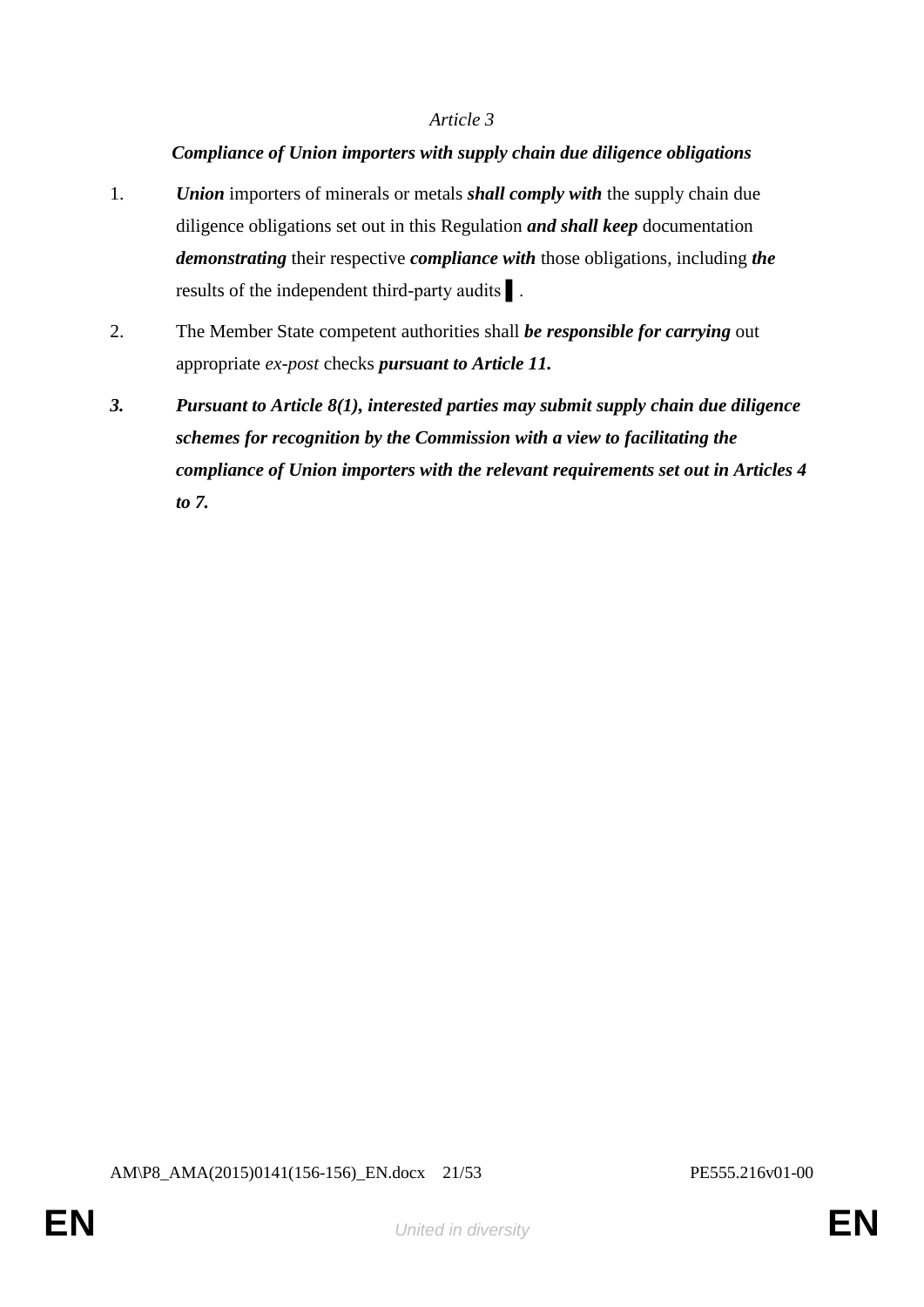# *Article 4 Management system obligations*

*Union* importers of minerals or metals shall:

- (a) adopt, and clearly communicate to suppliers and the public *up-to-date information on,* their supply chain policy for the minerals and metals potentially originating from conflict-affected and high-risk areas;
- (b) incorporate in their supply chain policy standards against which supply chain due diligence is to be conducted consistent with the standards set out in the model supply chain policy in Annex II to the OECD Due Diligence Guidance;
- (c) structure their respective internal management systems to support supply chain due diligence by assigning responsibility to senior management, in cases where the Union importer is not a natural person, to oversee the supply chain due diligence process as well as maintain records of those systems for a minimum of five years;
- (d) strengthen their engagement with suppliers by incorporating their supply chain policy into contracts and agreements with suppliers consistent with Annex II to the OECD Due Diligence Guidance;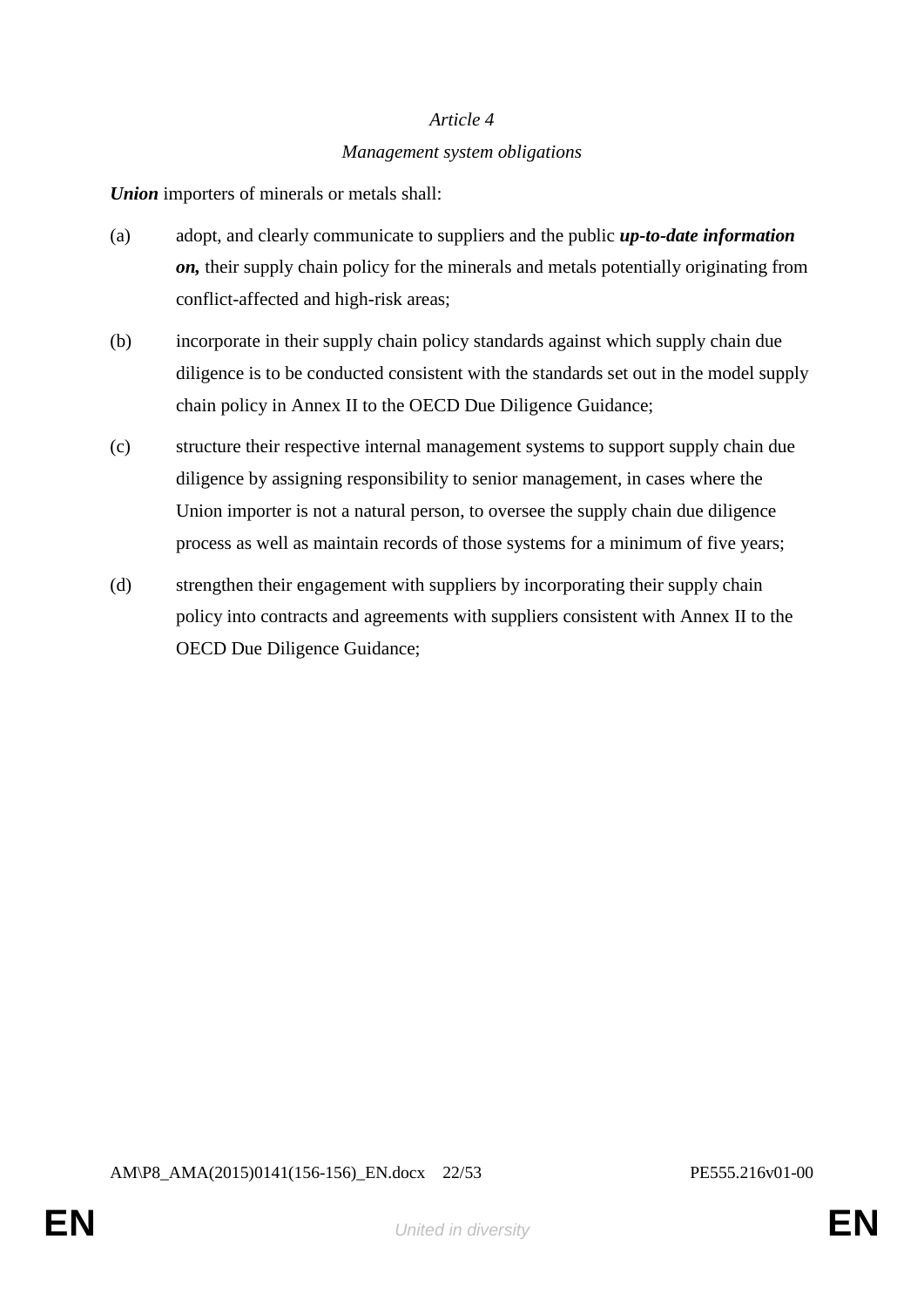- (e) establish a grievance mechanism as an early-warning risk-awareness system or provide such mechanism through collaborative arrangements with other economic operators or organisations, or by facilitating recourse to an external expert or body such as an ombudsman;
- (f) as regards minerals, operate a chain of custody or supply chain traceability system that provides, supported by documentation, the following information:
	- (i) description of the mineral, including its trade name and type;
	- (ii) name and address of the supplier to the Union importer;
	- (iii) country of origin of the minerals;
	- (iv) quantities and dates of extraction, *if available,* expressed in volume or weight;
	- (v) where minerals originate from conflict-affected and high-risk areas *or, where other supply chain risks as listed in the OECD Due Diligence Guidance have been ascertained by the Union importer*, additional information in accordance with the specific recommendations for upstream economic operators as set out in the OECD Due Diligence Guidance, such as the mine of mineral origin, locations where minerals are consolidated, traded and processed, and taxes, fees and royalties paid;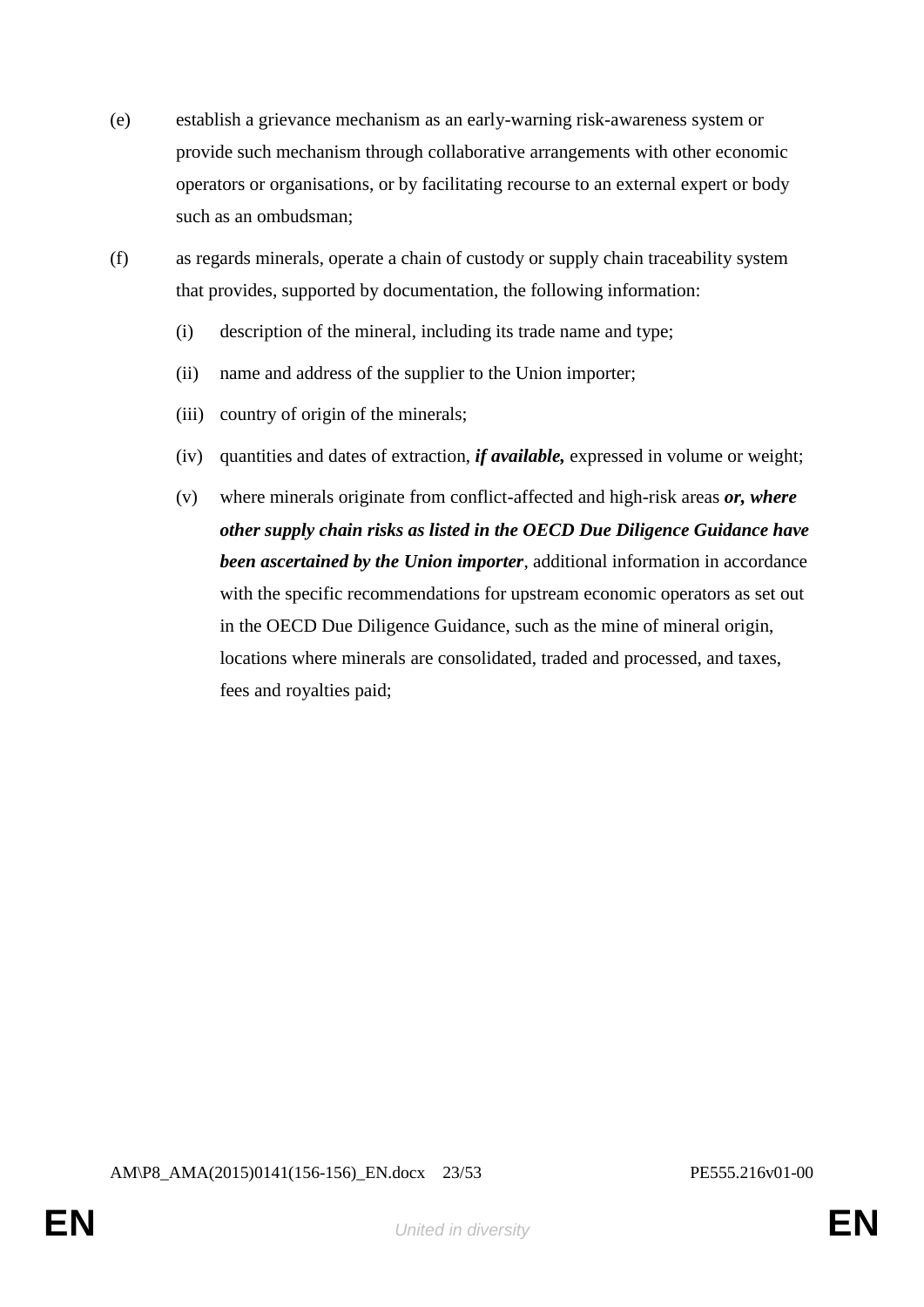- (g) as regards metals, operate a chain of custody or supply chain traceability system that provides, supported by documentation, the following information:
	- (i) description of the metal, including its trade name and type;
	- (ii) name and address of the supplier to the Union importer;
	- (iii) name and address of the smelters and refiners in the supply chain of the Union importer;
	- (iv) *if available, records* of the third-party audit reports of the smelters and refiners*, or evidence of conformity with a supply chain due diligence scheme recognised by the Commission pursuant to Article 8*;
	- (v) *if the records referred to in point (iv) are not available*:
		- *– countries of origin of the minerals in the supply chain of the smelters and refiners;*
		- *where metals are based on minerals originating from conflict-affected and high-risk areas, or other supply chain risks as listed in the OECD Due Diligence Guidance have been ascertained by the Union importer, additional information in accordance with the specific recommendations for downstream economic operators set out in that Guidance;*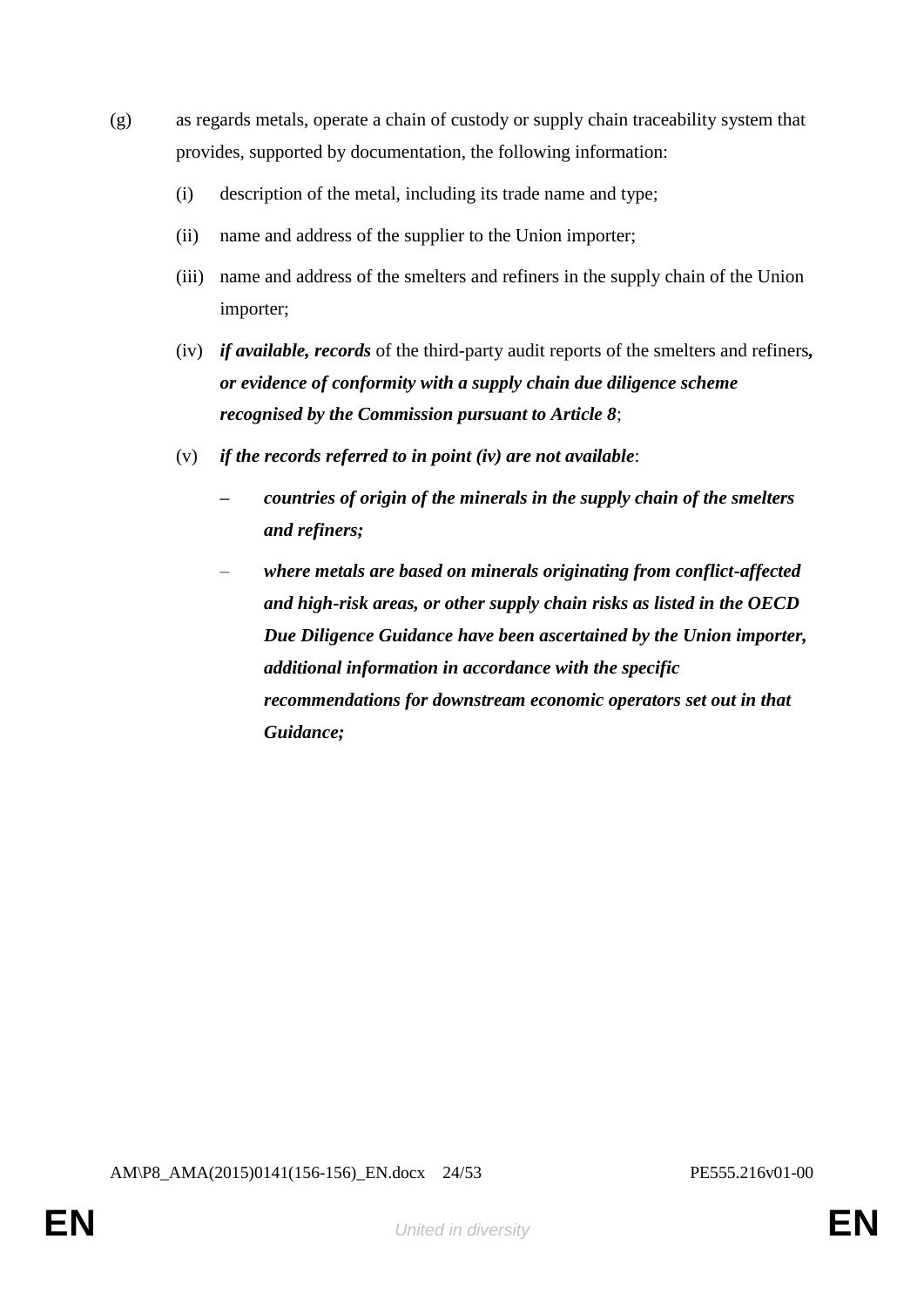*(h) as regards by-products, provide information supported by documentation as from the point of origin of those by-products, namely the point where the by-product is first separated from its primary mineral or metal falling outside the scope of this Regulation.*

#### *Article 5*

#### *Risk management obligations*

- 1. *Union* importers of minerals shall:
	- (a) identify and assess the risks of adverse impacts in their mineral supply chain on the basis of the information provided pursuant to Article 4 against the standards of their supply chain policy, consistent with Annex II and the due diligence recommendations of the OECD Due Diligence Guidance;
	- (b) implement a strategy to respond to the identified risks designed so as to prevent or mitigate adverse impacts by:
		- (i) reporting findings of the supply chain risk assessment to senior management designated for that purpose, in cases where the Union importer is not a natural person;

AM\P8\_AMA(2015)0141(156-156)\_EN.docx 25/53 PE555.216v01-00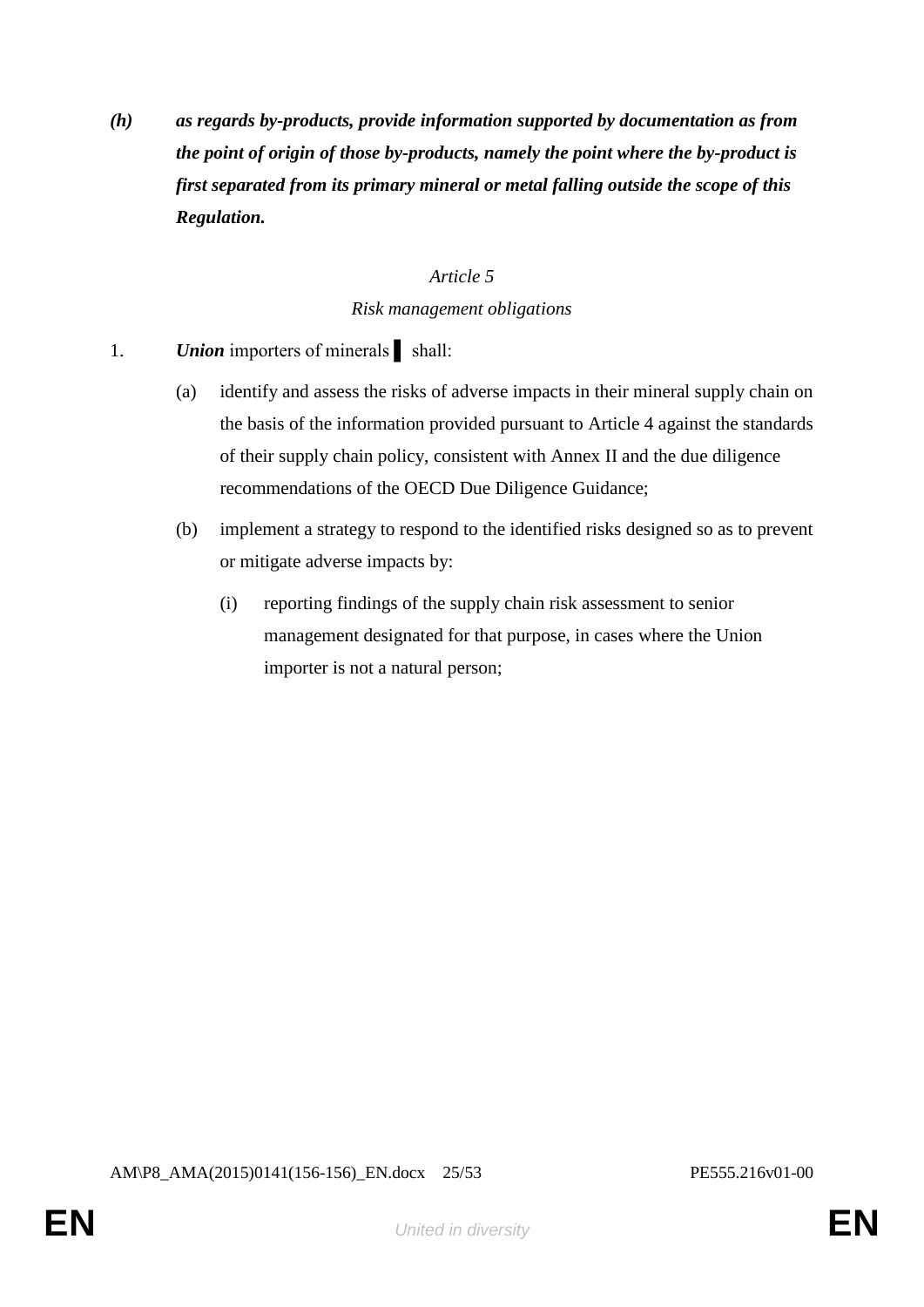- (ii) adopting risk management measures consistent with Annex II and the due diligence recommendations of the OECD Due Diligence Guidance, considering their ability to influence, and where necessary take steps to exert pressure on suppliers who can most effectively prevent or mitigate the identified risk, by making it possible either to:
	- continue trade while simultaneously implementing measurable risk mitigation efforts;
	- suspend trade temporarily while pursuing on-going measurable risk mitigation efforts; or
	- disengage with a supplier after failed attempts at risk mitigation;
- (iii) implementing the risk management plan; monitoring and tracking performance of risk mitigation efforts; reporting back to senior management designated for this purpose, in cases where the Union importer is not a natural person; and considering suspending or discontinuing engagement with a supplier after failed attempts at mitigation;
- (iv) undertaking additional fact and risk assessments for risks requiring mitigation, or after a change of circumstances.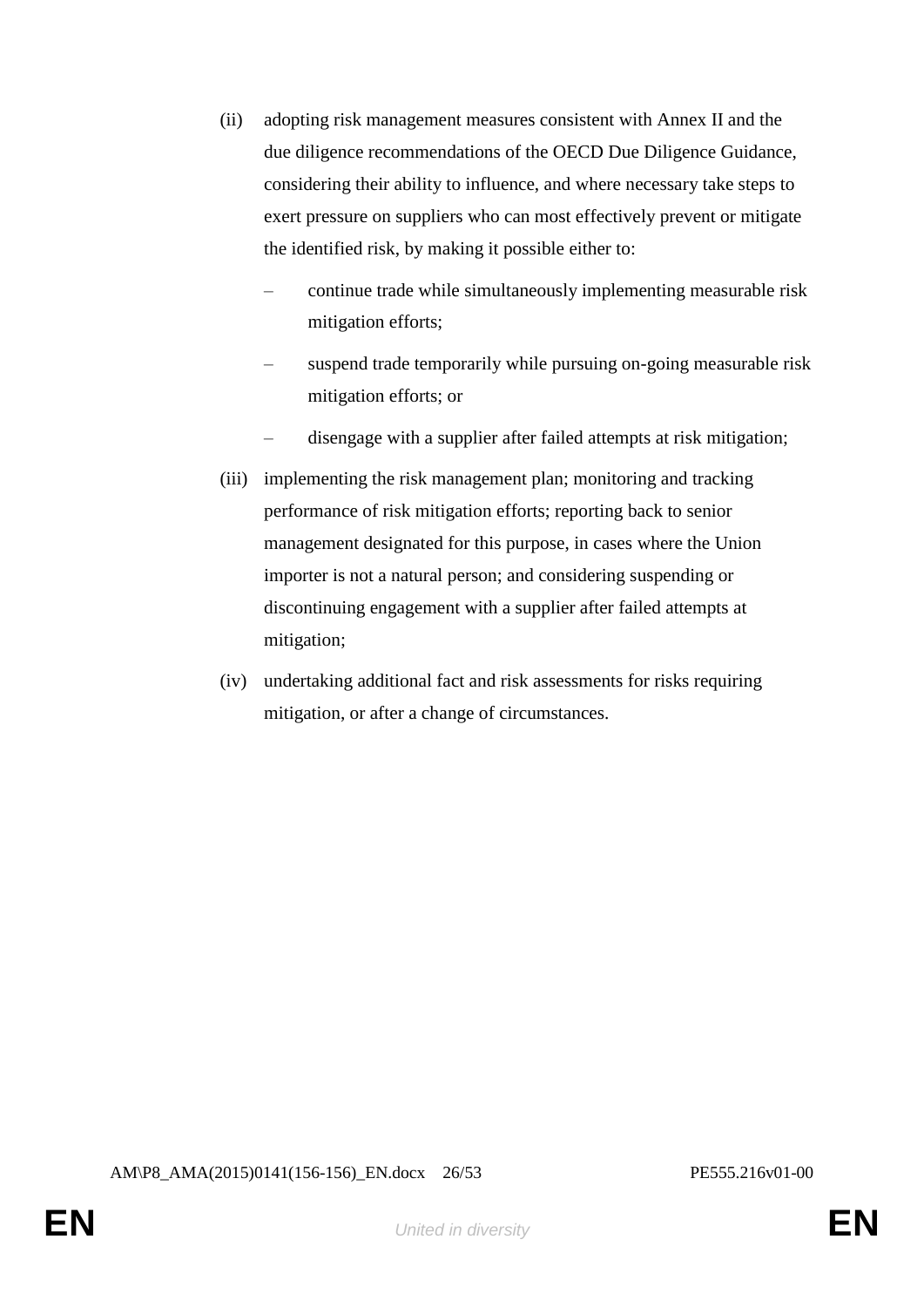- 2. If a *Union* importer *of minerals* pursues risk mitigation efforts while continuing trade or temporarily suspending trade, it shall consult with suppliers and with the stakeholders concerned, including local and central government authorities, international or civil society organisations and affected third parties, and agree on a strategy for measurable risk mitigation in the risk management plan.
- 3. *Union* importers *of minerals* shall, in order to design conflict and high-risk sensitive strategies for mitigation in the risk management plan, rely on the measures and indicators referred to in Annex III to the OECD Due Diligence Guidance and measure progressive improvement.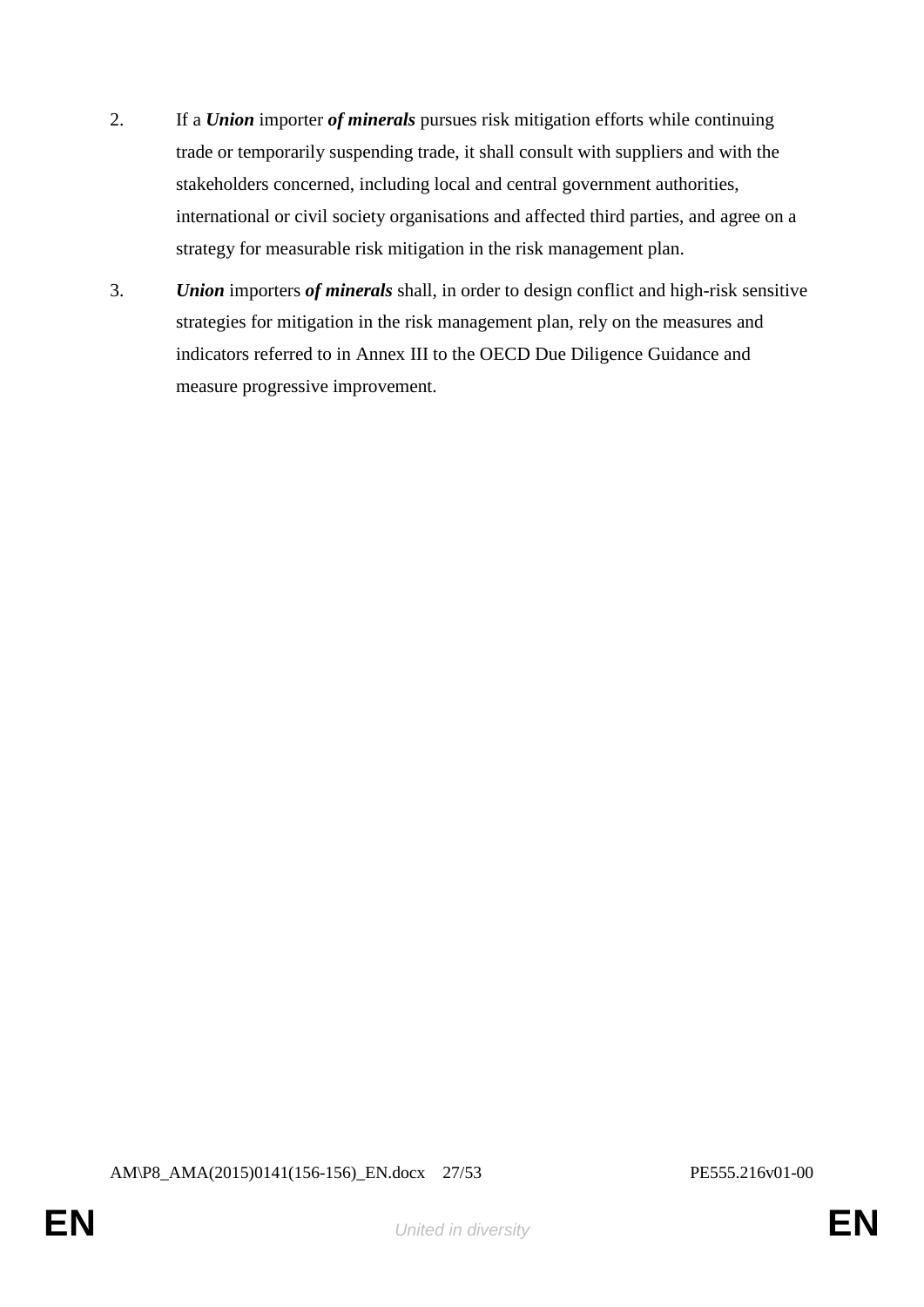- *4. Union importers of metals shall identify and assess, in accordance with Annex II to the OECD Due Diligence Guidance and the specific recommendations set out in that Guidance, the risks in their supply chain based on available third-party audit reports concerning the smelters and refiners in that chain, and, by assessing, as appropriate, the due diligence practices of those smelters and refiners . Those audit reports shall be in accordance with Article 6(1) of this Regulation. In the absence of such third-party audit reports from the smelters and refiners in their supply chain, Union importers of metals shall identify and assess the risks in their supply chain as part of their own risk management system. In such cases, Union importers of metals shall carry out audits of their own supply chain due diligence via an independent third-party in accordance with Article 6 of this Regulation.*
- *5. In cases where they are not natural persons, Union importers of metals shall report the findings of the risk assessment referred to in paragraph 4 to their senior management designated for this purpose and they shall implement a response strategy designed to prevent or mitigate adverse impacts, consistent with Annex II to the OECD Due Diligence Guidance and with the specific recommendations set out in that Guidance.*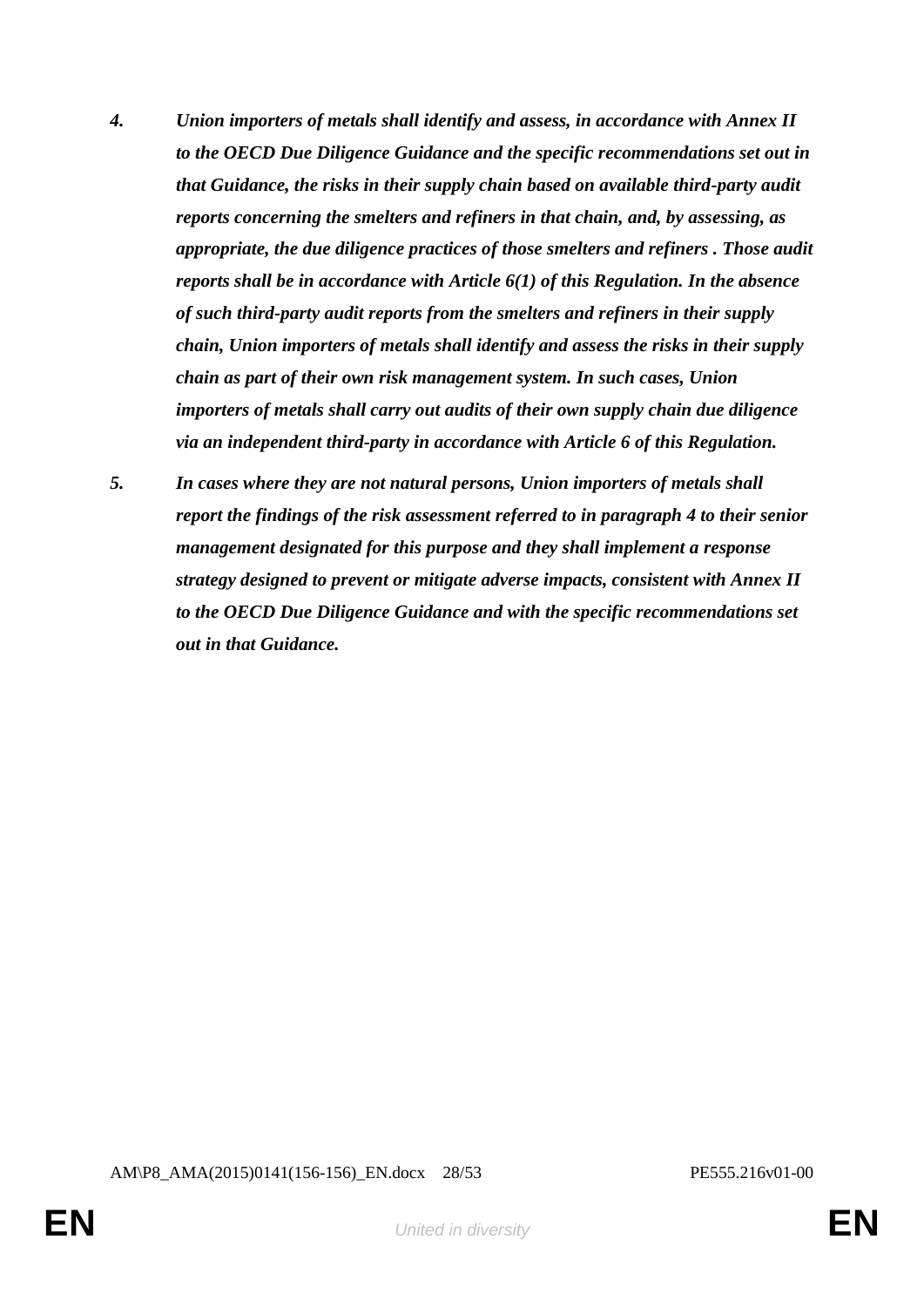# *Article 6 Third-party audit obligations*

*1. Union* importers of minerals or metals shall carry out audits via an independent third-party ('third party audit').

That third-party audit shall:

- (a) include in its scope all of the *Union* importer's activities, processes and systems used to implement supply chain due diligence regarding minerals or metals, including the Union importer's management system, risk management, and disclosure of information in accordance with Articles 4, 5 and 7 respectively;
- (b) have as its objective the determination of conformity of the *Union* importer's supply chain due diligence practices with Articles 4, 5 and 7;
- *(c) make recommendations to the Union importer on how to improve its supply chain due diligence practices; and*
- *(d)* respect the audit principles of independence, competence and accountability as set out in the OECD Due Diligence Guidance.
- *2. Union importers of metals shall be exempted from the obligation to carry out thirdparty audits pursuant to paragraph 1 provided they make available substantive evidence, including third-party audit reports, demonstrating that all smelters and refiners in their supply chain comply with this Regulation.*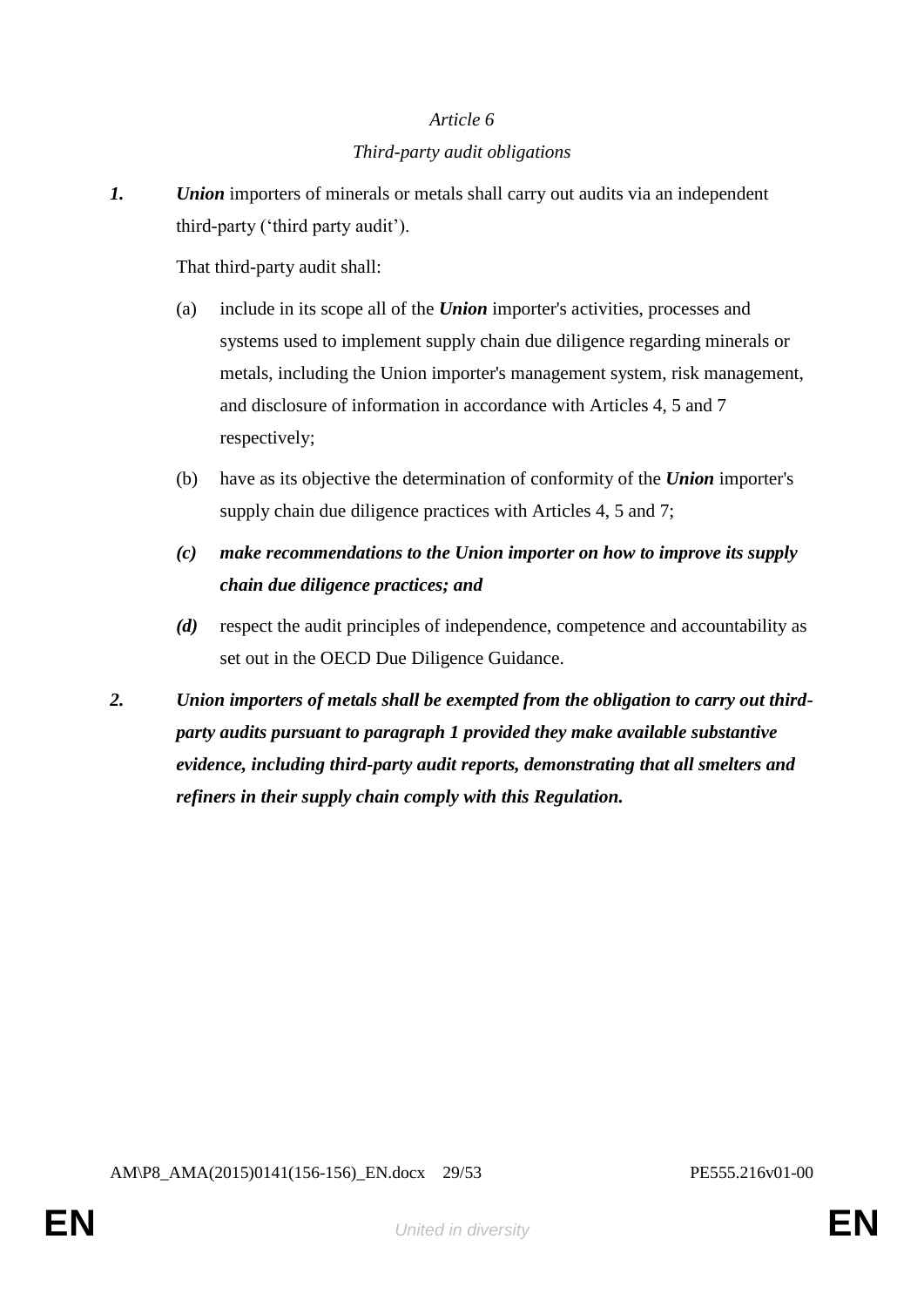*The requirement of substantive evidence shall be deemed to be fulfilled where Union importers of metals demonstrate that they are sourcing exclusively from smelters and refiners listed by the Commission pursuant to Article 9.*

#### *Article 7*

#### *Disclosure obligations*

- 1. *Union importers of minerals or metals shall make available to the Member State competent authorities the reports of any third party audit carried out in accordance with Article 6 or evidence of conformity with a supply chain due diligence scheme recognised by the Commission pursuant to Article 8.*
- 2. *Union importers of minerals or metals shall make available to their immediate downstream purchasers all information gained and maintained pursuant to their supply chain due diligence with due regard for business confidentiality and other competitive concerns.*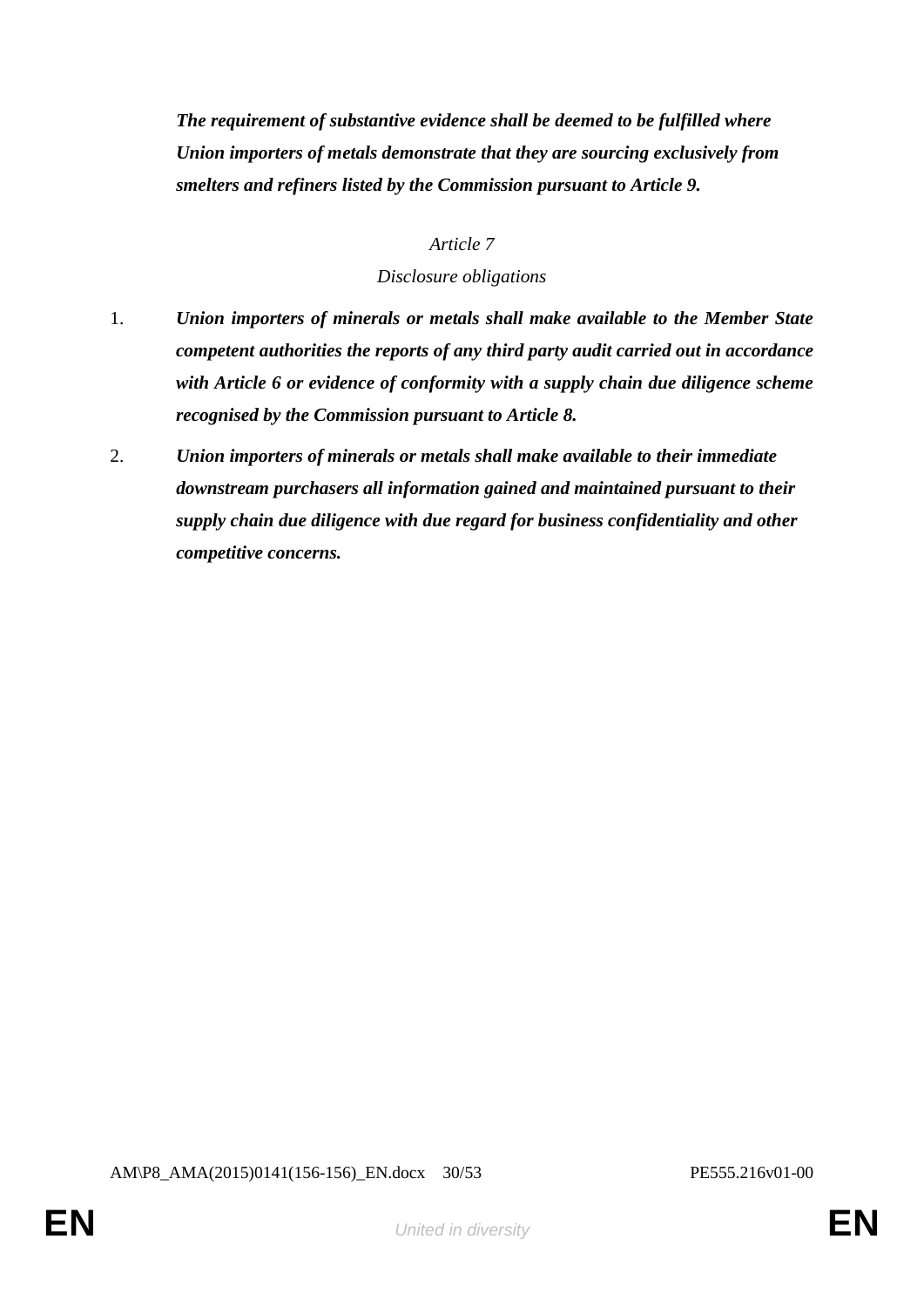- 3. *Union importers of minerals or metals shall publicly report as widely as possible, including on the internet, and on an annual basis on their supply chain due diligence policies and practices for responsible sourcing. That report shall contain the steps taken by them to implement the obligations as regards their management system under Article 4, and their risk management under Article 5, as well as a summary report of the third-party audits, including the name of the auditor, with due regard for business confidentiality and other competitive concerns.*
- 4. *Where a Union importer can reasonably conclude that metals are derived only from recycled or scrap sources, it shall, with due regard for business confidentiality and other competitive concerns:*
	- *(a) publicly disclose its conclusion; and*
	- *(b) describe in reasonable detail the supply chain due diligence measures it exercised in reaching that conclusion.*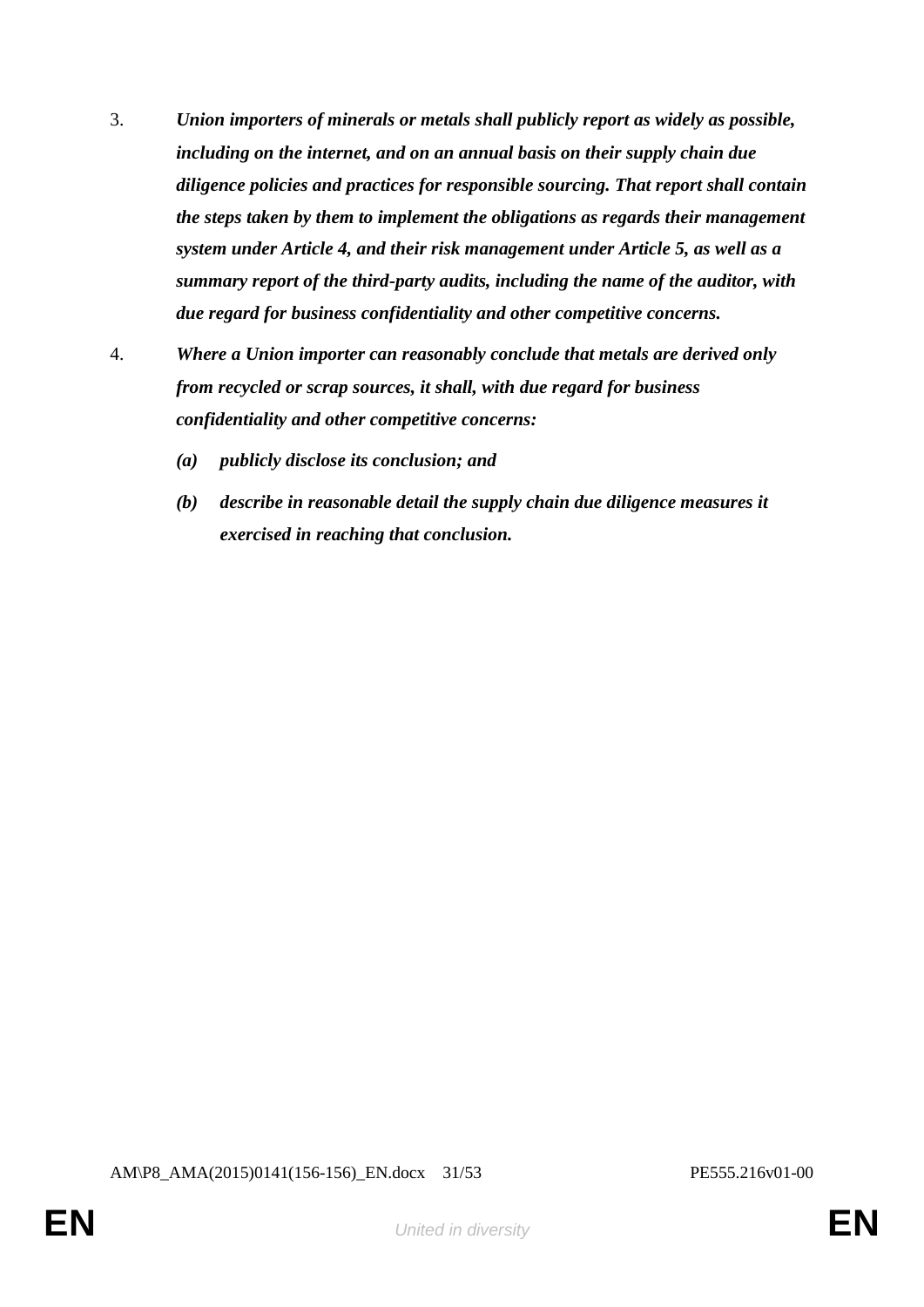#### *Recognition of supply chain due diligence schemes*

- *1. Governments, industry associations and groupings of interested organisations having due diligence schemes in place ('scheme owners') may apply to the Commission to have the supply chain due diligence schemes that are developed and overseen by them recognised by the Commission. That application shall be supported by adequate evidence and information.*
- *2. The Commission shall adopt delegated acts in accordance with Article 19, supplementing this Regulation by setting out the methodology and criteria allowing the Commission to assess whether supply chain due diligence schemes facilitate the fulfilment of the requirements of this Regulation by economic operators and allowing the Commission to recognise schemes.*
- *3. Where, on the basis of the evidence and information provided pursuant to paragraph 1 and in accordance with the methodology and criteria for recognition established pursuant to paragraph 2, the Commission determines that the supply chain due diligence scheme, when effectively implemented by a Union importer of minerals or metals, enables that importer to comply with this Regulation, it shall adopt an implementing act granting that scheme a recognition of equivalence with the requirements of this Regulation. The OECD Secretariat shall, as appropriate, be consulted prior to the adoption of such implementing acts.*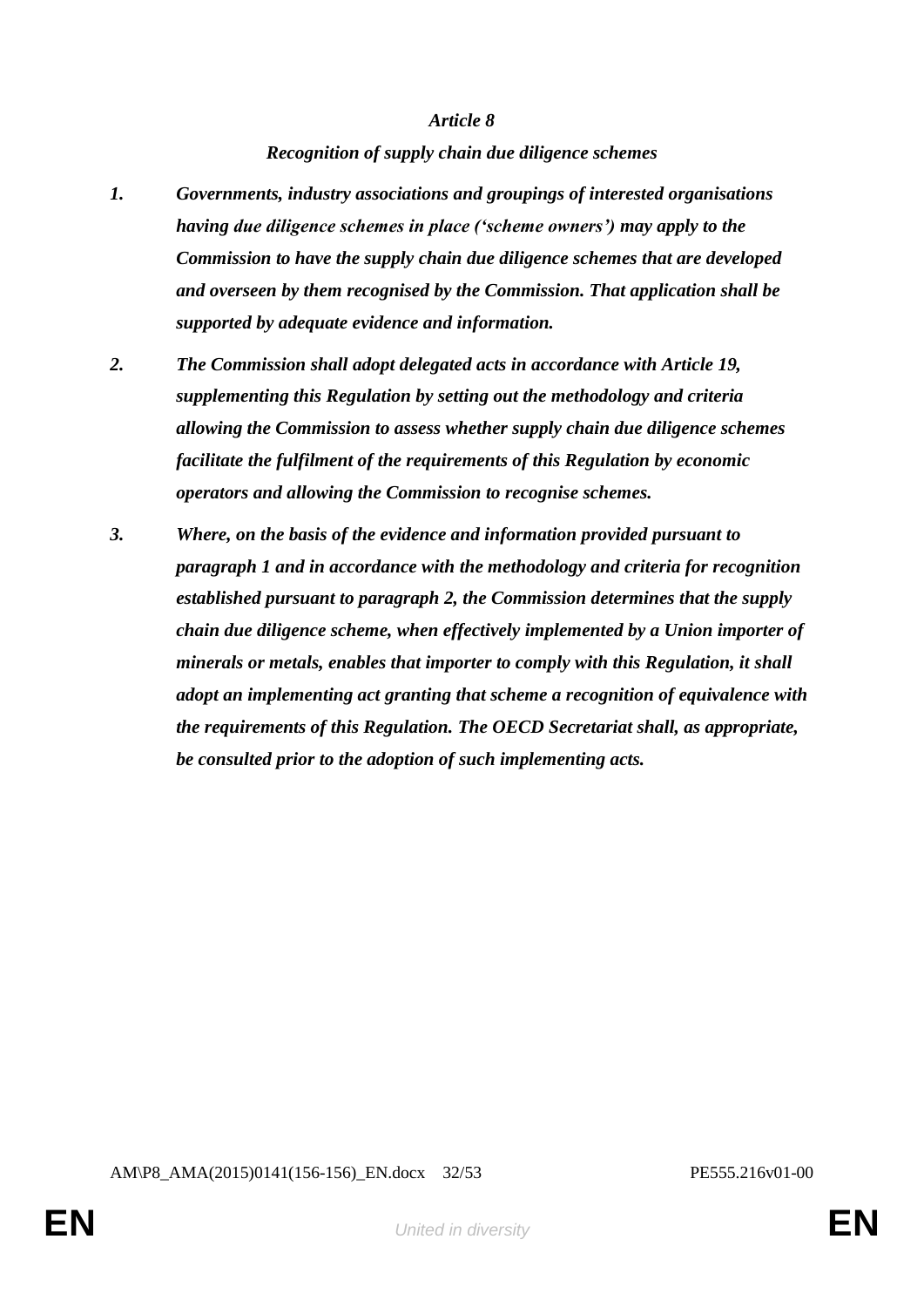*When making a determination on the recognition of a due diligence scheme, the Commission shall take into account the diverse industry practices covered by that scheme and shall also have regard to the risk-based approach and method used by that scheme to identify conflict-affected and high-risk areas, and the listed results thereof. Those listed results shall be disclosed by the scheme owner.* 

*The implementing acts referred to in the first subparagraph of this paragraph shall be adopted in accordance with the advisory procedure referred to in Article 15(2).*

*4. The Commission shall also, as appropriate, periodically verify that recognised supply chain due diligence schemes continue to fulfil the criteria that led to a recognition of equivalence decision adopted pursuant to paragraph 3.*

AM\P8\_AMA(2015)0141(156-156)\_EN.docx 33/53 PE555.216v01-00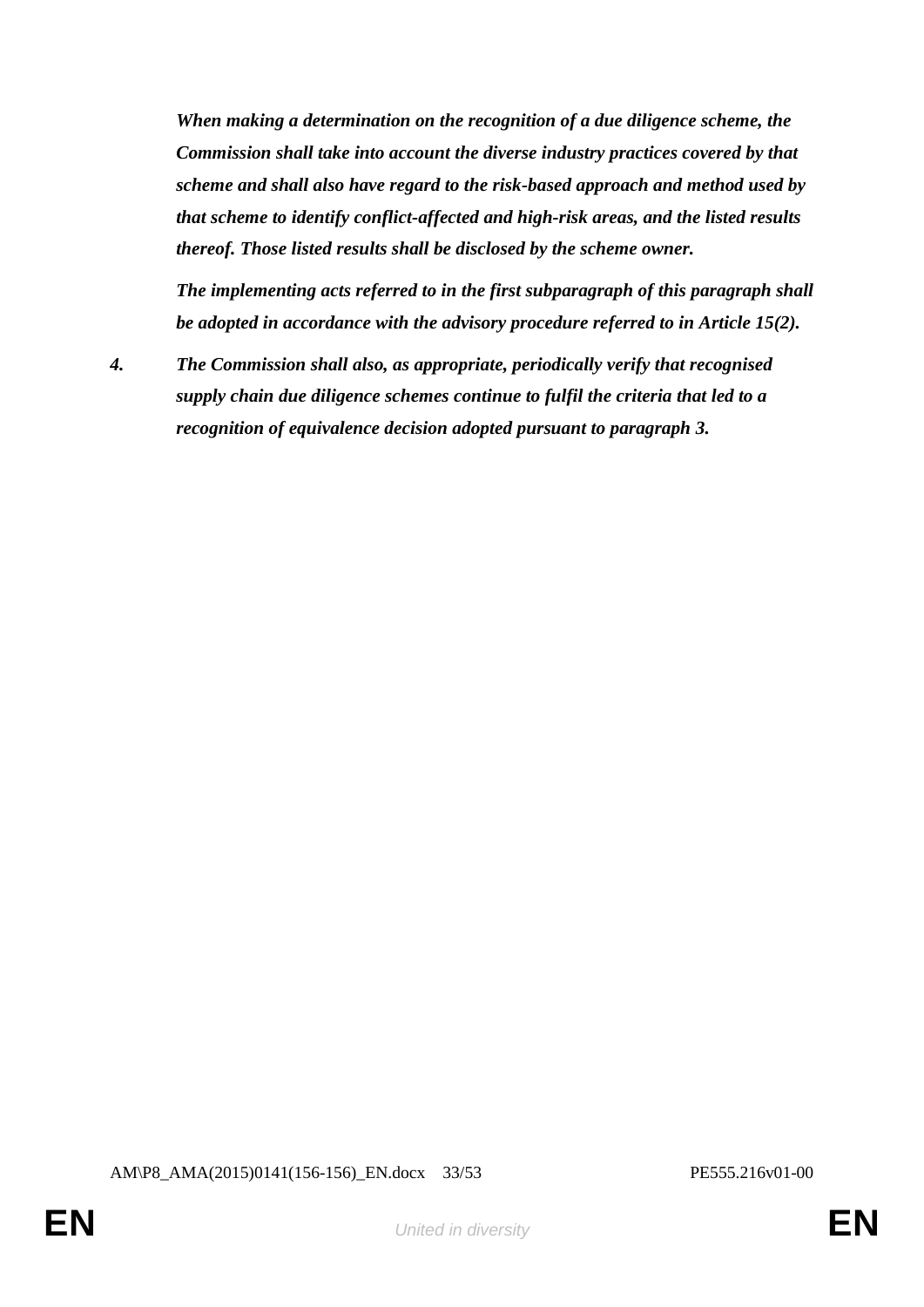- *5. The owner of a supply chain due diligence scheme for which the recognition of equivalence was granted in accordance with paragraph 3 shall inform the Commission without delay of any changes or updates made to that scheme.*
- *6. If there is evidence of repeated or significant cases where economic operators implementing a scheme recognised in accordance with paragraph 3 have failed to fulfil the requirements of this Regulation, the Commission shall examine, in consultation with the owner of the recognised scheme, whether those cases indicate deficiencies in the scheme.*
- *7. Where the Commission identifies a failure to comply with this Regulation or deficiencies in a recognised supply chain due diligence scheme, it may grant the scheme owner an appropriate period of time to take remedial action.*

*Where the scheme owner fails or refuses to take the necessary remedial action, and where the Commission has determined that the failure or deficiencies referred to in the first subparagraph of this paragraph compromise the ability of the Union importer implementing a scheme to comply with this Regulation or where repeated or significant cases of non-compliance by economic operators implementing a scheme are due to deficiencies in the scheme, the Commission shall adopt an implementing act in accordance with the advisory procedure referred to in Article 15(2), withdrawing the recognition of the scheme.*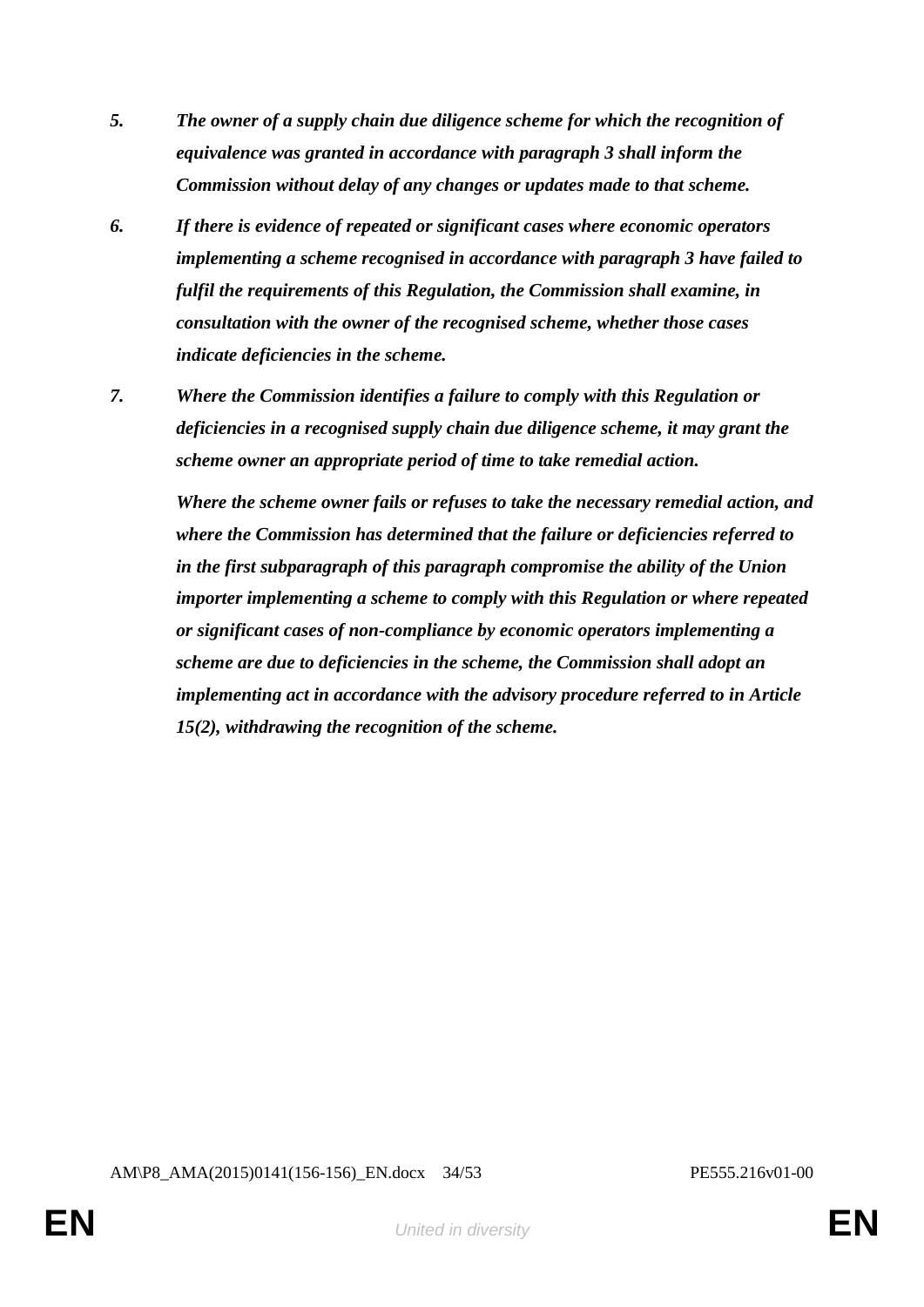*8. The Commission shall establish and keep up-to-date a register of recognised supply chain due diligence schemes. That register shall be made publicly available on the internet.*

#### *Article 9*

*List of global responsible smelters and refiners*

1. *The* Commission shall adopt *implementing acts* establishing or amending the list of the names and addresses of global responsible smelters and refiners.

*That list shall be drawn up taking into account global responsible smelters and refiners covered by supply chain due diligence schemes recognised by the Commission pursuant to Article 8 and the information submitted by Member States pursuant to Article 17(1).*

2. The Commission shall *use its best endeavours to* identify those smelters and refiners *included in the list referred to in paragraph 1 of this Article that source*, at least partially, from conflict-affected and high-risk areas*, in particular by drawing upon information provided by the owners of supply chain due diligence schemes recognised pursuant to Article 8*.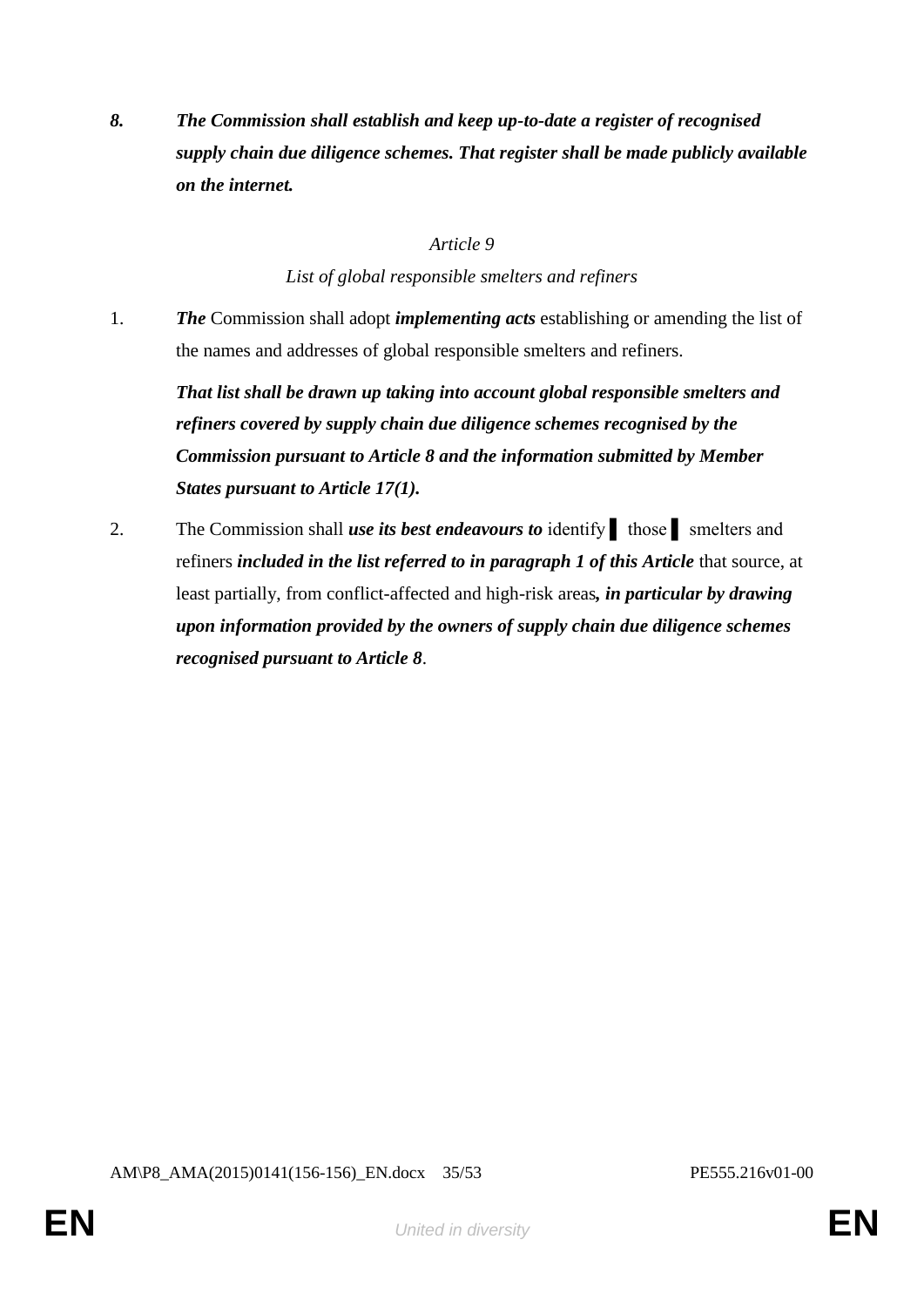- 3. The Commission shall establish or amend the list *using* the template in Annex II and *in accordance with* the *advisory* procedure referred to in Article 15(2). The OECD Secretariat shall*, as appropriate,* be consulted prior to the adoption of that list.
- 4. The Commission shall, by means of *an implementing act,* remove from the list the names and addresses of the smelters and refiners that are no longer recognised as responsible on the basis of information received *pursuant to Article 8, and Article 17(1). That implementing act shall be adopted* in accordance with *the advisory procedure referred to in Article 15(2)*.
- 5. The Commission shall, in a timely manner, update *and make publicly available, including on the internet,* the information included in the list of global responsible smelters and refiners.

#### *Member State competent authorities*

1. Each Member State shall designate one or more competent authorities responsible for the application of this Regulation.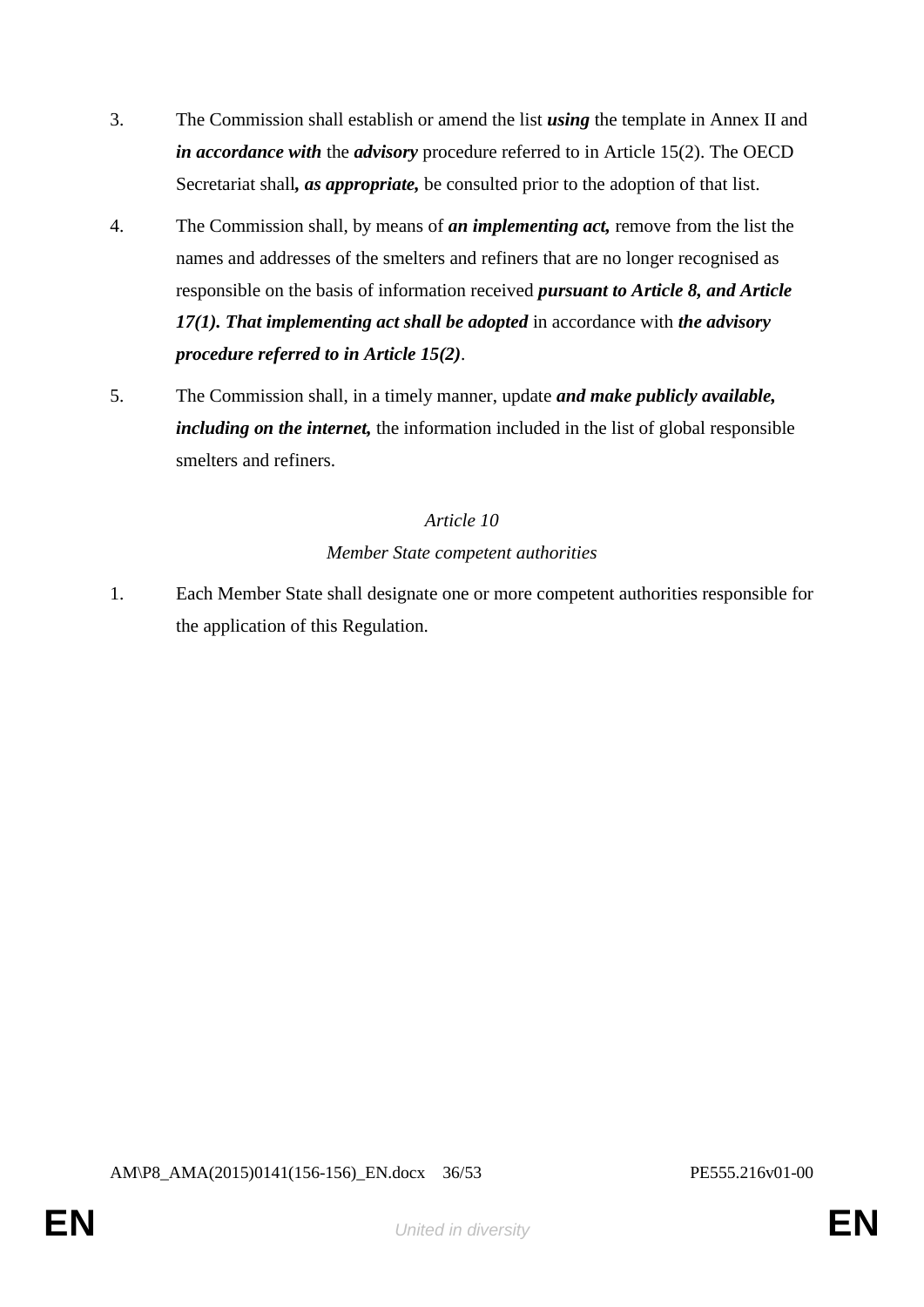Member States shall inform the Commission of the names and addresses of the competent authorities by ... [six months after the entry into force of this Regulation]. Member States shall inform the Commission of any changes to the names or addresses of the competent authorities.

- 2. The Commission shall make publicly available, including on the internet, a list of competent authorities *using* the template in Annex III ▌. The Commission shall keep that list up-to-date.
- 3. The Member State competent authorities shall *be responsible for ensuring* the effective and uniform implementation of this Regulation throughout the Union.

## *Article 11*

## *Ex-post checks on Union importers*

1. The *Member State* competent authorities shall *be responsible for carrying* out appropriate ex-post checks in order to ensure *that Union* importers of minerals *or* metals comply with the obligations set out in Articles 4 to 7.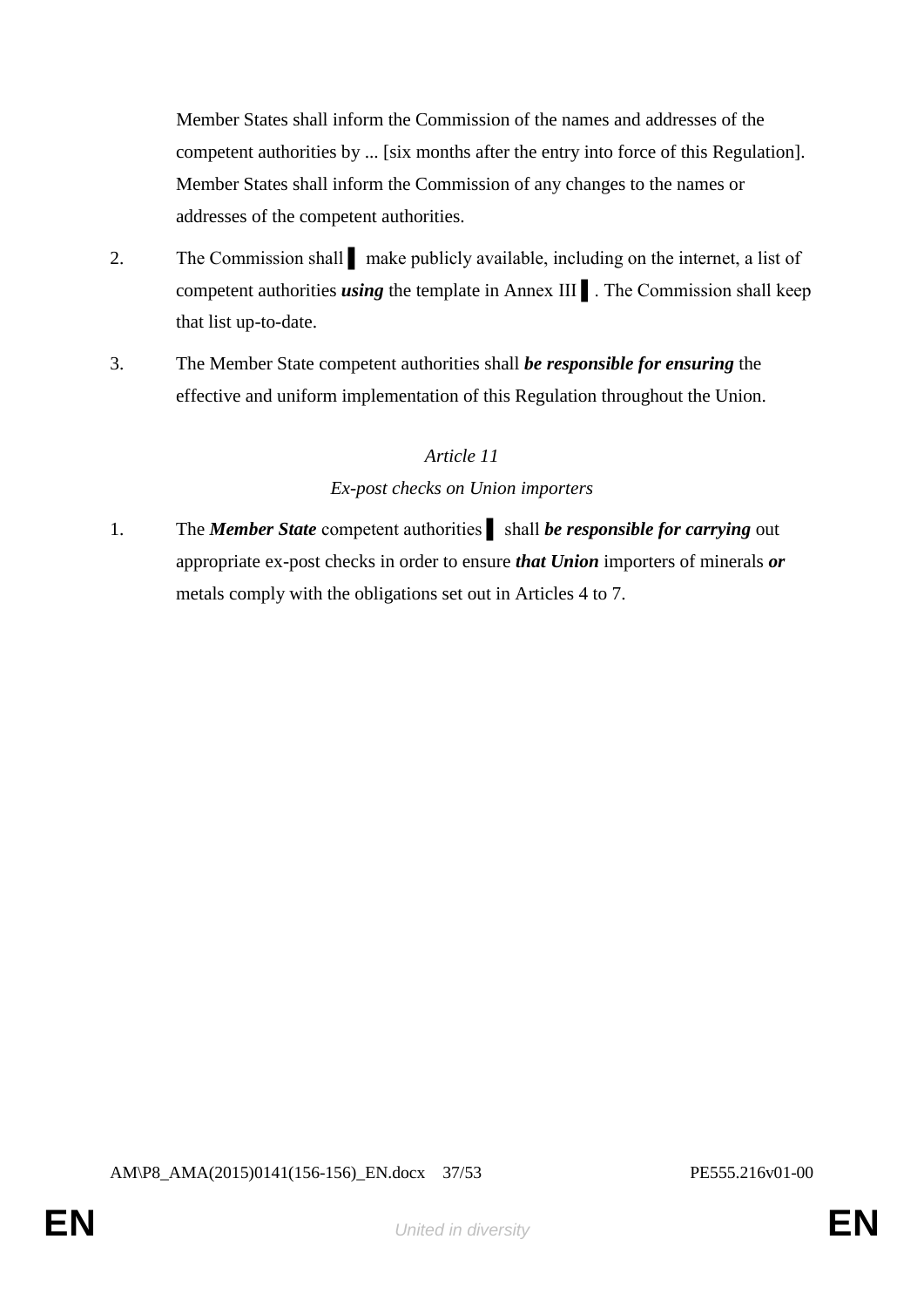- 2. The checks referred to in paragraph 1 shall be conducted by taking a risk-based approach*, as well as in cases* when a competent authority is in possession of relevant information, including on the basis of substantiated concerns provided by third parties, concerning the compliance by a *Union* importer with this Regulation.
- 3. The *ex-post* checks referred to in paragraph 1 shall include, inter alia:
	- (a) examination of the *Union* importer's implementation of supply chain due diligence obligations under this Regulation, including regarding the management system, risk management, independent third-party audit and disclosure;
	- (b) examination of documentation and records that demonstrate the proper compliance with the obligations referred to in point (a);
	- (c) examination of audit obligations in accordance with the scope, objective and principles set out in Article 6.

▌ *The ex-post checks referred to in paragraph 1 should include on-the-spot inspections, including at the premises of the Union importer.*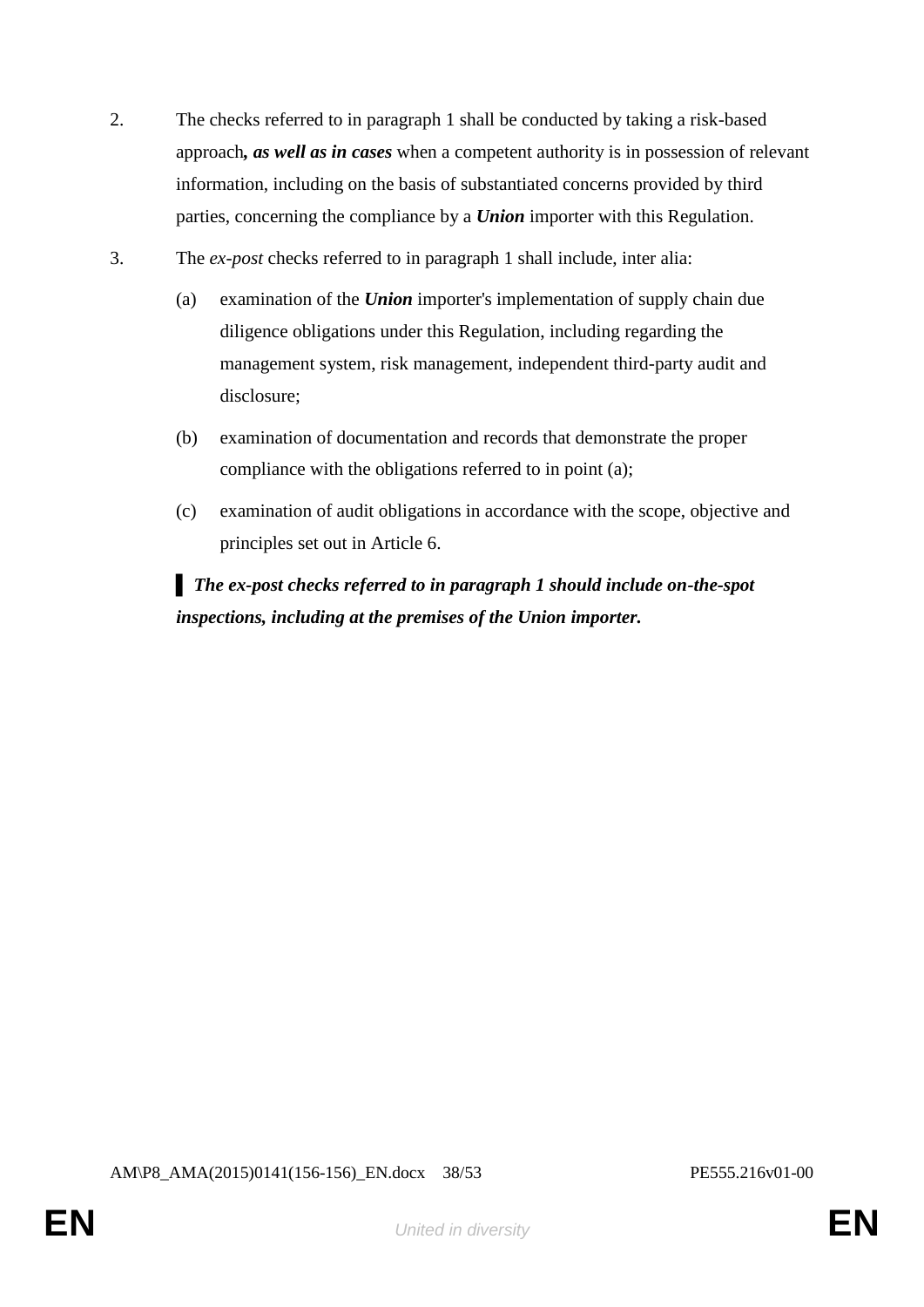- 4. *Union* importers shall offer all the assistance necessary to facilitate the performance of the checks referred to in paragraph 1, in particular as regards access to premises and the presentation of documentation and records.
- *5. In order to ensure clarity of tasks and consistency of action among Member State competent authorities, the Commission shall prepare non-binding guidelines in the form of a handbook detailing the steps to be followed by Member State competent authorities carrying out the ex-post checks referred to in paragraph 1. Those guidelines shall include, as appropriate, templates of documents facilitating the implementation of this Regulation.*

#### *Records of ex-post checks on Union importers*

The Member State competent authorities shall keep records of the *ex-post* checks referred to in Article 11(1), indicating in particular the nature and results of such checks, as well as records of any notice of remedial action issued under Article 16(3).

Records of the ex-post checks referred to in Article 11(1) shall be kept for at least five years.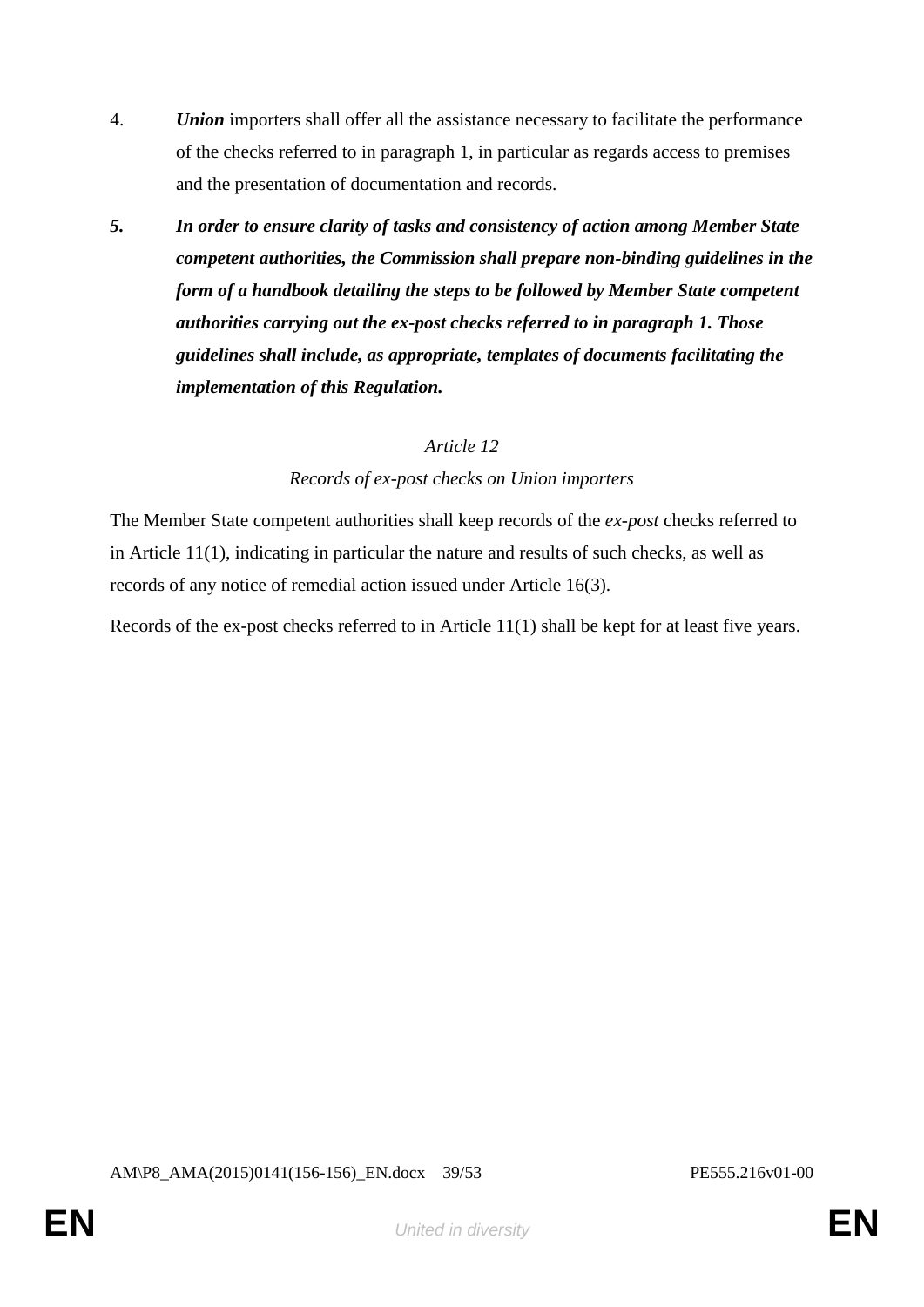# *Article 13 Cooperation and information exchange*

- 1. Member State competent authorities shall exchange information, including with their respective customs authorities, on matters pertaining to *supply chain due diligence* and ex-post checks carried out.
- 2. Member State competent authorities shall exchange information on shortcomings detected through the ex-post checks referred to in Article 11(1) and on the rules applicable to infringement in accordance with Article 16 with the competent authorities of other Member States and with the Commission.
- 3. Cooperation under paragraphs 1 and 2 shall fully respect Directive 95/46/EC of the European Parliament and of the Council<sup>1</sup> and Regulation (EC) No  $45/2001$  of the European Parliament and of the Council<sup>2</sup> as regards data protection and *Regulation (EU) No 952/2013* as regards the disclosure of confidential information.

AM\P8\_AMA(2015)0141(156-156)\_EN.docx 40/53 PE555.216v01-00

 $\mathbf{1}$ <sup>1</sup> Directive 95/46/EC of the European Parliament and of the Council of 24 October 1995 on the protection of individuals with regard to the processing of personal data and on the free movement of such data (OJ L  $\overline{281}$ ,  $\overline{23.11.1995}$ , p. 31).

<sup>&</sup>lt;sup>2</sup> Regulation (EC) No  $45/2001$  of the European Parliament and of the Council of 18 December 2000 on the protection of individuals with regard to the processing of personal data by the Community institutions and bodies and on the free movement of such data (OJ L 8, 12.1.2001, p. 1).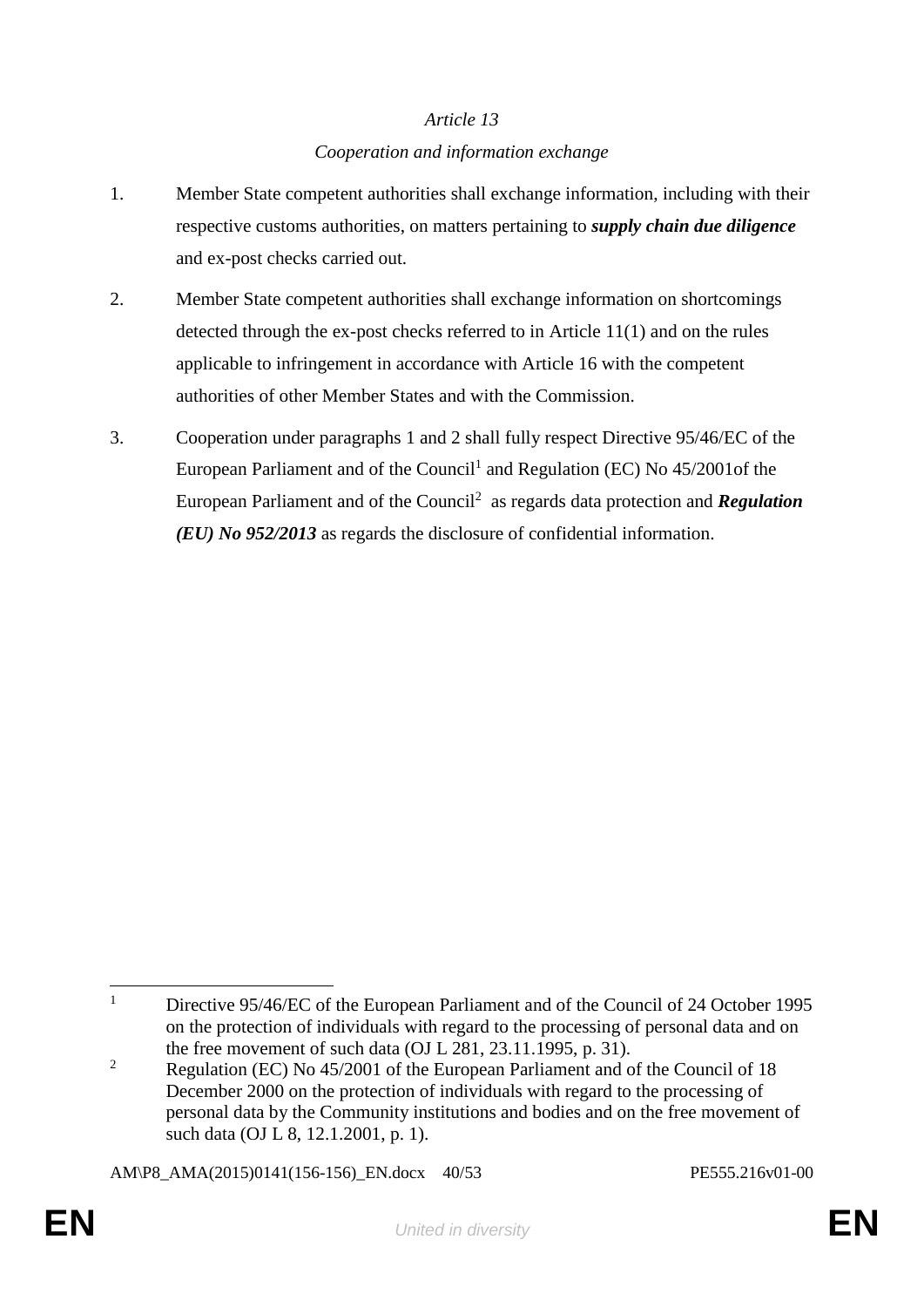## *Guidelines*

- *1. In order to create clarity and certainty for and consistency among the practices of economic operators, in particular SMEs, the Commission, in consultation with the European External Action Service and the OECD, shall prepare non-binding guidelines in the form of a handbook for economic operators, explaining how best to apply the criteria for the identification of conflict-affected and high-risk areas. That handbook shall be based on the definition of conflict-affected and high-risk areas set out in Article 2(f) of this Regulation and shall take into account the OECD Due Diligence Guidance in this field, including other supply chain risks triggering red flags as defined in the relevant supplements to that Guidance.*
- *2. The Commission shall call upon external expertise that will provide an indicative, non-exhaustive, regularly updated list of conflict-affected and high-risk areas. That list shall be based on the external experts' analysis of the handbook referred to in paragraph 1 and existing information from, inter alia, academics and supply chain due diligence schemes. Union importers sourcing from areas which are not mentioned on that list shall also maintain their responsibility to comply with the due diligence obligations under this Regulation.*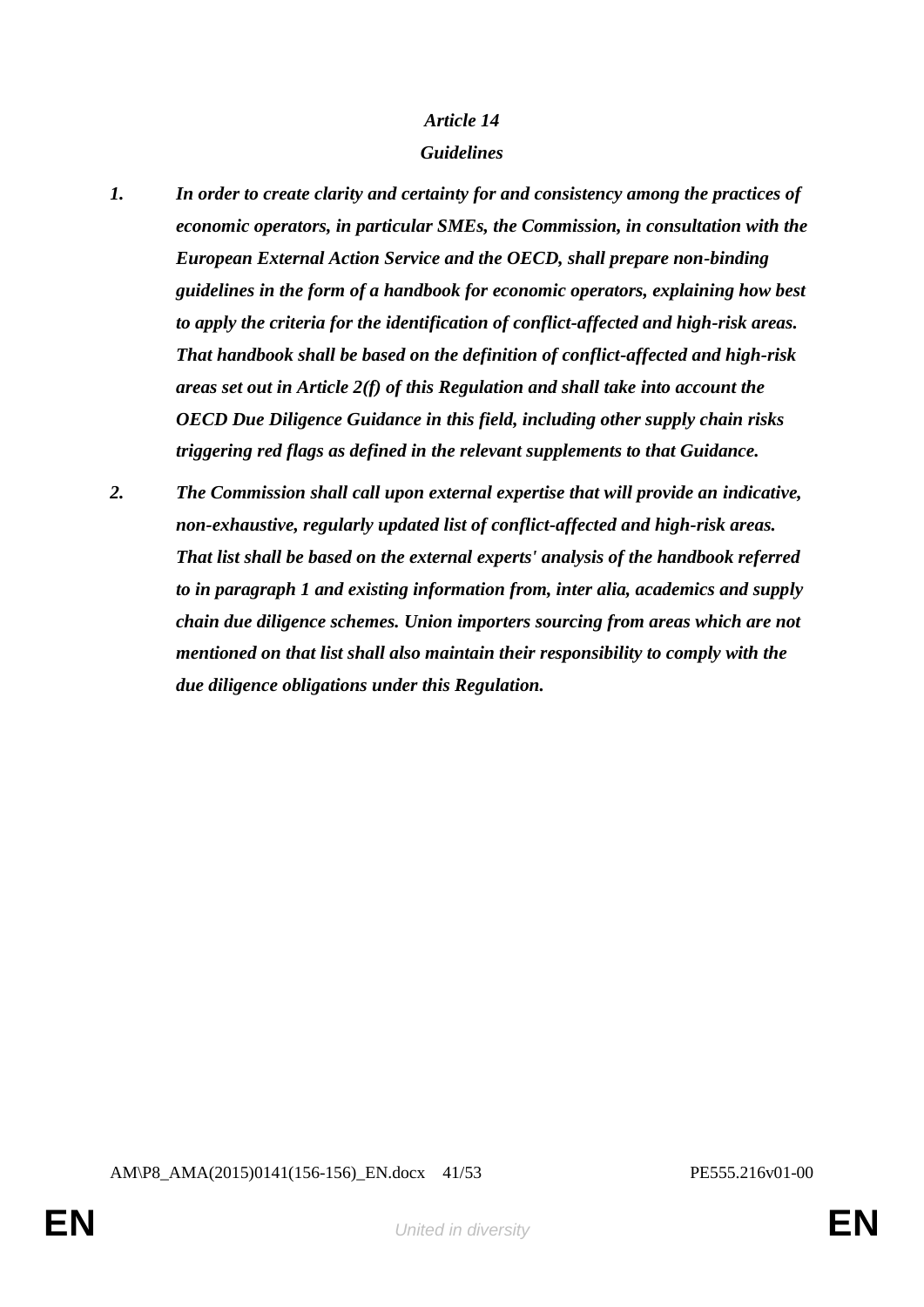#### *Committee procedure*

- 1. The Commission shall be assisted by a committee. That committee shall be a committee within the meaning of Regulation (EU) No 182/2011.
- 2. Where reference is made to this paragraph, Article 4 of Regulation (EU) No 182/2011 shall apply.

Where the opinion of the committee is to be obtained by written procedure, that procedure shall be terminated without result when, within the time-limit for delivery of the opinion, the chair of the committee so decides or a simple majority of committee members so request.

# *Article 16 Rules applicable to infringement*

- 1. **If Member States shall lay down the rules applicable to infringements of this** Regulation.
- 2. **I** Member States shall notify the rules referred to in paragraph 1 to the Commission and shall notify it without delay of any subsequent amendment thereto.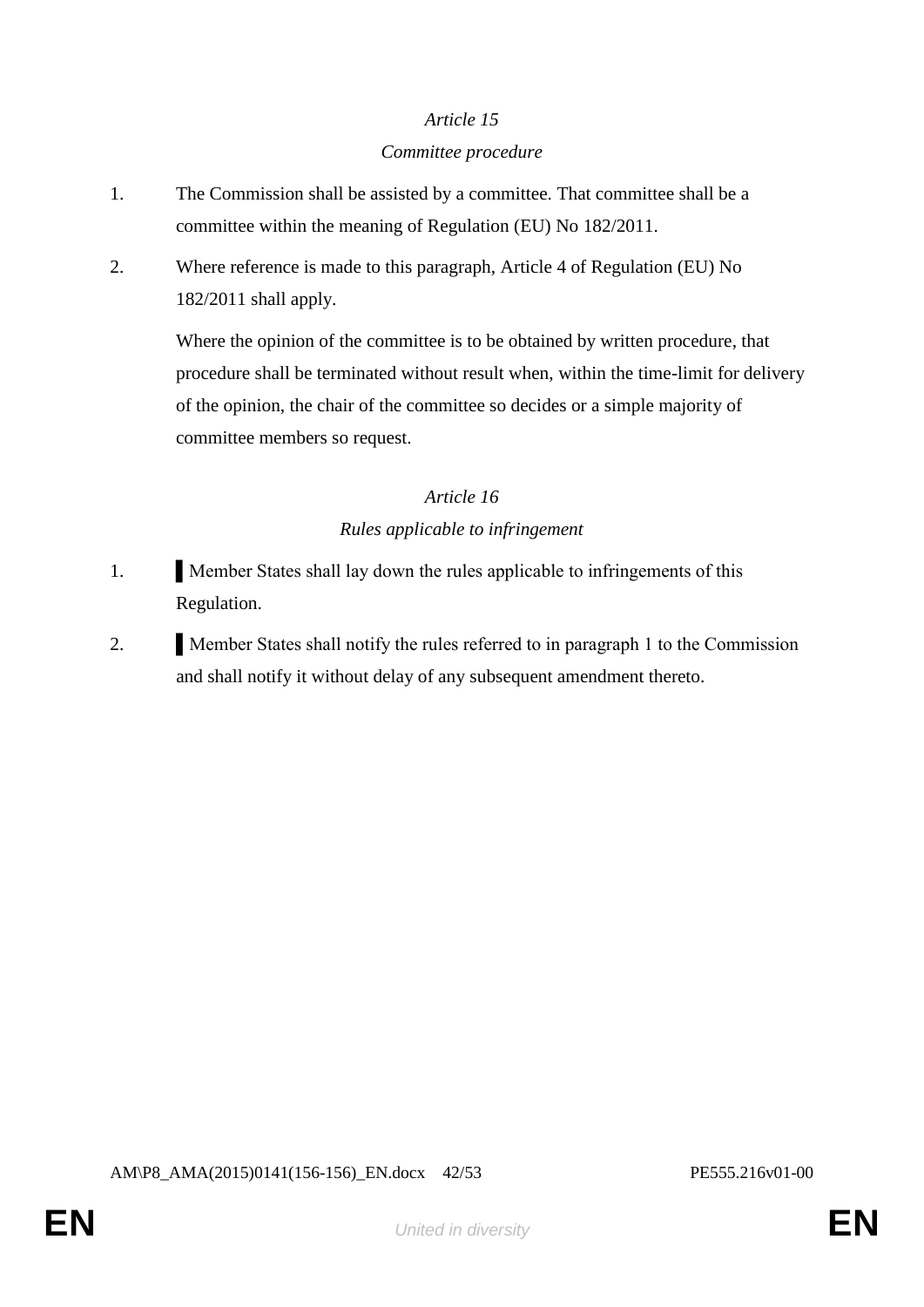3. In case of an infringement of this Regulation, the Member State competent authorities shall issue a notice of remedial action to be taken by the *Union* importer.

# *Article 17*

## *Reporting and review*

1. By 30 June each year, Member States shall submit to the Commission a report on the implementation of this Regulation *and, in particular, on notices of remedial action issued by their competent authorities pursuant to Article 16(3) and on the third party audit reports made available pursuant to Article 7(1)*.

▌

▌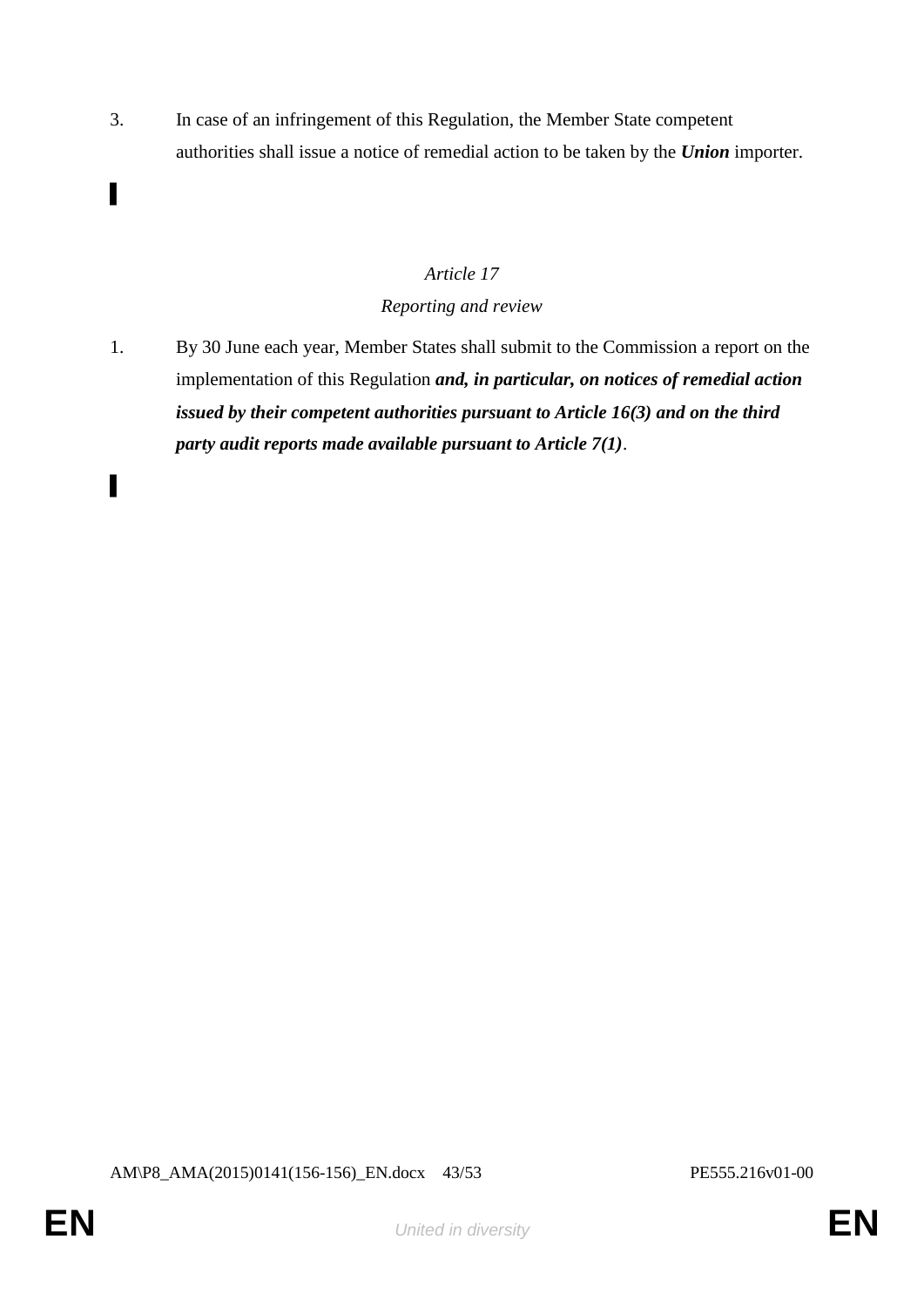*2*. *By 1 January 2023* and every *three* years thereafter, the Commission shall review the functioning and effectiveness of this Regulation. That review shall take into account *the impact of this Regulation on the ground,* including on the promotion and cost of responsible sourcing of the minerals within its scope from conflictaffected and high-risk areas *and the impact of this Regulation on Union economic operators, including SMEs, as well as the accompanying measures outlined in the Joint Communication of 5 March 2014. The Commission shall discuss the review report with the European Parliament and with the Council. The review shall include an independent assessment of the proportion of total downstream Union economic operators with tin, tantalum, tungsten or gold in their supply chain, which have due diligence schemes in place. The review shall assess the adequacy and implementation of these due diligence schemes and the impact of the Union system on the ground as well as the need for additional mandatory measures in order to ensure sufficient leverage of the total Union market on the responsible global supply chain of minerals.*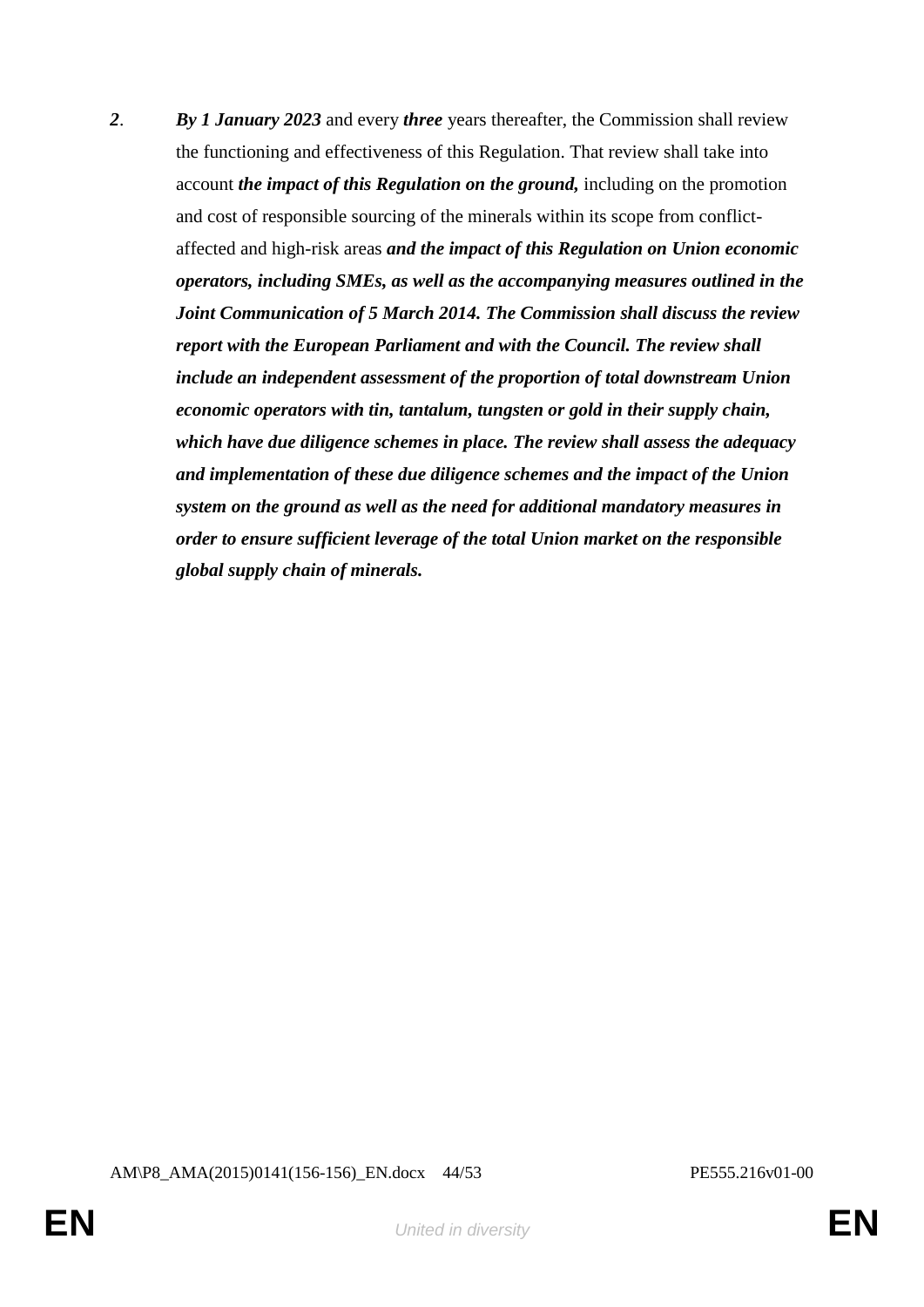*3. Based on the findings of the review under paragraph 2, the Commission shall assess whether Member State competent authorities should have competence to impose penalties upon Union importers in the event of persistent failure to comply with the obligations set out in this Regulation. It may, as appropriate, submit a legislative proposal to the European Parliament and to the Council in this regard.*

#### *Article 18*

#### *Methodology for calculation of thresholds*

*Unless otherwise provided in this Regulation, on the basis of customs information that shall be provided upon request of the Commission by the Member States on the annual import volumes by Union importer and by Combined Nomenclature code listed in Annex I in their respective territories, the Commission shall select the highest annual import volume per Union importer and per Combined Nomenclature code corresponding to no less than 95 % of the total annual volume of imports into the Union for that Combined Nomenclature code as the new threshold to be inserted in Annex I. The Commission shall rely in doing so on the import information for each Union importer provided by the Member States for the previous two years.*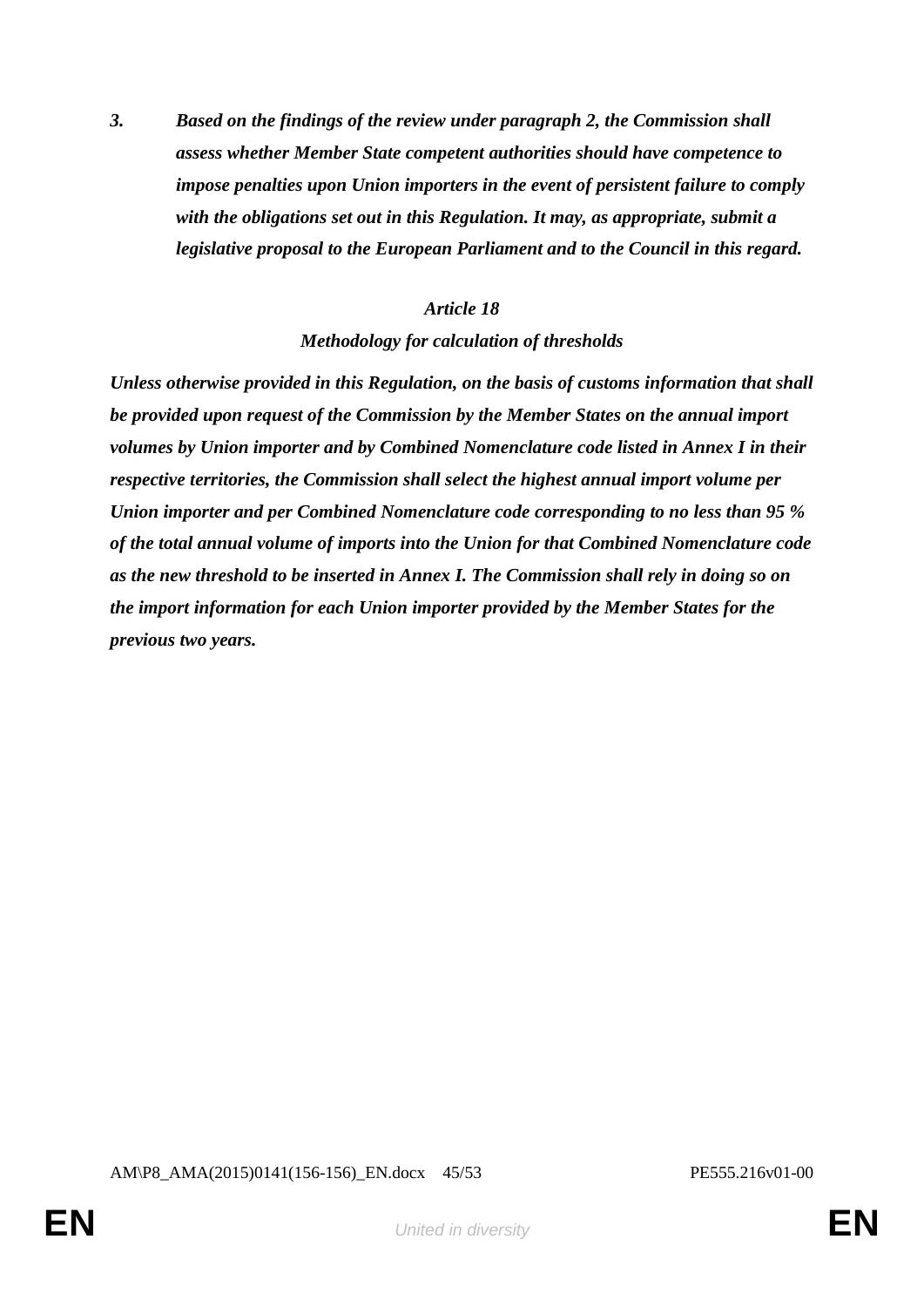#### *Exercise of the delegation*

- *1. The power to adopt delegated acts is conferred on the Commission subject to the conditions laid down in this Article.*
- *2. The power to adopt delegated acts referred to in Article 1(4) and (5) and Article 8(2) shall be conferred on the Commission for a period of five years from … [date of entry into force of this Regulation]. The Commission shall draw up a report in respect of the delegation of power not later than nine months before the end of the five-year period. The delegation of power referred to in Article 1(5) and Article 8(2) shall be tacitly extended for periods of an identical duration, unless the European Parliament or the Council opposes such extension not later than three months before the end of each period.*
- *3. The delegation of power referred to in Article 1(4) and (5) and Article 8(2) may be revoked at any time by the European Parliament or by the Council. A decision to revoke shall put an end to the delegation of the power specified in that decision. It shall take effect the day following the publication of the decision in the Official Journal of the European Union or at a later date specified therein. It shall not affect the validity of any delegated acts already in force.*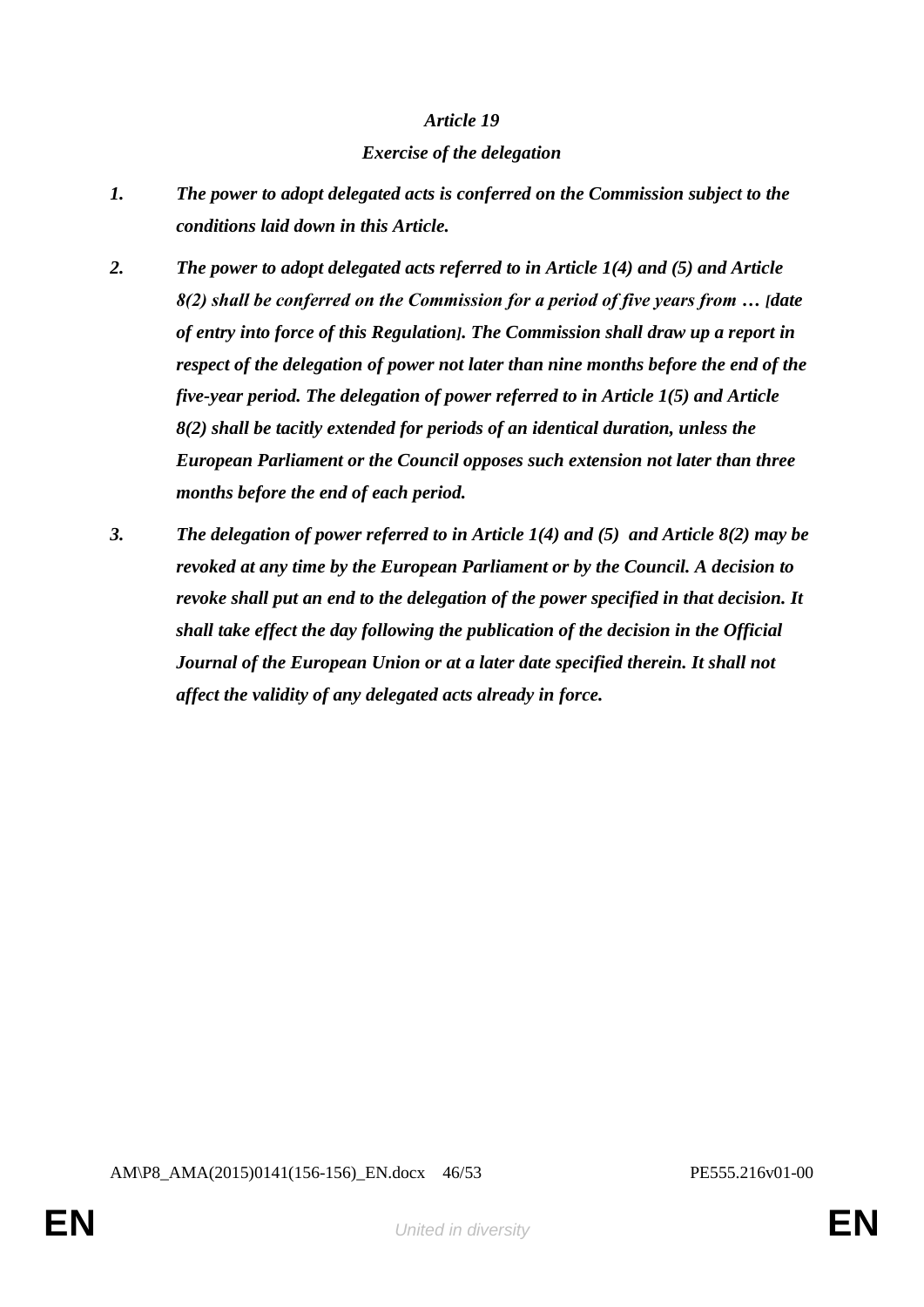- *4. Before adopting a delegated act, the Commission shall consult experts designated by each Member State in accordance with the principles laid down in the Interinstitutional Agreement of 13 April 2016 on Better Law-Making.*
- *5. As soon as it adopts a delegated act, the Commission shall notify it simultaneously to the European Parliament and to the Council.*
- *6. A delegated act adopted pursuant to Article 1(4) and (5) and Article 8(2) shall enter into force only if no objection has been expressed either by the European Parliament or the Council within a period of two months of notification of that act to the European Parliament and to the Council or if, before the expiry of that period, the European Parliament and the Council have both informed the Commission that they will not object. That period shall be extended by two months at the initiative of the European Parliament or of the Council.*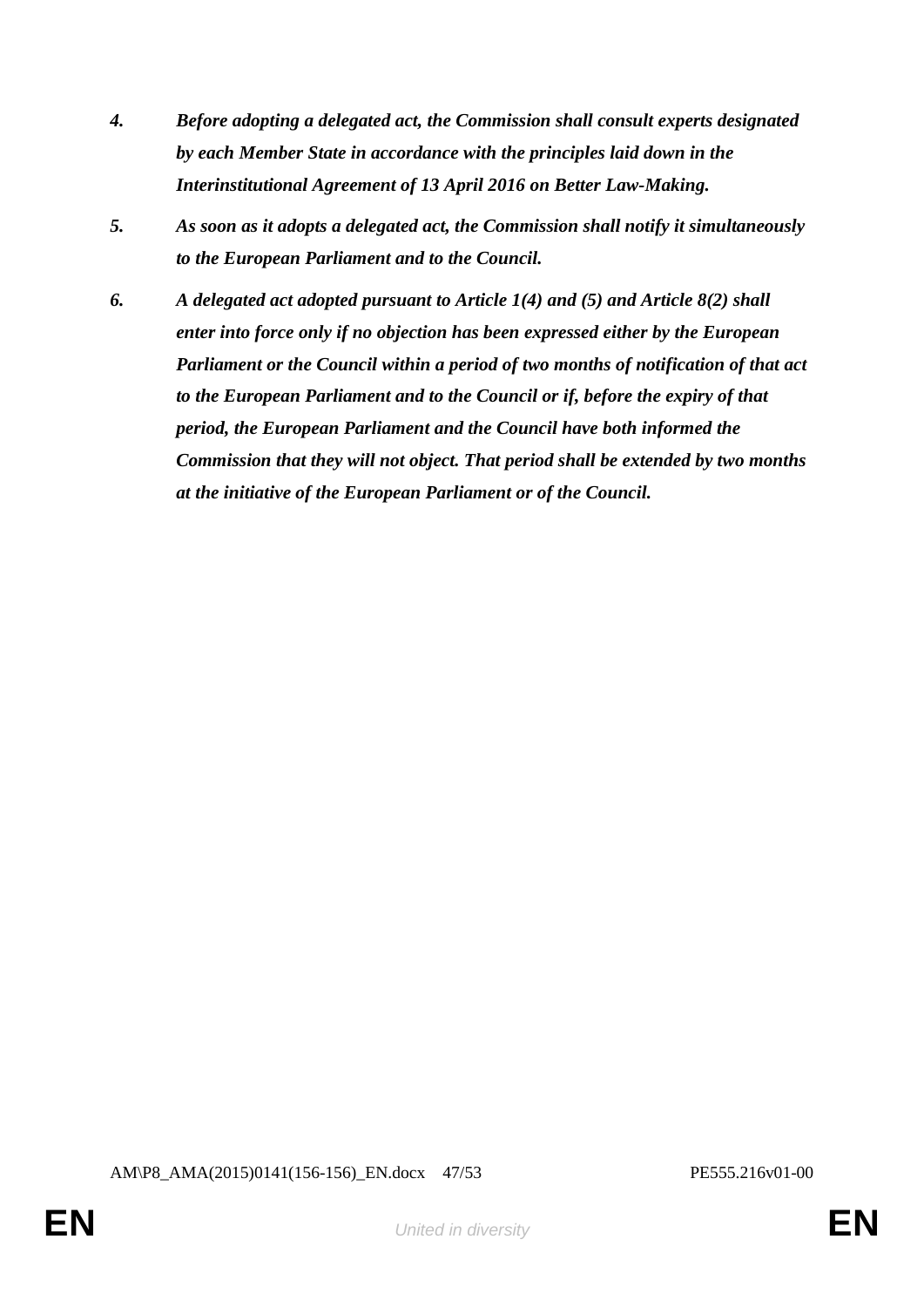# *Article 20 Entry into force and date of application*

- *1.* This Regulation shall enter into force on the twentieth day following that of its publication in the *Official Journal of the European Union*.
- *2. With the exception of the provisions referred to in paragraph 3, this Regulation shall apply from … [one month after the date of entry into force of this Regulation].*
- *3. Articles 1(5), 3(1), 3(2), Articles 4 to 7, Articles 8(6), 8(7), 10(3), 11(1), 11(2), 11(3), 11(4), Articles 12 and 13, Article 16(3), and Article 17 shall apply from 1 January 2021.*

This Regulation shall be binding in its entirety and directly applicable in all Member States. Done at ,

*For the European Parliament For the Council The President The President*

AM\P8\_AMA(2015)0141(156-156)\_EN.docx 48/53 PE555.216v01-00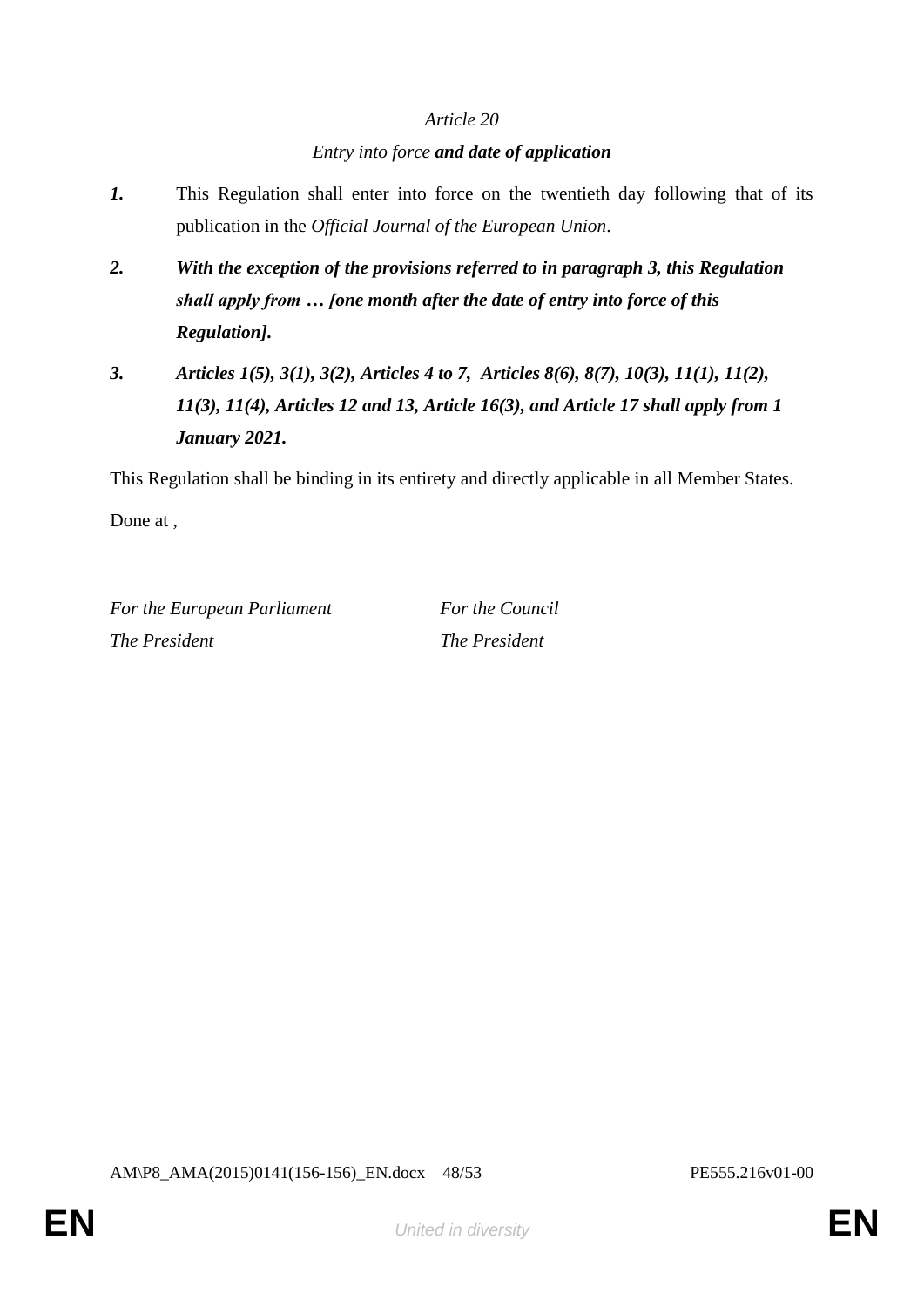### **ANNEX I**

### **List of minerals and metals within the scope of Regulation (EU) 2017/…<sup>+</sup> classified under the Combined Nomenclature**

#### **Part A: Minerals**

| <b>Description</b>                                                                                                                                            | <b>CN</b> code         | TARIC sub-<br>division | Volume threshold (kg)                |
|---------------------------------------------------------------------------------------------------------------------------------------------------------------|------------------------|------------------------|--------------------------------------|
| Tin ores and concentrates                                                                                                                                     | 2609 00 00             |                        | <b>5 000</b>                         |
| Tungsten ores and<br>concentrates                                                                                                                             | 2611 00 00             |                        | 250 000                              |
| Tantalum or niobium ores<br>and concentrates                                                                                                                  | ex 2615 90<br>00       | 10                     | Articles $I(4)$ and Article 18 apply |
| Gold ores and concentrates                                                                                                                                    | ex 2616 90<br>00       | 10                     | Articles $1(4)$ and Article 18 apply |
| Gold, unwrought or in semi-<br>manufactured forms, or in<br>powder with a gold<br>concentration lower than<br>99,5% that has not passed<br>the refining stage | $ex$ 7108 <sup>1</sup> |                        | <i>100</i>                           |

#### **Part B: Metals**

| <b>Description</b>                | <b>CN</b> code | TARIC sub-<br>division | Volume threshold (kg)                   |
|-----------------------------------|----------------|------------------------|-----------------------------------------|
| Tungsten oxides and<br>hydroxides | 2825 90 40     |                        | 100 000                                 |
| Tin oxides and hydroxides         | ex 2825 90 85  | 10                     | Articles $1(4)$ and Article 18<br>apply |
| Tin chlorides                     | 2827 39 10     |                        | 10 000                                  |

 $\ddot{+}$ <sup>+</sup> OJ: please insert the number of this Regulation.

<sup>1</sup> For the purpose of amending this threshold, the imported volume obtained by applying the methodology and criteria of Article 18 shall be set as the threshold for both ex 7108 tariff lines included in Annex I.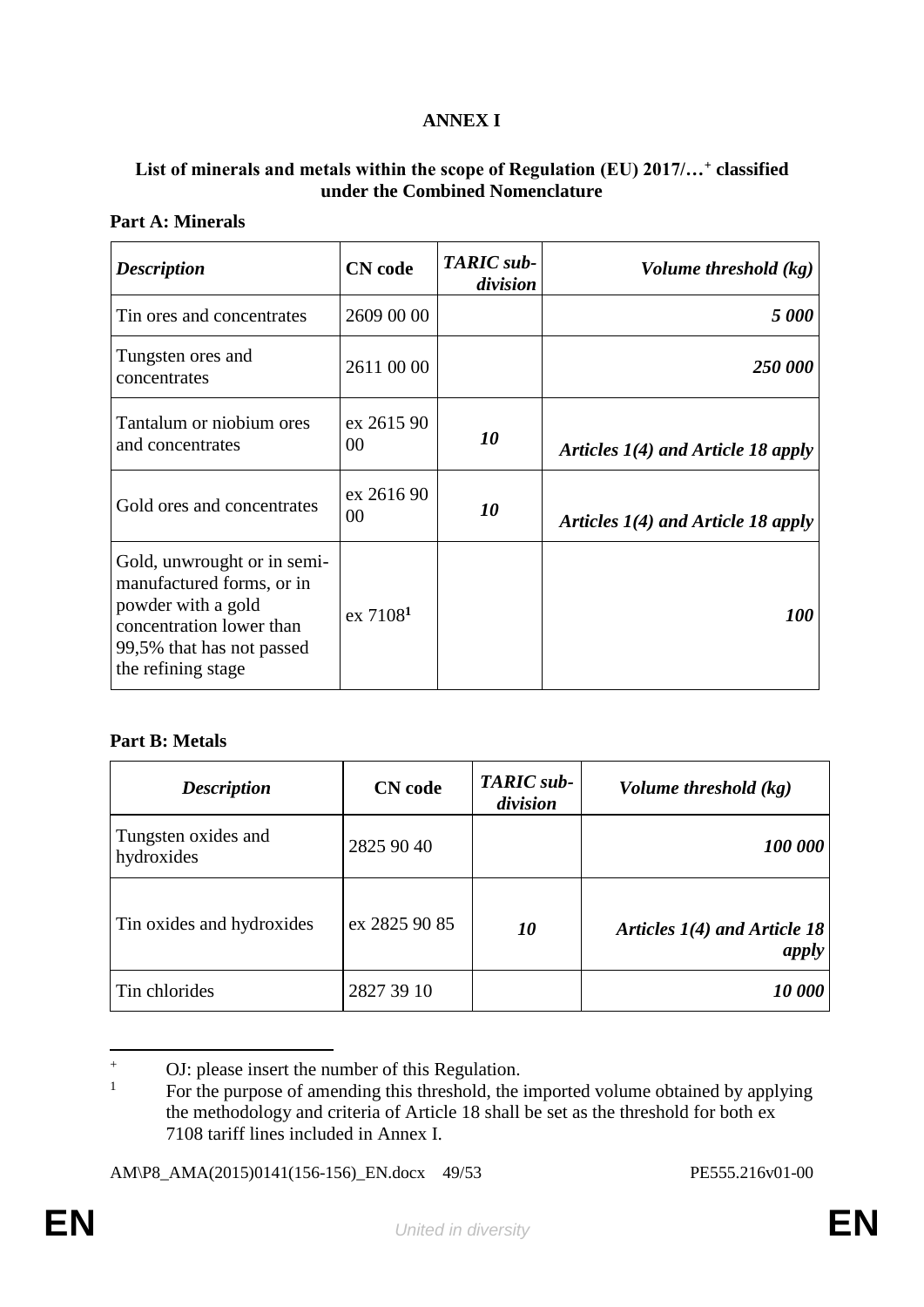| Tungstates                                                                                                                                                       | 2841 80 00           |           | 100 000                                 |
|------------------------------------------------------------------------------------------------------------------------------------------------------------------|----------------------|-----------|-----------------------------------------|
| Tantalates                                                                                                                                                       | ex 2841 90 85        | 30        | Articles 1(4) and Article 18<br>apply   |
| Carbides of tungsten                                                                                                                                             | 2849 90 30           |           | 10 000                                  |
| Carbides of tantalum                                                                                                                                             | ex 2849 90 50        | <i>10</i> | Articles $1(4)$ and Article 18<br>apply |
| Gold, unwrought or in semi-<br>manufactured forms, or in<br>powder form with a gold<br>concentration of 99,5% or<br>higher that has passed the<br>refining stage | ex 7108 <sup>1</sup> |           | 100                                     |
| <b>Ferrotungsten and ferro-</b><br>silico-tungsten                                                                                                               | 7202 80 00           |           | 25 000                                  |
| Tin, unwrought                                                                                                                                                   | 8001                 |           | 100 000                                 |
| Tin bars, rods, profiles and<br>wires                                                                                                                            | 8003 00 00           |           | 1400                                    |
| Tin, other articles                                                                                                                                              | 8007 00              |           | 2 100                                   |
| Tungsten, powders                                                                                                                                                | 8101 10 00           |           | 2500                                    |
| Tungsten, unwrought,<br>including bars and rods<br>obtained simply by sintering                                                                                  | 8101 94 00           |           | 500                                     |
| Tungsten wire                                                                                                                                                    | 8101 96 00           |           | 250                                     |
| Tungsten bars and rods, other<br>than those obtained simply<br>by sintering, profiles, plates,<br>sheets, strip and foil, and<br>other                           | 810199               |           | 350                                     |

 $\overline{1}$ <sup>1</sup> For the purpose of amending this threshold, the imported volume obtained by applying the methodology and criteria of Article 18 shall be set as the threshold for both ex 7108 tariff lines included in Annex I.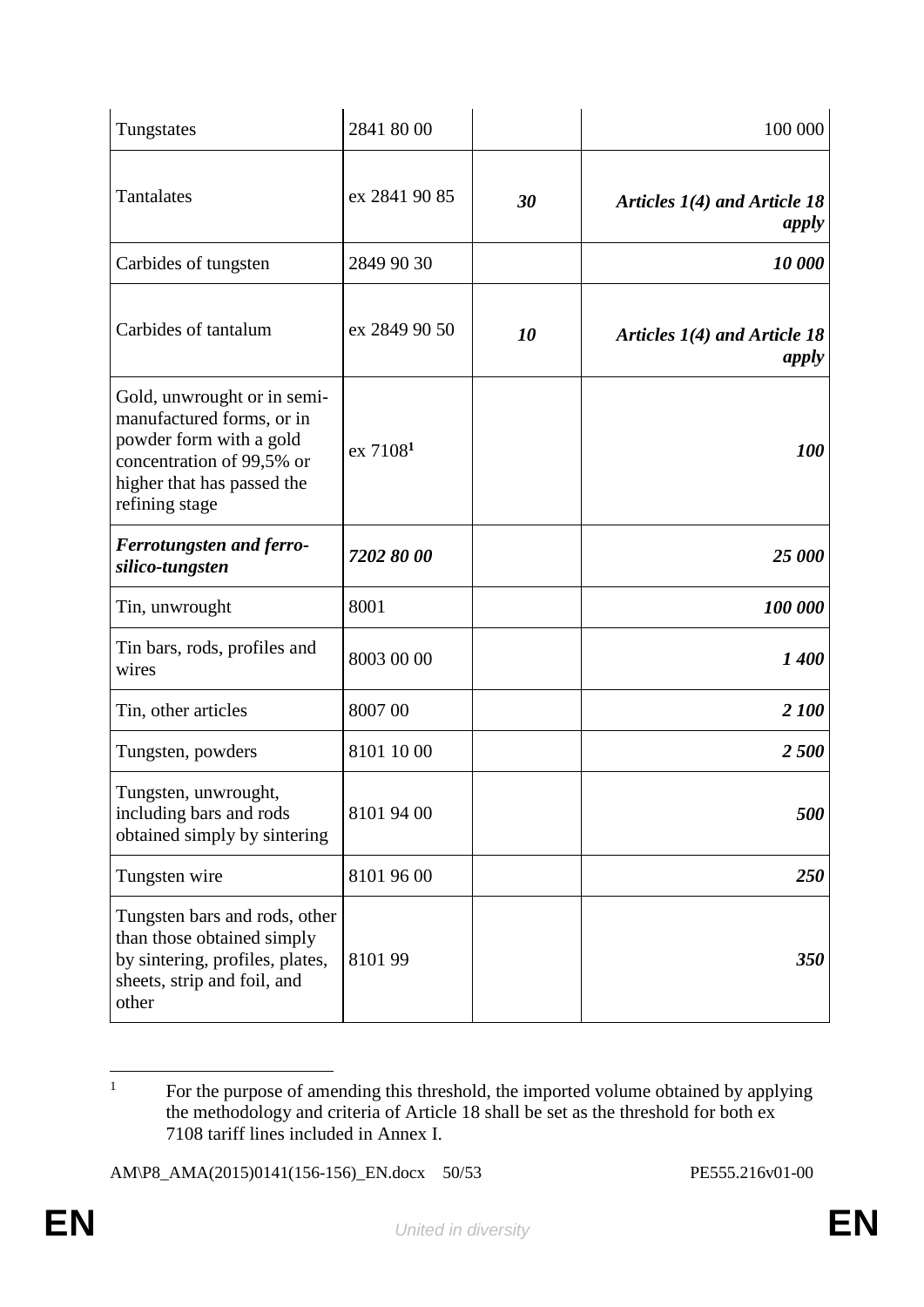| Tantalum, unwrought<br>including bars and rods,<br>obtained simply by sintering;<br>powders                                                  | 8103 20 00 | <b>2500</b> |
|----------------------------------------------------------------------------------------------------------------------------------------------|------------|-------------|
| Tantalum bars and rods,<br>other than those obtained<br>simply by sintering, profiles,<br>wire, plates, sheets, strip and<br>foil, and other | 8103 90    | <i>150</i>  |

AM\P8\_AMA(2015)0141(156-156)\_EN.docx 51/53 PE555.216v01-00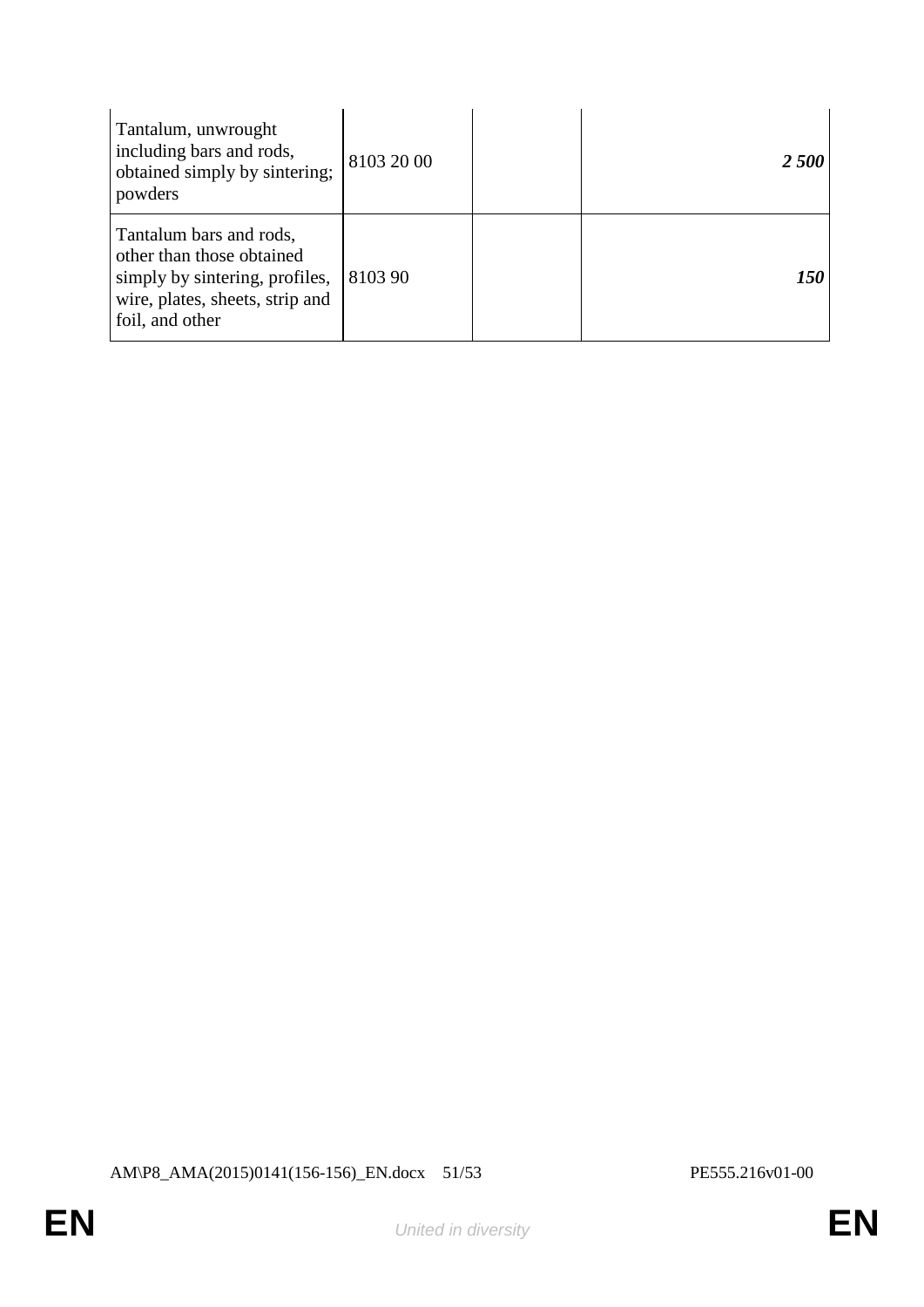## **ANNEX II**

# **List of global responsible smelters and refiners' template referred to in Article 9**

| Column A: | Name of smelters and refiners in alphabetical order                                                               |
|-----------|-------------------------------------------------------------------------------------------------------------------|
| Column B: | Address of the smelter or refiner                                                                                 |
| Column C: | * indicator, if the smelter or refiner sources minerals originating<br>from conflict-affected and high-risk areas |

|--|--|

AM\P8\_AMA(2015)0141(156-156)\_EN.docx 52/53 PE555.216v01-00